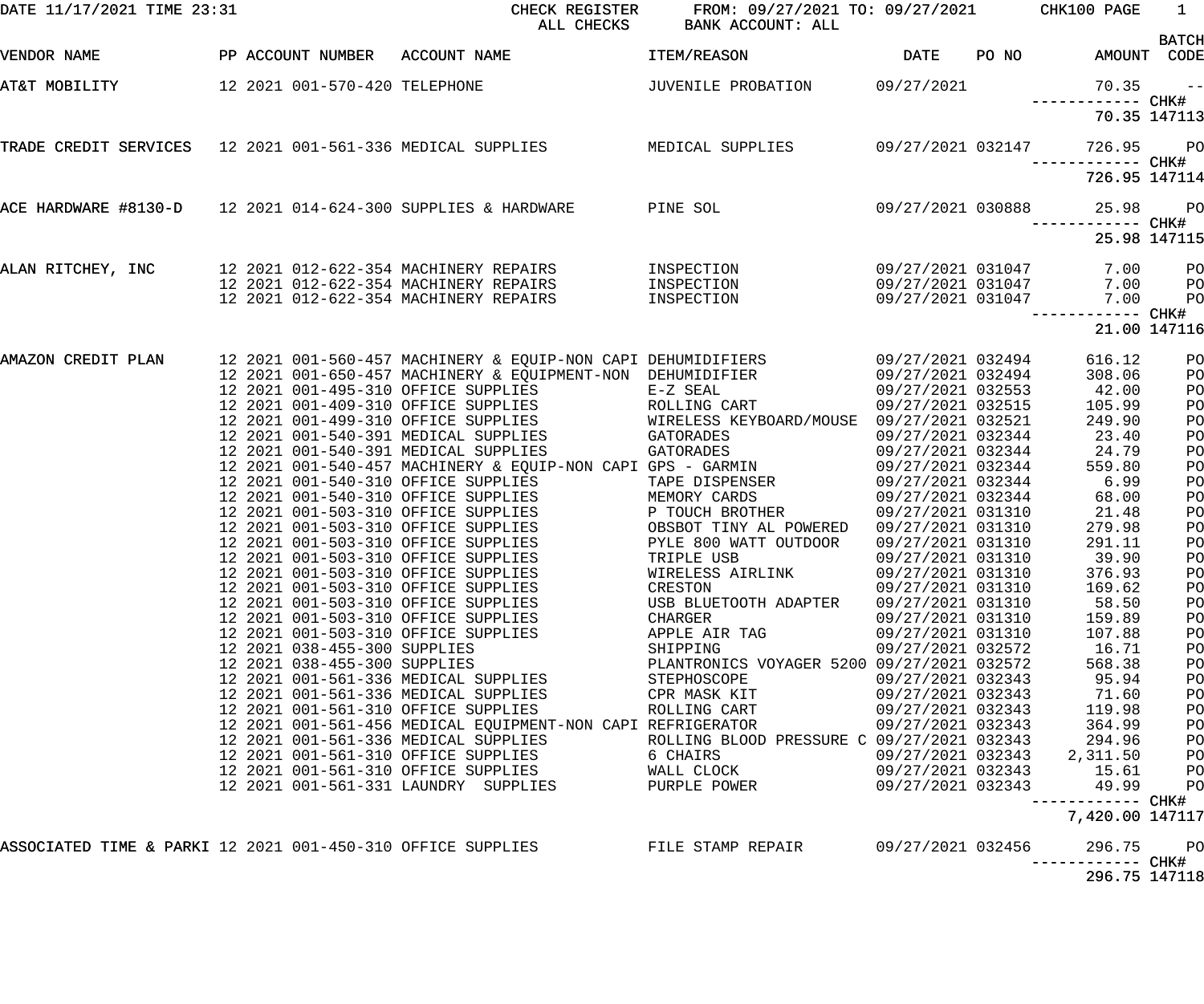| DATE 11/17/2021 TIME 23:31                                     |  | ALL CHECKS                    | CHECK REGISTER<br>FROM: 09/27/2021 TO: 09/27/2021 CHK100 PAGE<br>BANK ACCOUNT: ALL                        |                                                                                                       |                   | $2^{\circ}$ |                                                 |                                  |
|----------------------------------------------------------------|--|-------------------------------|-----------------------------------------------------------------------------------------------------------|-------------------------------------------------------------------------------------------------------|-------------------|-------------|-------------------------------------------------|----------------------------------|
| VENDOR NAME                                                    |  |                               | PP ACCOUNT NUMBER ACCOUNT NAME                                                                            | ITEM/REASON                                                                                           | DATE              |             | PO NO AMOUNT CODE                               | <b>BATCH</b>                     |
| <b>AT&amp;T</b>                                                |  | 12 2021 001-409-420 TELEPHONE |                                                                                                           | EMS PHONES                                                                                            | 09/27/2021        |             | $802.82 - -$                                    |                                  |
|                                                                |  |                               |                                                                                                           |                                                                                                       |                   |             | 802.82 147119                                   |                                  |
| AT&T LONG DISTANCE 12 2021 001-409-420 TELEPHONE               |  |                               |                                                                                                           | LONG DISTANCE                                                                                         | 09/27/2021        |             | $1.86$ ------------ CHK#                        |                                  |
|                                                                |  |                               |                                                                                                           |                                                                                                       |                   |             |                                                 | 1.86 147120                      |
| ATWOOD DISTRIBUTING LP 12 2021 011-621-300 SUPPLIES & HARDWARE |  | 12 2021 001-510-300 SUPPLIES  |                                                                                                           | SUPPLIES<br>CAULK, QUICK SNP SRE BZ 09/27/2021 031008                                                 | 09/27/2021 030791 |             | 97.47 PO<br>14.46                               | $P$ O                            |
|                                                                |  |                               | 12 2021 001-540-499 MISCELLANEOUS                                                                         | COFFEE                                                                                                |                   |             | 09/27/2021 031255 95.88<br>------------ CHK#    | P <sub>O</sub>                   |
|                                                                |  |                               |                                                                                                           |                                                                                                       |                   |             | 207.81 147121                                   |                                  |
| AVENU HOLDINGS LLC 12 2021 052-403-495 MICROFILM EXPENSE       |  |                               |                                                                                                           | SEPTEMBER 2021                                                                                        | 09/27/2021 031375 |             | 6,620.00 PO<br>------------ CHK#                |                                  |
|                                                                |  |                               |                                                                                                           |                                                                                                       |                   |             | 6,620.00 147122                                 |                                  |
| AVERO DIAGNOSTICS                                              |  |                               | 12 2021 001-561-391 PRISONER MEDICAL CARE        VO, JENNY 211630069       09/27/2021 032617       140.36 |                                                                                                       |                   |             | ------------ CHK#                               | <b>PO</b>                        |
|                                                                |  |                               |                                                                                                           |                                                                                                       |                   |             | 140.36 147123                                   |                                  |
| B&T AUTO                                                       |  |                               | 12 2021 001-560-354 VEHICLE MAINTENANCE<br>12 2021 001-560-354 VEHICLE MAINTENANCE                        | UNIT 1 - REMOVE GUN RACK 09/27/2021 031083 50.00<br>UNIT 7 - INSTALL EMERGEN 09/27/2021 031083 285.99 |                   |             |                                                 | P <sub>O</sub><br>P <sub>O</sub> |
|                                                                |  |                               | 12 2021 001-560-354 VEHICLE MAINTENANCE<br>12 2021 001-560-354 VEHICLE MAINTENANCE                        | UNIT 22 - HEADLIGHT ASSE 09/27/2021 031083<br>UNIT 37 - REPAIR EMERGEN 09/27/2021 031083              |                   |             | 517.57<br>285.99                                | PO<br>PO                         |
|                                                                |  |                               |                                                                                                           |                                                                                                       |                   |             | ------------ CHK#<br>1,139.55 147124            |                                  |
| BANE MACHINERY INC                                             |  |                               | 12 2021 014-624-354 MACHINERY REPAIRS                                                                     | <b>BUSHING</b>                                                                                        | 09/27/2021 030894 |             | 112.34                                          | PO <sub>1</sub>                  |
|                                                                |  |                               |                                                                                                           |                                                                                                       |                   |             | ------------ CHK#<br>112.34 147125              |                                  |
| BARTHOLD TIRE                                                  |  |                               | 12 2021 001-552-354 VEHICLE MAINTENANCE                                                                   | NEW TIRE                                                                                              | 09/27/2021 032592 |             | 230.14                                          | P <sub>O</sub>                   |
|                                                                |  |                               | 12 2021 001-540-354 VEHICLE MAINTENANCE                                                                   | FIX FLAT                                                                                              | 09/27/2021 031254 |             | 20.00                                           | P <sub>O</sub>                   |
|                                                                |  |                               |                                                                                                           |                                                                                                       |                   |             | 250.14 147126                                   |                                  |
| BEST BUY BUSINESS ADVAN 12 2021 001-503-452 COMPUTER EQUIPMENT |  |                               |                                                                                                           | DELL LAPTOP                                                                                           | 09/27/2021 032535 |             | 999.99                                          | P <sub>O</sub>                   |
| BEZNER WELDING & FACRIC 12 2021 013-623-354 MACHINERY REPAIRS  |  |                               |                                                                                                           | REPAIRS                                                                                               | 09/27/2021 031794 |             | 999.99 147127                                   |                                  |
|                                                                |  |                               |                                                                                                           |                                                                                                       |                   |             | 4,945.00<br>----------- CHK#<br>4,945.00 147128 | <b>PO</b>                        |
| BIG M AUTO SUPPLY LIMIT 12 2021 011-621-354 MACHINERY REPAIRS  |  |                               |                                                                                                           | COMPRESSOR                                                                                            | 09/27/2021 030796 |             | 177.77                                          | PО                               |
|                                                                |  |                               | 12 2021 011-621-354 MACHINERY REPAIRS                                                                     | BATTERY                                                                                               | 09/27/2021 030796 |             | 269.42                                          | PО                               |
|                                                                |  |                               | 12 2021 011-621-354 MACHINERY REPAIRS                                                                     | BELT                                                                                                  | 09/27/2021 030796 |             | 27.29                                           | P <sub>O</sub>                   |
| BORDEN DAIRY                                                   |  |                               |                                                                                                           |                                                                                                       | 09/27/2021 031396 |             | 474.48 147129                                   |                                  |
|                                                                |  |                               | 12 2021 001-561-333 FOOD FOR JAIL                                                                         | MILK                                                                                                  |                   |             | 161.10                                          | PO                               |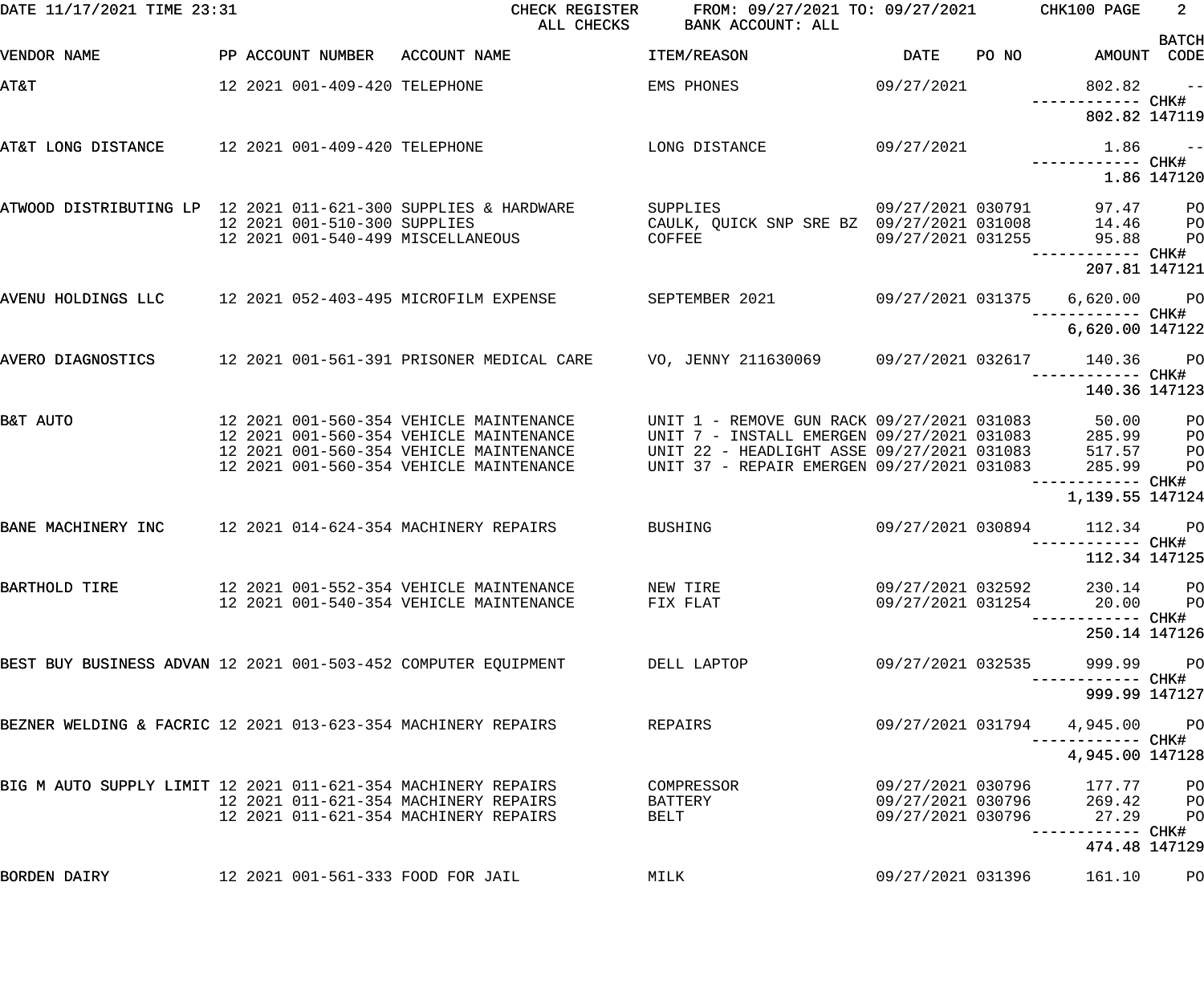| DATE 11/17/2021 TIME 23:31                                  |                              | CHECK REGISTER<br>ALL CHECKS                                       | FROM: 09/27/2021 TO: 09/27/2021<br>BANK ACCOUNT: ALL |                   |       | CHK100 PAGE                          | 3 <sup>7</sup>       |
|-------------------------------------------------------------|------------------------------|--------------------------------------------------------------------|------------------------------------------------------|-------------------|-------|--------------------------------------|----------------------|
| VENDOR NAME                                                 | PP ACCOUNT NUMBER            | ACCOUNT NAME                                                       | ITEM/REASON                                          | <b>DATE</b>       | PO NO | AMOUNT                               | <b>BATCH</b><br>CODE |
|                                                             |                              |                                                                    |                                                      |                   |       |                                      |                      |
|                                                             |                              | 12 2021 001-561-333 FOOD FOR JAIL                                  | MILK                                                 | 09/27/2021 031396 |       | 161.10                               | PO                   |
|                                                             |                              | 12 2021 001-561-333 FOOD FOR JAIL                                  | MILK                                                 | 09/27/2021 031396 |       | 80.55                                | PO                   |
|                                                             |                              | 12 2021 001-561-333 FOOD FOR JAIL                                  | MILK                                                 | 09/27/2021 031396 |       | 201.38                               | PO                   |
|                                                             |                              | 12 2021 001-561-333 FOOD FOR JAIL                                  | MILK                                                 | 09/27/2021 031396 |       | 161.10<br>------------ CHK#          | PO                   |
|                                                             |                              |                                                                    |                                                      |                   |       | 765.23 147130                        |                      |
| BOUND TREE MEDICAL LLC 12 2021 001-540-391 MEDICAL SUPPLIES |                              |                                                                    | MEDICAL SUPPLIES                                     | 09/27/2021 031253 |       | 1,789.72                             | PO                   |
|                                                             |                              | 12 2021 001-540-391 MEDICAL SUPPLIES                               | MEDICAL SUPPLIES                                     | 09/27/2021 031253 |       | 763.37                               | PO                   |
|                                                             |                              | 12 2021 001-540-391 MEDICAL SUPPLIES                               | MEDICAL SUPPLIES                                     | 09/27/2021 031253 |       | 68.70                                | PO                   |
|                                                             |                              | 12 2021 001-540-391 MEDICAL SUPPLIES                               | MEDICAL SUPPLIES                                     | 09/27/2021 031253 |       | 203.95                               | PO                   |
|                                                             |                              | 12 2021 001-540-391 MEDICAL SUPPLIES                               | MEDICAL SUPPLIES                                     | 09/27/2021 031253 |       | 15.90                                | PO                   |
|                                                             |                              | 12 2021 001-540-391 MEDICAL SUPPLIES                               | MEDICAL SUPPLIES                                     | 09/27/2021 031253 |       | 55.98                                | PO                   |
|                                                             |                              | 12 2021 001-540-391 MEDICAL SUPPLIES                               | MEDICAL SUPPLIES                                     | 09/27/2021 031253 |       | 57.20                                | PO                   |
|                                                             |                              | 12 2021 001-540-391 MEDICAL SUPPLIES                               | MEDICAL SUPPLIES                                     | 09/27/2021 031253 |       | 741.44                               | PO                   |
|                                                             |                              | 12 2021 001-540-391 MEDICAL SUPPLIES                               | MEDICAL SUPPLIES                                     | 09/27/2021 031253 |       | 29.98                                | PO                   |
|                                                             |                              | 12 2021 001-540-391 MEDICAL SUPPLIES                               | MEDICAL SUPPLIES                                     | 09/27/2021 031253 |       | 29.00                                | PO                   |
|                                                             |                              | 12 2021 001-540-391 MEDICAL SUPPLIES                               | MEDICAL SUPPLIES                                     | 09/27/2021 031253 |       | 3,794.09                             | PO                   |
|                                                             |                              | 12 2021 001-540-391 MEDICAL SUPPLIES                               | MEDICAL SUPPLIES                                     | 09/27/2021 031253 |       | 494.10                               | PO                   |
|                                                             |                              | 12 2021 001-540-391 MEDICAL SUPPLIES                               | MEDICAL SUPPLIES                                     | 09/27/2021 031253 |       | 28.29                                |                      |
|                                                             |                              | 12 2021 001-540-391 MEDICAL SUPPLIES                               |                                                      |                   |       |                                      | PO                   |
|                                                             |                              |                                                                    | MEDICAL SUPPLIES                                     | 09/27/2021 031253 |       | 118.95                               | PO                   |
|                                                             |                              | 12 2021 001-540-391 MEDICAL SUPPLIES                               | MEDICAL SUPPLIES                                     | 09/27/2021 031253 |       | 213.08                               | PO                   |
|                                                             |                              | 12 2021 001-540-391 MEDICAL SUPPLIES                               | MEDICAL SUPPLIES                                     | 09/27/2021 031253 |       | 95.10                                | PO                   |
|                                                             |                              | 12 2021 001-540-391 MEDICAL SUPPLIES                               | OXYGEN REGULATOR                                     | 09/27/2021 031253 |       | 199.16                               | PO                   |
|                                                             |                              | 12 2021 001-540-391 MEDICAL SUPPLIES                               | MEDICAL SUPPLIES                                     | 09/27/2021 031253 |       | 37.65                                | PO                   |
|                                                             |                              | 12 2021 001-540-391 MEDICAL SUPPLIES                               | MEDICAL SUPPLIES                                     | 09/27/2021 031253 |       | 124.99                               | PO                   |
|                                                             | 12 2021 001-540-392 UNIFORMS |                                                                    | 5.11 PANTS                                           | 09/27/2021 031253 |       | 85.58                                | PO                   |
|                                                             | 12 2021 001-540-392 UNIFORMS |                                                                    | 5.11 PANTS                                           | 09/27/2021 031253 |       | 85.58                                | PO                   |
|                                                             |                              | 12 2021 001-540-391 MEDICAL SUPPLIES                               | NEEDLES                                              | 09/27/2021 031253 |       | 44.03                                | PO                   |
|                                                             |                              |                                                                    |                                                      |                   |       | ------------ CHK#<br>9,075.84 147131 |                      |
| BRANNAN QUIENCY                                             |                              | 12 2021 001-409-400 COURT APPOINTED ATTORNEYS ITIO MW              |                                                      | 09/27/2021        |       | $260.00 - -$                         |                      |
|                                                             |                              | 12 2021 001-409-400 COURT APPOINTED ATTORNEYS ITIO DD & HS         |                                                      | 09/27/2021        |       | $520.00 - -$                         |                      |
|                                                             |                              |                                                                    |                                                      |                   |       |                                      |                      |
|                                                             |                              |                                                                    |                                                      |                   |       | 780.00 147132                        |                      |
| BRENNAN PATTY                                               |                              | 12   2021  001-497-427  CONFERENCE EXPENSE                         | 73RD ANNUAL TREASURERS 09/27/2021                    |                   |       | 931.53                               | $\sim$ $-$           |
|                                                             |                              |                                                                    |                                                      |                   |       | 931.53 147133                        |                      |
| BREWER JANICE                                               |                              | 12   2021  001-450-427  CONFERENCE EXPENSE                         | CDCAT FALL CONFERENCE                                | 09/27/2021        |       | $135.00 - -$                         |                      |
|                                                             |                              |                                                                    |                                                      |                   |       | 135.00 147134                        |                      |
| CALLISBURG ISD                                              |                              | 12 2021 001-209-300 RESTITUTION PAYABLE                            | RESTITUTION                                          | 09/27/2021        |       |                                      |                      |
|                                                             |                              | 12 2021 001-209-300 RESTITUTION PAYABLE                            | RESTITUTION                                          | 09/27/2021        |       | $30.00$ --<br>25.00 --               |                      |
|                                                             |                              |                                                                    |                                                      |                   |       |                                      |                      |
|                                                             |                              |                                                                    |                                                      |                   |       | 55.00 147135                         |                      |
|                                                             |                              | CALLISBURG VOLUNTEER FI 12 2021 001-543-472 COOKE CO. FIREFIGHTERS | FINAL GRANT MATCH                                    | 09/27/2021        |       | $1,937.50 - -$                       |                      |
|                                                             |                              |                                                                    |                                                      |                   |       | 1,937.50 147136                      |                      |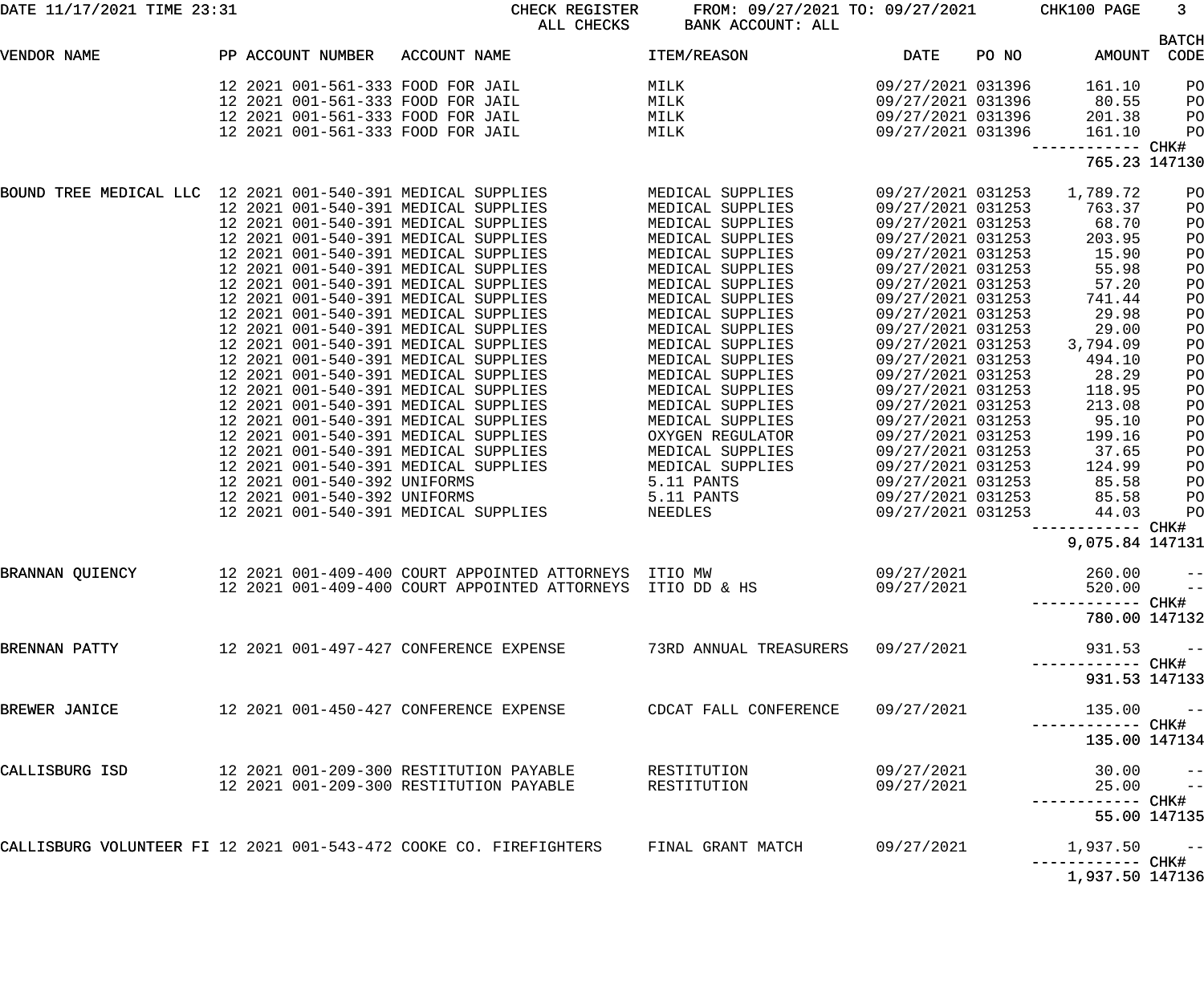| DATE 11/17/2021 TIME 23:31                                        |  | CHECK REGISTER<br>ALL CHECKS                                                                                                                                                                                                                                                                                                                                                  | FROM: 09/27/2021 TO: 09/27/2021 CHK100 PAGE<br>BANK ACCOUNT: ALL                                                                                                              |                                        |                                                                                                                                                            | $\overline{4}$                                           |
|-------------------------------------------------------------------|--|-------------------------------------------------------------------------------------------------------------------------------------------------------------------------------------------------------------------------------------------------------------------------------------------------------------------------------------------------------------------------------|-------------------------------------------------------------------------------------------------------------------------------------------------------------------------------|----------------------------------------|------------------------------------------------------------------------------------------------------------------------------------------------------------|----------------------------------------------------------|
| VENDOR NAME                                                       |  | PP ACCOUNT NUMBER ACCOUNT NAME                                                                                                                                                                                                                                                                                                                                                | ITEM/REASON                                                                                                                                                                   | <b>DATE</b>                            | PO NO AMOUNT CODE                                                                                                                                          | <b>BATCH</b>                                             |
|                                                                   |  | CBJ TIRE & ALIGNMENT NR 12 2021 012-622-303 TIRES & TIRE REPAIRS<br>12 2021 011-621-303 TIRES & TIRE REPAIRS<br>12 2021 001-560-354 VEHICLE MAINTENANCE<br>12 2021 001-560-354 VEHICLE MAINTENANCE<br>12 2021 001-560-354 VEHICLE MAINTENA<br>12 2021 011-621-303 TIRES & TIRE REPAIRS<br>12 2021 011-021-503 IIRES & IIRE REPAIRS<br>12 2021 001-560-354 VEHICLE MAINTENANCE | UNIT 28 - TIRES<br>TIRES TO HAVE IN INVENTO 09/27/2021 031082<br>UNIT 17 - ROTATE TIRES<br>UNIT 27 - NEW TIRES<br>TIRE<br>UNIT 9 - FLAT/LUG NUTS 09/27/2021 031082            | 09/27/2021 031082<br>09/27/2021 031082 | 1,075.00<br>50.00<br>632.67<br>2,634.40<br>20.00<br>$09/27/2021$ 031082 $360.00$<br>09/27/2021 030793 750.00<br>09/27/2021 031082 50.00<br>5,572.07 147137 | PO<br>PO<br>PO<br>PO<br>PO<br>PO<br>P <sub>O</sub><br>PO |
|                                                                   |  | CCD COUNSELING P.A. 12 2021 020-570-328 MENTAL HEALTH SERVICES JUVENILES - BB, JC 09/27/2021 031346                                                                                                                                                                                                                                                                           |                                                                                                                                                                               |                                        | 330.00<br>330.00 147138                                                                                                                                    | <b>PO</b>                                                |
|                                                                   |  | CITIBANK COMMERCIAL CAR 12 2021 001-499-427 CONFERENCE 68/02/2021 - RENAISSANCE 09/27/2021 032413<br>12 2021 001-499-427 CONFERENCE 68/01/2021 - RENAISSANCE 09/27/2021 032413<br>12 2021 001-498-490 PRE-EMPLOYMENT PHYSICALS                                                                                                                                                | FMCSA CLEARINGHOUSE DOT 09/27/2021 032444<br>HYATT 8/1/21 - 8/5/21 09/27/2021 031936                                                                                          |                                        | 154.34<br>258.03<br>62.50<br>797.45<br>--------- CHK#<br>4,776.42 147139                                                                                   | PO<br>PO<br>PO<br>PO                                     |
|                                                                   |  | CLINICAL PATHOLOGY LABS 12 2021 001-561-391 PRISONER MEDICAL CARE LUCIUS, DOMINIC WV959651 09/27/2021 032616                                                                                                                                                                                                                                                                  |                                                                                                                                                                               |                                        | 298.58<br>--------- CHK#<br>298.58 147140                                                                                                                  | $P$ O                                                    |
| COMMUNITY LUMBER CO 12 2021 013-623-300 SUPPLIES & HARDWARE       |  |                                                                                                                                                                                                                                                                                                                                                                               | WATER                                                                                                                                                                         | 09/27/2021 030823                      | -------- CHK#                                                                                                                                              | 5.99 PO<br>5.99 147141                                   |
| CONCORD NORTH TEXAS PLL 12 2021 001-561-391 PRISONER MEDICAL CARE |  | 12 2021 001-561-391 PRISONER MEDICAL CARE<br>12 2021 001-561-391 PRISONER MEDICAL CARE                                                                                                                                                                                                                                                                                        | WILKINS, J 212X10609495 09/27/2021 032618<br>FLETCHER, H 212X114095 09/27/2021 032618<br>DOMINIC I. 212X1134332 09/27/2021 032618<br>DOMINIC, L 212X1134332 09/27/2021 032618 |                                        | 181.47<br>276.47 PO<br>189.61<br>------- CHK#<br>647.55 147142                                                                                             | $P$ O<br>P <sub>O</sub>                                  |
| CONTECH CONSTRUCTION PR 12 2021 013-623-304 CULVERTS              |  |                                                                                                                                                                                                                                                                                                                                                                               | CULVERTS                                                                                                                                                                      | 09/27/2021 030824                      | 4,736.85<br>------------ CHK#<br>4,736.85 147143                                                                                                           | <b>PO</b>                                                |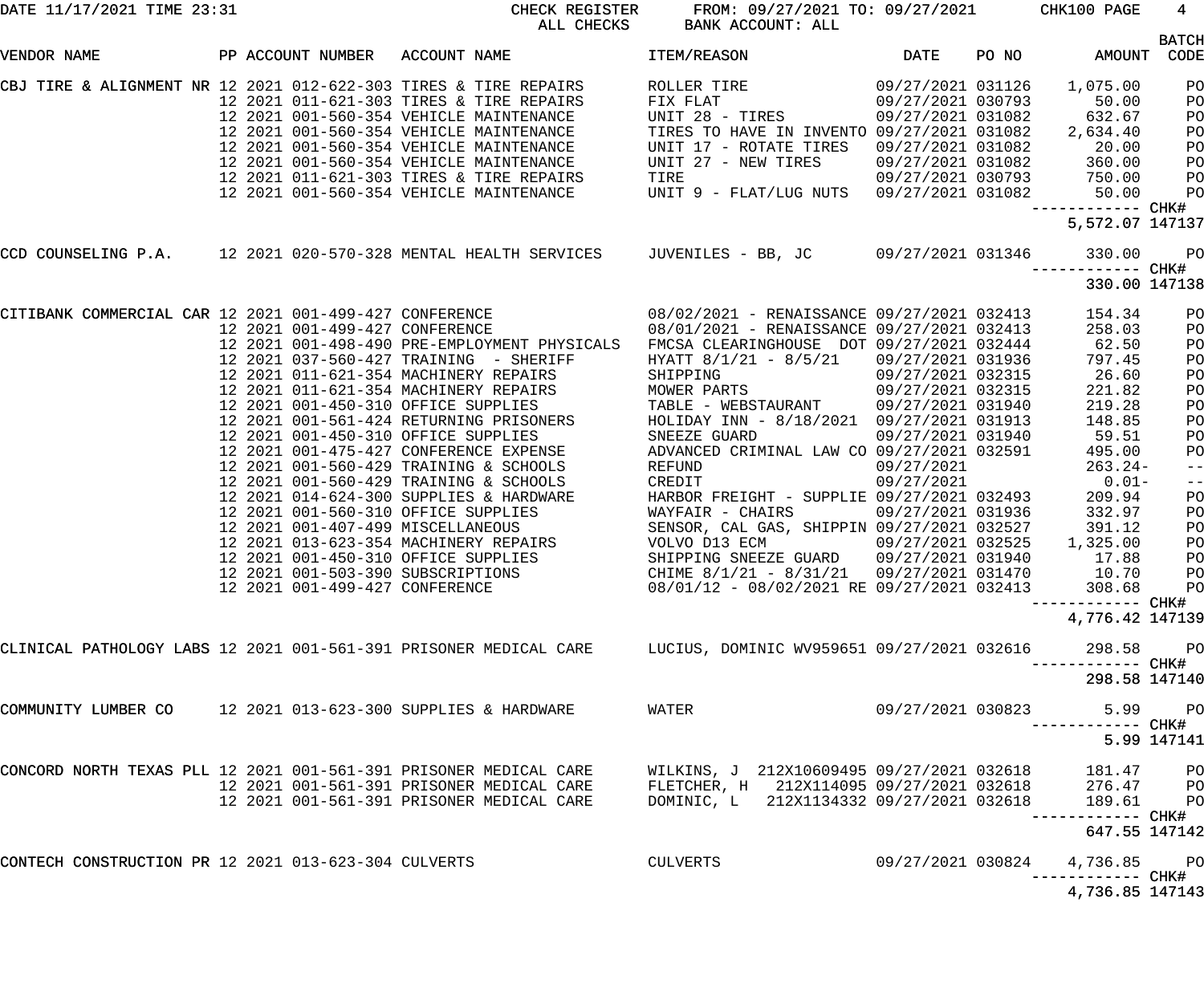| DATE 11/17/2021 TIME 23:31 |  |  |
|----------------------------|--|--|
|----------------------------|--|--|

CHECK REGISTER FROM: 09/27/2021 TO: 09/27/2021 CHK100 PAGE 5 RANK ACCOUNT: ALL

|                                                                |                                | סטסשם חחם                                                                                                                                                                                                                                                                                                                                                                                                                                                                                                                                                                                                                                                                                                       | DANN ACCOONI. ALL                                                                                                                                                                                                                                                                                                            |                                                                                                                                                                                                                                                                                                    |       |                                                                                                                                 |                                                                                              |
|----------------------------------------------------------------|--------------------------------|-----------------------------------------------------------------------------------------------------------------------------------------------------------------------------------------------------------------------------------------------------------------------------------------------------------------------------------------------------------------------------------------------------------------------------------------------------------------------------------------------------------------------------------------------------------------------------------------------------------------------------------------------------------------------------------------------------------------|------------------------------------------------------------------------------------------------------------------------------------------------------------------------------------------------------------------------------------------------------------------------------------------------------------------------------|----------------------------------------------------------------------------------------------------------------------------------------------------------------------------------------------------------------------------------------------------------------------------------------------------|-------|---------------------------------------------------------------------------------------------------------------------------------|----------------------------------------------------------------------------------------------|
| VENDOR NAME                                                    | PP ACCOUNT NUMBER ACCOUNT NAME |                                                                                                                                                                                                                                                                                                                                                                                                                                                                                                                                                                                                                                                                                                                 | ITEM/REASON                                                                                                                                                                                                                                                                                                                  | DATE                                                                                                                                                                                                                                                                                               | PO NO | AMOUNT                                                                                                                          | <b>BATCH</b><br>CODE                                                                         |
| COOKE CO TAX A/C                                               |                                | 12 2021 001-560-354 VEHICLE MAINTENANCE<br>12 2021 001-560-354 VEHICLE MAINTENANCE<br>12 2021 001-560-354 VEHICLE MAINTENANCE<br>12 2021 011-621-354 MACHINERY REPAIRS<br>12 2021 011-621-354 MACHINERY REPAIRS<br>12 2021 011-621-354 MACHINERY REPAIRS<br>12 2021 011-621-354 MACHINERY REPAIRS<br>12 2021 011-621-354 MACHINERY REPAIRS<br>12 2021 012-622-354 MACHINERY REPAIRS<br>12 2021 001-560-354 VEHICLE MAINTENANCE<br>12 2021 001-560-354 VEHICLE MAINTENANCE<br>12 2021 001-560-354 VEHICLE MAINTENANCE<br>12 2021 012-622-354 MACHINERY REPAIRS<br>12 2021 011-621-354 MACHINERY REPAIRS<br>12 2021 011-621-354 MACHINERY REPAIRS<br>12 2021 011-621-354 MACHINERY REPAIRS<br>1025 - 2002 TRIUMPH | 5605 - 2021 CHEVY TAHOE 09/27/2021 031406<br>4824 - 2021 CHEVY TAHOE<br>5140 - 2021 CHEVY TAHOE<br>1014 - 2006 FORD<br>8825 - 1991 TRAILER<br>6101 - 2019 FRHT<br>4295 - 2013 RAM<br>8731 - 1993 FORD<br>6176 - 2012 PTRB<br>1666 - 2020 CHEVY TAHOE 09/27/2021 031406<br>2288 - 2020 CHEVY TAHOE<br>0459 - 2020 CHEVY TAHOE | 09/27/2021 031406<br>09/27/2021 031406<br>09/27/2021 031352<br>09/27/2021 031352<br>09/27/2021 031352<br>09/27/2021 031352<br>09/27/2021 031352<br>09/27/2021 031419<br>09/27/2021 031406<br>09/27/2021 031406<br>09/27/2021 032626<br>09/27/2021 031419<br>09/27/2021 031352<br>09/27/2021 031352 |       | 16.75<br>16.75<br>16.75<br>7.50<br>7.50<br>7.50<br>7.50<br>7.50<br>7.50<br>7.50<br>7.50<br>7.50<br>7.50<br>7.50<br>7.50<br>7.50 | PO<br>PO<br>PO<br>PO<br>PO<br>PO<br>PO<br>PO<br>PO<br>PO<br>PO<br>PO<br>PO<br>PO<br>PO<br>PO |
|                                                                |                                |                                                                                                                                                                                                                                                                                                                                                                                                                                                                                                                                                                                                                                                                                                                 |                                                                                                                                                                                                                                                                                                                              |                                                                                                                                                                                                                                                                                                    |       | ------------ CHK#<br>147.75 147144                                                                                              |                                                                                              |
| COOKE COUNTY CRUSHED ST 12 2021 014-624-302 GRAVEL             |                                | <b>GRADE 2 BASE</b>                                                                                                                                                                                                                                                                                                                                                                                                                                                                                                                                                                                                                                                                                             |                                                                                                                                                                                                                                                                                                                              | 09/27/2021 030909                                                                                                                                                                                                                                                                                  |       | 1,803.25<br>------------ CHK#                                                                                                   | PO                                                                                           |
|                                                                |                                |                                                                                                                                                                                                                                                                                                                                                                                                                                                                                                                                                                                                                                                                                                                 |                                                                                                                                                                                                                                                                                                                              |                                                                                                                                                                                                                                                                                                    |       | 1,803.25 147145                                                                                                                 |                                                                                              |
|                                                                |                                | CORDANT LABORATORY SOLU 12 2021 028-571-346 DRUG TESTING <b>Example 1991 DRUG TESTS AUG 2021</b> 09/27/2021 030604                                                                                                                                                                                                                                                                                                                                                                                                                                                                                                                                                                                              |                                                                                                                                                                                                                                                                                                                              |                                                                                                                                                                                                                                                                                                    |       | 314.39<br>------------ CHK#<br>314.39 147146                                                                                    | PO                                                                                           |
| CORPORATE BILLING LLC 12 2021 013-623-354 MACHINERY REPAIRS    |                                | 12 2021 011-621-354 MACHINERY REPAIRS<br>12 2021 011-621-354 MACHINERY REPAIRS                                                                                                                                                                                                                                                                                                                                                                                                                                                                                                                                                                                                                                  | PARTS<br>SENSOR<br>FUEL PUMP KIT                                                                                                                                                                                                                                                                                             | 09/27/2021 030822<br>09/27/2021 030760<br>09/27/2021 030760                                                                                                                                                                                                                                        |       | 483.37<br>$57.69$<br>$579.28$<br>------------ CHK#                                                                              | PO<br>PO<br>PO                                                                               |
| CORTES TIM                                                     | 12 2021 001-405-427 CONFERENCE |                                                                                                                                                                                                                                                                                                                                                                                                                                                                                                                                                                                                                                                                                                                 | 2021 ANNUAL TRAINING                                                                                                                                                                                                                                                                                                         | 09/27/2021                                                                                                                                                                                                                                                                                         |       | 1,120.34 147147<br>1,400.00                                                                                                     | $- -$                                                                                        |
|                                                                |                                |                                                                                                                                                                                                                                                                                                                                                                                                                                                                                                                                                                                                                                                                                                                 |                                                                                                                                                                                                                                                                                                                              |                                                                                                                                                                                                                                                                                                    |       | ------------ CHK#<br>1,400.00 147148                                                                                            |                                                                                              |
|                                                                |                                | COUNTY INFORMATION RESO 12 2021 001-503-390 SUBSCRIPTIONS AUGUST 2021 EMAIL SUBSCR 09/27/2021 031314                                                                                                                                                                                                                                                                                                                                                                                                                                                                                                                                                                                                            |                                                                                                                                                                                                                                                                                                                              |                                                                                                                                                                                                                                                                                                    |       | 528.00 PO                                                                                                                       |                                                                                              |
|                                                                |                                |                                                                                                                                                                                                                                                                                                                                                                                                                                                                                                                                                                                                                                                                                                                 |                                                                                                                                                                                                                                                                                                                              |                                                                                                                                                                                                                                                                                                    |       | 528.00 147149                                                                                                                   |                                                                                              |
| CREDIT SYSTEMS INTERNAT 12 2021 001-540-496 COLLECTION EXPENSE |                                |                                                                                                                                                                                                                                                                                                                                                                                                                                                                                                                                                                                                                                                                                                                 | AUG 2021                                                                                                                                                                                                                                                                                                                     | 09/27/2021 031250                                                                                                                                                                                                                                                                                  |       | 157.50 PO<br>------------ CHK#                                                                                                  |                                                                                              |
| D&D TRUCK SALES INC 12 2021 013-623-570 MACHINERY & EQUIPMENT  |                                |                                                                                                                                                                                                                                                                                                                                                                                                                                                                                                                                                                                                                                                                                                                 | 2016 FREIGHTLINER                                                                                                                                                                                                                                                                                                            |                                                                                                                                                                                                                                                                                                    |       | 157.50 147150<br>09/27/2021 032638 35,500.00 PO                                                                                 |                                                                                              |
|                                                                |                                |                                                                                                                                                                                                                                                                                                                                                                                                                                                                                                                                                                                                                                                                                                                 |                                                                                                                                                                                                                                                                                                                              |                                                                                                                                                                                                                                                                                                    |       | ------------ CHK#<br>35,500.00 147151                                                                                           |                                                                                              |
| DALLAS COUNTY TREASURER 12 2021 001-476-495 TRIAL EXPENSE      |                                |                                                                                                                                                                                                                                                                                                                                                                                                                                                                                                                                                                                                                                                                                                                 | INVOICE FOR SERVICES FOR 09/27/2021 032599                                                                                                                                                                                                                                                                                   |                                                                                                                                                                                                                                                                                                    |       | 1,500.00 PO                                                                                                                     |                                                                                              |
|                                                                |                                |                                                                                                                                                                                                                                                                                                                                                                                                                                                                                                                                                                                                                                                                                                                 |                                                                                                                                                                                                                                                                                                                              |                                                                                                                                                                                                                                                                                                    |       | 1,500.00 147152                                                                                                                 |                                                                                              |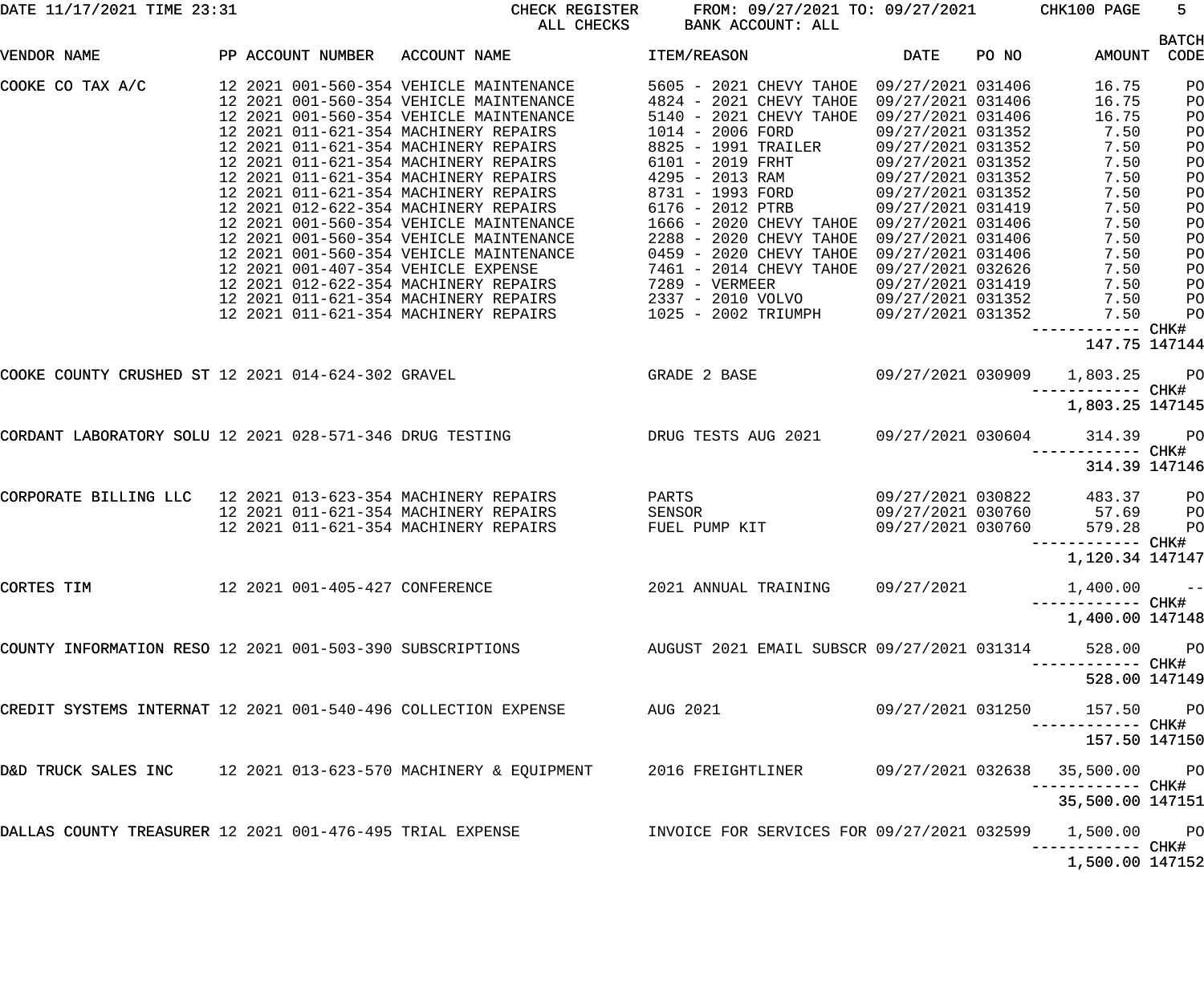| DATE 11/17/2021 TIME 23:31                                     |  |                                                                  | CHECK REGISTER<br>ALL CHECKS                                                                                                                                                                    | FROM: 09/27/2021 TO: 09/27/2021 CHK100 PAGE<br>BANK ACCOUNT: ALL                                                                                                                                                                                                            |                                                                                                       |       |                                                                                              | 6                                            |
|----------------------------------------------------------------|--|------------------------------------------------------------------|-------------------------------------------------------------------------------------------------------------------------------------------------------------------------------------------------|-----------------------------------------------------------------------------------------------------------------------------------------------------------------------------------------------------------------------------------------------------------------------------|-------------------------------------------------------------------------------------------------------|-------|----------------------------------------------------------------------------------------------|----------------------------------------------|
| VENDOR NAME                                                    |  |                                                                  | PP ACCOUNT NUMBER ACCOUNT NAME                                                                                                                                                                  | <b>ITEM/REASON</b>                                                                                                                                                                                                                                                          | DATE                                                                                                  | PO NO | AMOUNT CODE                                                                                  | <b>BATCH</b>                                 |
| DELUXE SMALL BUSINESS S 12 2021 001-499-310 OFFICE SUPPLIES    |  |                                                                  | 12 2021 001-499-310 OFFICE SUPPLIES<br>12 2021 001-499-310 OFFICE SUPPLIES<br>12 2021 001-499-310 OFFICE SUPPLIES<br>12 2021 001-499-310 OFFICE SUPPLIES<br>12 2021 001-499-310 OFFICE SUPPLIES | $09/27/2021$ 032539<br>SHIPPING<br>PAPER INVOICE PROCESSING 09/27/2021 032539 2.99<br>CHECK BOOK BINDERS 09/27/2021 032539 167.97<br>P&W CHECKS SALES TAX ACC 09/27/2021 032539<br>P&W REG CHECKS ACCT# 289 09/27/2021 032539<br>TABC CHECKS ACC#28900414 09/27/2021 032539 |                                                                                                       |       | 80.17<br>155.99<br>155.99<br>155.99                                                          | PO<br>PO<br>PО<br>PО<br>P <sub>O</sub><br>PO |
|                                                                |  |                                                                  |                                                                                                                                                                                                 |                                                                                                                                                                                                                                                                             |                                                                                                       |       | 719.10 147153                                                                                |                                              |
| DEMCO INC                                                      |  |                                                                  | 12  2021  001-650-310  OFFICE SUPPLIES   LAMINATE                                                                                                                                               | 09/27/2021 031185                                                                                                                                                                                                                                                           |                                                                                                       |       | 248.29 PO<br>248.29 147154                                                                   |                                              |
|                                                                |  |                                                                  | DENTON COUNTY TREASURER 11 2021 001-570-486 PURCHASED RESIDENTIAL SER JUVENILES - AD, DBR 09/27/2021 031344 7,257.67 PO<br>12  2021  020-570-329  RESIDENTIAL SERVICE                           | JUVENILES - AD, DBR 09/27/2021 031344                                                                                                                                                                                                                                       |                                                                                                       |       | 1,344.23 PO<br>8,601.90 147155                                                               |                                              |
|                                                                |  |                                                                  | DIAMOND DRUGS INC 		 12 2021 001-561-391 PRISONER MEDICAL CARE 		 AUG 2021 		 09/27/2021 031087                                                                                                 |                                                                                                                                                                                                                                                                             |                                                                                                       |       | 7,546.49 PO                                                                                  |                                              |
|                                                                |  |                                                                  |                                                                                                                                                                                                 |                                                                                                                                                                                                                                                                             |                                                                                                       |       | 7,546.49 147156                                                                              |                                              |
| DIAMOND MEDICAL SUPPLY 12 2021 001-561-336 MEDICAL SUPPLIES    |  |                                                                  |                                                                                                                                                                                                 | TRUE METRIX STRIPS                                                                                                                                                                                                                                                          |                                                                                                       |       | 09/27/2021 032208 223.08 PO                                                                  |                                              |
|                                                                |  |                                                                  | DOLESE BROS CO 12 2021 014-624-302 GRAVEL                                                                                                                                                       | 5/8" #3 COVER 09/27/2021 030910 2,145.00 PO                                                                                                                                                                                                                                 |                                                                                                       |       | 223.08 147157                                                                                |                                              |
|                                                                |  |                                                                  |                                                                                                                                                                                                 |                                                                                                                                                                                                                                                                             |                                                                                                       |       | 2,145.00 147158                                                                              |                                              |
| DOLLAR GENERAL - REGION 12 2021 041-650-499 MISCELLANEOUS      |  |                                                                  |                                                                                                                                                                                                 | BLESSING BOX, CRAFT LIV 09/27/2021 031182 98.05 PO                                                                                                                                                                                                                          |                                                                                                       |       |                                                                                              |                                              |
|                                                                |  |                                                                  |                                                                                                                                                                                                 |                                                                                                                                                                                                                                                                             |                                                                                                       |       | 98.05 147159                                                                                 |                                              |
| DOUGLASS DISTRIBUTING C 12 2021 011-621-330 FUEL & OIL         |  | 11 2021 012-622-330 FUEL & OIL<br>12 2021 013-623-330 FUEL & OIL |                                                                                                                                                                                                 | CLR DSL<br>CLR DSL<br>CLR DSL                                                                                                                                                                                                                                               |                                                                                                       |       | 09/27/2021 030740 3,632.04 PO<br>09/27/2021 031105 4,828.53 PO<br>09/27/2021 030829 7,432.92 | <b>PO</b>                                    |
|                                                                |  |                                                                  |                                                                                                                                                                                                 |                                                                                                                                                                                                                                                                             |                                                                                                       |       | 15,893.49 147160                                                                             |                                              |
| DUNN MITCHELL H MD 12 2021 001-409-495 TRIAL EXPENSE           |  |                                                                  |                                                                                                                                                                                                 | LEVIN MARTINDALE                                                                                                                                                                                                                                                            | 09/27/2021                                                                                            |       | 1,495.00                                                                                     | $\sim$ $ -$                                  |
|                                                                |  |                                                                  |                                                                                                                                                                                                 |                                                                                                                                                                                                                                                                             |                                                                                                       |       | 1,495.00 147161                                                                              |                                              |
| DUREN DONNY                                                    |  |                                                                  | 12 2021 001-540-453 MEDICAL EQUIP REPAIRS FOWER COT REPAIRS                                                                                                                                     |                                                                                                                                                                                                                                                                             | 09/27/2021 031248                                                                                     |       | 1,787.00                                                                                     | <b>PO</b>                                    |
|                                                                |  |                                                                  |                                                                                                                                                                                                 |                                                                                                                                                                                                                                                                             |                                                                                                       |       | 1,787.00 147162                                                                              |                                              |
| DUSTIN OFFICE MACHINES 12 2021 001-409-463 COPY MACHINE RENTAL |  |                                                                  | 12 2021 038-455-463 COPY MACHINE RENTAL<br>12 2021 001-476-310 OFFICE SUPPLIES<br>12 2021 038-455-463 COPY MACHINE RENTAL<br>12 2021 001-450-310 OFFICE SUPPLIES                                | AUG 2021<br>AUG 2021<br>COPIES AUG<br>COPIES AUG 2021<br>COPIES AUG 2021                                                                                                                                                                                                    | 09/27/2021 031672<br>09/27/2021 032105<br>09/27/2021 031329<br>09/27/2021 032105<br>09/27/2021 031672 |       | 239.77<br>178.09<br>20.11<br>41.77<br>74.60                                                  | P <sub>O</sub><br>PO<br>PO<br>PO<br>PO       |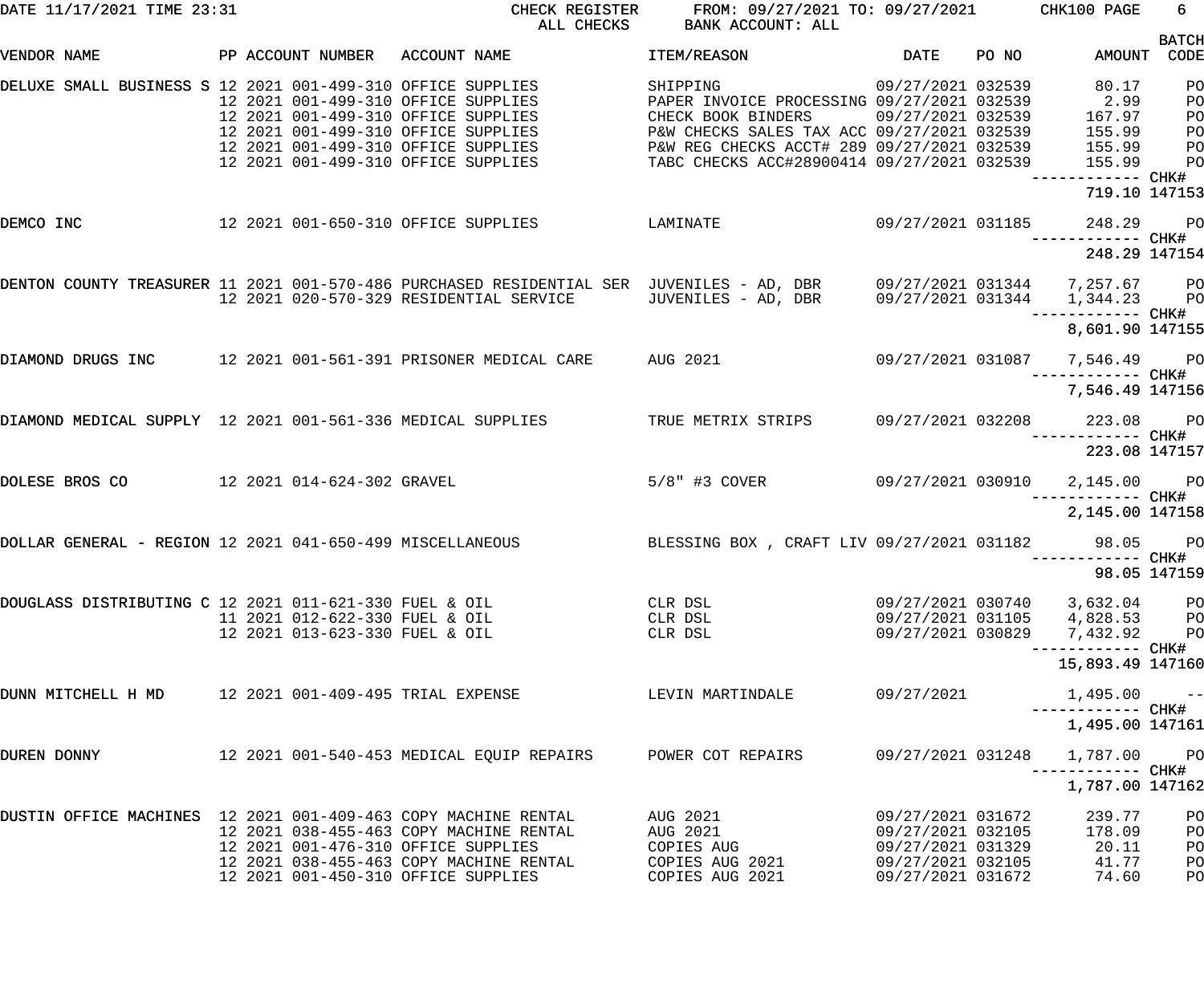| DATE 11/17/2021 TIME 23:31                                      |  | CHECK REGISTER<br>ALL CHECKS                                                                                                                                                                                                         | FROM: 09/27/2021 TO: 09/27/2021<br>BANK ACCOUNT: ALL   |                   |       | CHK100 PAGE                                   | 7 <sup>7</sup>    |
|-----------------------------------------------------------------|--|--------------------------------------------------------------------------------------------------------------------------------------------------------------------------------------------------------------------------------------|--------------------------------------------------------|-------------------|-------|-----------------------------------------------|-------------------|
| VENDOR NAME                                                     |  | PP ACCOUNT NUMBER ACCOUNT NAME                                                                                                                                                                                                       | ITEM/REASON                                            | DATE              | PO NO | AMOUNT CODE                                   | <b>BATCH</b>      |
|                                                                 |  |                                                                                                                                                                                                                                      |                                                        |                   |       | 554.34 147163                                 |                   |
| ECONO SIGN LLC                                                  |  | 12 2021 014-624-300 SUPPLIES & HARDWARE SPEED LIMIT SIGNS 09/27/2021 030912                                                                                                                                                          |                                                        |                   |       | 146.73 PO                                     |                   |
|                                                                 |  |                                                                                                                                                                                                                                      |                                                        |                   |       | 146.73 147164                                 |                   |
|                                                                 |  | EITAN GROUP NORTH AMERI 12 2021 001-540-453 MEDICAL EQUIP REPAIRS — JULY 2021 - EXTENDED PAR 09/27/2021 031427<br>12 2021 001-540-453 MEDICAL EQUIP REPAIRS — AUG 2021 - EXTENDED PART 09/27/2021 031427 — 360.00<br>12 2021 001-540 |                                                        |                   |       | 360.00 PO                                     |                   |
|                                                                 |  |                                                                                                                                                                                                                                      |                                                        |                   |       |                                               | <b>PO</b>         |
|                                                                 |  |                                                                                                                                                                                                                                      |                                                        |                   |       |                                               | PO                |
|                                                                 |  |                                                                                                                                                                                                                                      |                                                        |                   |       | 1,080.00 147165                               |                   |
| ELECTIONS SYSTEMS & SOF 12 2021 001-403-410 ELECTION EXPENSE    |  |                                                                                                                                                                                                                                      | LAYOUT CHARGE                                          |                   |       | 09/27/2021 032426 1,852.80 PO                 |                   |
|                                                                 |  | 12 2021 001-403-410 ELECTION EXPENSE                                                                                                                                                                                                 | BALLOT FACES, LANG SET U 09/27/2021 032426 3,382.10 PO |                   |       |                                               |                   |
|                                                                 |  | 12 2021 001-403-410 ELECTION EXPENSE                                                                                                                                                                                                 | ACTIVATION CARD                                        | 09/27/2021 032426 |       | 207.36<br>------------ CHK#                   | P <sub>O</sub>    |
|                                                                 |  |                                                                                                                                                                                                                                      |                                                        |                   |       | 5,442.26 147166                               |                   |
| ELITE SURVIVAL SYSTEMS 12 2021 058-560-499 MISCELLANEOUS        |  | FREIGHT                                                                                                                                                                                                                              |                                                        |                   |       |                                               |                   |
|                                                                 |  | 12 2021 058-560-499 MISCELLANEOUS                                                                                                                                                                                                    | NARCAN POUCH                                           |                   |       |                                               |                   |
|                                                                 |  |                                                                                                                                                                                                                                      |                                                        |                   |       | 359.19 147167                                 |                   |
| EMERGICON LLC                                                   |  | 12  2021  001-540-496  COLLECTION EXPENSE  AUG  2021                                                                                                                                                                                 |                                                        |                   |       | 09/27/2021 031246 14,256.66 PO                |                   |
|                                                                 |  |                                                                                                                                                                                                                                      |                                                        |                   |       | 14,256.66 147168                              |                   |
| ERLANDSON ERIC                                                  |  |                                                                                                                                                                                                                                      | MILEAGE JULY 2021                                      | 09/27/2021        |       | 107.52                                        | $\qquad \qquad -$ |
|                                                                 |  |                                                                                                                                                                                                                                      | MILEAGE JUNE 2021                                      | 09/27/2021        |       | 39.76                                         |                   |
|                                                                 |  |                                                                                                                                                                                                                                      | MILEAGE AUGUST 2021                                    | 09/27/2021        |       | 76.16                                         | $\frac{-}{1}$     |
|                                                                 |  |                                                                                                                                                                                                                                      |                                                        |                   |       | 223.44 147169                                 |                   |
| FARMER BROTHERS COFFEE 12 2021 001-561-333 FOOD FOR JAIL        |  |                                                                                                                                                                                                                                      | <b>COFFEE</b>                                          | 09/27/2021 031109 |       | 528.00 PO                                     |                   |
|                                                                 |  |                                                                                                                                                                                                                                      |                                                        |                   |       |                                               |                   |
|                                                                 |  |                                                                                                                                                                                                                                      |                                                        |                   |       | 528.00 147170                                 |                   |
| FEDERAL EXPRESS CORPORA 12 2021 001-540-311 POSTAGE             |  |                                                                                                                                                                                                                                      | SHIPPING                                               | 09/27/2021 031243 |       | $3.01$ PO                                     |                   |
|                                                                 |  |                                                                                                                                                                                                                                      |                                                        |                   |       | -------- CHK#                                 | 3.01 147171       |
| FLETCHER, RAY 12 2021 001-543-429 TRAINING                      |  |                                                                                                                                                                                                                                      | ELECTRICAL FIRE CLASS 09/27/2021                       |                   |       | $640.00 -$                                    |                   |
|                                                                 |  |                                                                                                                                                                                                                                      |                                                        |                   |       | ----------- CHK#<br>640.00 147172             |                   |
| FLUSCHE ENTERPRISES INC 12 2021 014-624-300 SUPPLIES & HARDWARE |  |                                                                                                                                                                                                                                      | SUPPLIES                                               | 09/27/2021 030919 |       | 24.00 PO                                      |                   |
|                                                                 |  |                                                                                                                                                                                                                                      |                                                        |                   |       |                                               |                   |
|                                                                 |  |                                                                                                                                                                                                                                      |                                                        |                   |       | 24.00 147173                                  |                   |
|                                                                 |  | FOUR FEATHERS ALARM LLC 12 2021 044-581-306 CONTRACT SERVICES             ACCESS CONTROL SYSTEM<br>12 2021 044-581-306 CONTRACT SERVICES              ACCESS CONTROL SYSTEM                                                          |                                                        |                   |       | 09/27/2021 032073     3,747.13       PO       |                   |
|                                                                 |  |                                                                                                                                                                                                                                      |                                                        |                   |       | 09/27/2021 032073 3,747.13 PO<br>------- CHK# |                   |
|                                                                 |  |                                                                                                                                                                                                                                      |                                                        |                   |       | 7,494.26 147174                               |                   |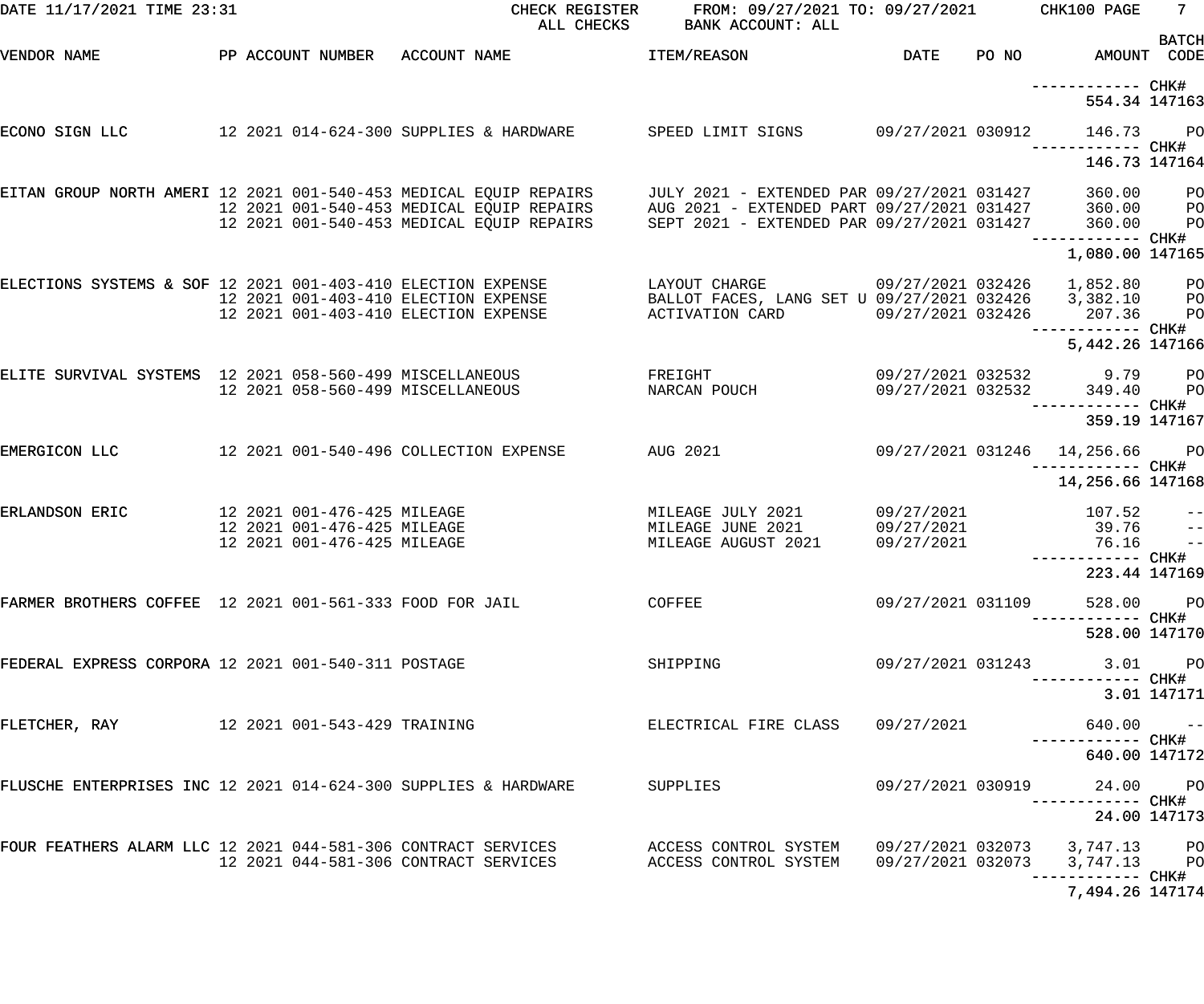| DATE 11/17/2021 TIME 23:31                                      |  | CHECK REGISTER                                                                                                                                                                                                                       | FROM: 09/27/2021 TO: 09/27/2021 CHK100 PAGE<br>ALL CHECKS BANK ACCOUNT: ALL |                                                             |                                      | $8 -$                                              |
|-----------------------------------------------------------------|--|--------------------------------------------------------------------------------------------------------------------------------------------------------------------------------------------------------------------------------------|-----------------------------------------------------------------------------|-------------------------------------------------------------|--------------------------------------|----------------------------------------------------|
| VENDOR NAME                                                     |  | PP ACCOUNT NUMBER ACCOUNT NAME TEM/REASON                                                                                                                                                                                            |                                                                             |                                                             | DATE PO NO AMOUNT CODE               | <b>BATCH</b>                                       |
|                                                                 |  | GAINESVILLE AUTO PARTS 12 2021 001-510-450 BUILDING MAINTENANCE BELT, BATT CHRGR, BATTER 09/27/2021 031042 295.30<br>12 2021 001-510-450 BUILDING MAINTENANCE PLUG 19/27/2021 031042 1.38                                            |                                                                             |                                                             | ------------ CHK#                    | <b>PO</b><br><b>PO</b>                             |
|                                                                 |  |                                                                                                                                                                                                                                      |                                                                             |                                                             | 302.68 147175                        |                                                    |
|                                                                 |  | GAINESVILLE PRINTING CO 12 2021 001-499-310 OFFICE SUPPLIES (COOKE COUNTY OCCUPATION 09/27/2021 032589<br>12 2021 001-450-310 OFFICE SUPPLIES (#10 REGULAR ENVELOPES 09/27/2021 032546<br>12 2021 001-476-310 OFFICE SUPPLIES (#10 W |                                                                             |                                                             | 236.24<br>268.86                     | P <sub>O</sub><br>P <sub>O</sub>                   |
|                                                                 |  |                                                                                                                                                                                                                                      |                                                                             |                                                             | 104.65<br>149.82                     | P <sub>O</sub><br>P <sub>O</sub>                   |
|                                                                 |  |                                                                                                                                                                                                                                      |                                                                             |                                                             | ------------ CHK#<br>759.57 147176   |                                                    |
| GALLS LLC                                                       |  |                                                                                                                                                                                                                                      |                                                                             |                                                             |                                      | P <sub>O</sub><br>PO<br>PO                         |
|                                                                 |  |                                                                                                                                                                                                                                      |                                                                             |                                                             |                                      | PO<br>PO<br>PO                                     |
|                                                                 |  |                                                                                                                                                                                                                                      |                                                                             |                                                             |                                      | PO<br>PO<br>PO                                     |
|                                                                 |  | 12 2021 001-561-392 UNIFORMS - EMPLOYEES PANTS - HAYNES 09/27/2021 031909                                                                                                                                                            |                                                                             |                                                             | 49.49                                | PO<br>PO<br>PO                                     |
|                                                                 |  | 12  2021  001-561-392  UNIFORMS - EMPLOYEES                                                                                                                                                                                          | PANTS - LANKFORD                                                            |                                                             |                                      | PO<br>P <sub>O</sub><br>PO                         |
|                                                                 |  |                                                                                                                                                                                                                                      |                                                                             |                                                             | ------------ CHK#<br>8,877.22 147177 |                                                    |
|                                                                 |  | GARCIA MELISSA                12 2021 001-411-427 CONFERENCE EXPENSE         GCAT CONFERENCE                                                                                                                                         |                                                                             |                                                             | 09/27/2021 189.26                    | $ -$                                               |
|                                                                 |  |                                                                                                                                                                                                                                      |                                                                             |                                                             | 189.26 147178                        |                                                    |
| GEO J CARROLL & SON FUN 12 2021 001-409-418 AUTOPSY EXPENSE     |  | 12 2021 001-409-418 AUTOPSY EXPENSE<br>12 2021 001-409-418 AUTOPSY EXPENSE                                                                                                                                                           | MOSES HERNANDEZ JR<br>WILLIAM GILBERT<br>BRANDON SANDMAN                    | 09/27/2021 031142<br>09/27/2021 031142<br>09/27/2021 031142 | 400.00<br>400.00<br>400.00           | P <sub>O</sub><br>P <sub>O</sub><br>P <sub>O</sub> |
|                                                                 |  | 12 2021 001-409-418 AUTOPSY EXPENSE                                                                                                                                                                                                  | WALTER LEE                                                                  | 09/27/2021 031142                                           | 400.00                               | P <sub>O</sub>                                     |
| GILBERT MARCI                                                   |  |                                                                                                                                                                                                                                      | CDCAT CONFERENCE                                                            | 09/27/2021                                                  | 1,600.00 147179<br>384.32            | $\sim$ $-$                                         |
|                                                                 |  |                                                                                                                                                                                                                                      |                                                                             |                                                             | 384.32 147180                        |                                                    |
| GILBERT WRECKER SERVICE 12 2021 001-540-354 VEHICLE MAINTENANCE |  |                                                                                                                                                                                                                                      | TOW 4904                                                                    | 09/27/2021 031238                                           | 175.00 PO                            |                                                    |
|                                                                 |  |                                                                                                                                                                                                                                      |                                                                             |                                                             | 175.00 147181                        |                                                    |
| GLENN POLK AUTOPLEX                                             |  | 12 2021 001-560-354 VEHICLE MAINTENANCE<br>12 2021 001-540-354 VEHICLE MAINTENANCE                                                                                                                                                   | UNIT 30 - BATTERIES<br>EXHAUST                                              | 09/27/2021 031237                                           | 3,195.50 PO                          |                                                    |
|                                                                 |  |                                                                                                                                                                                                                                      |                                                                             |                                                             | 3,410.00 147182                      |                                                    |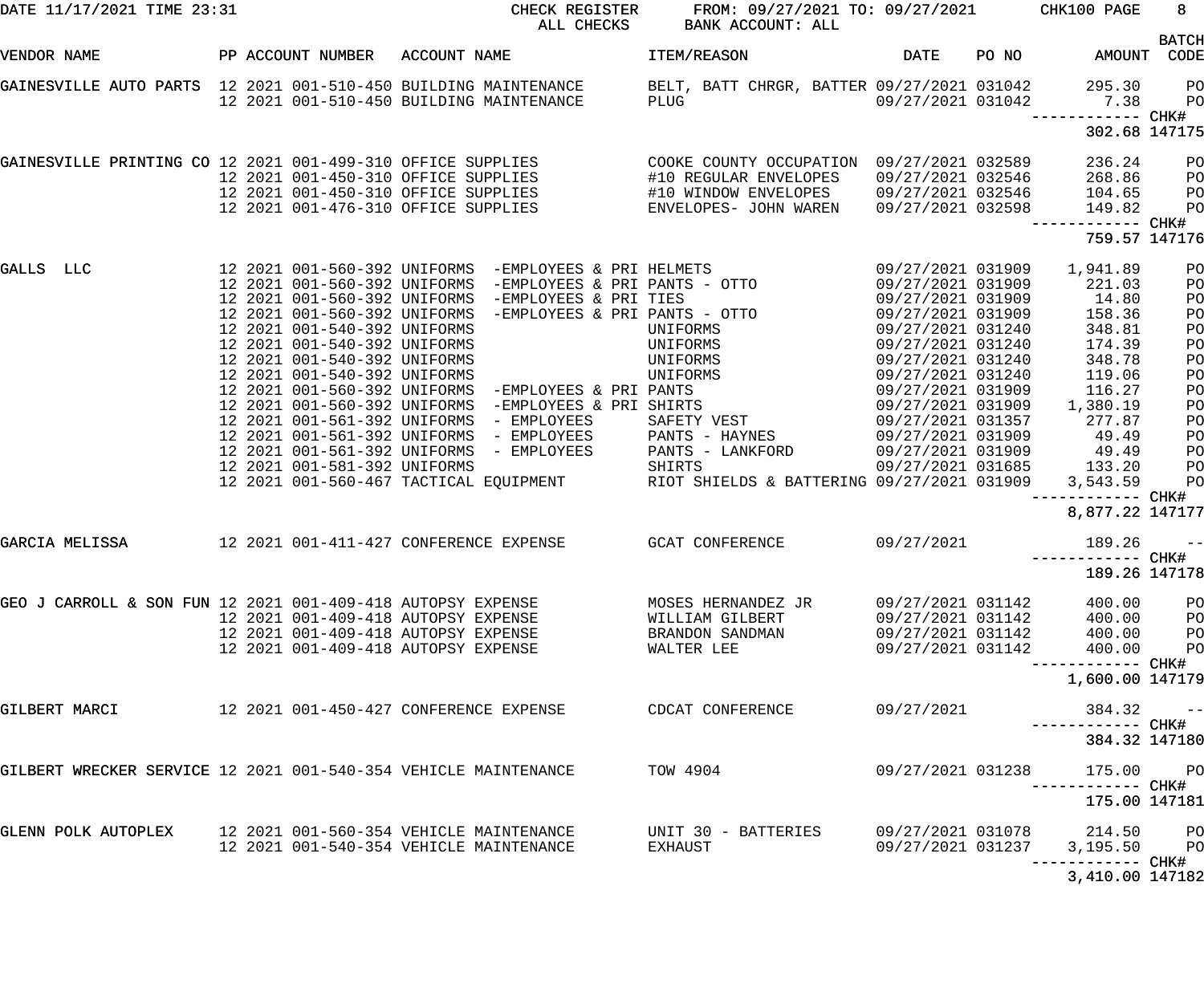| DATE 11/17/2021 TIME 23:31                                      |                   | CHECK REGISTER<br>ALL CHECKS                                                                                                                                                                                                                                                                                                                       | FROM: 09/27/2021 TO: 09/27/2021<br>BANK ACCOUNT: ALL                                                                                                                                                                                                                                                                |                                                                                  |       | CHK100 PAGE                                                                                       | 9                                                                        |
|-----------------------------------------------------------------|-------------------|----------------------------------------------------------------------------------------------------------------------------------------------------------------------------------------------------------------------------------------------------------------------------------------------------------------------------------------------------|---------------------------------------------------------------------------------------------------------------------------------------------------------------------------------------------------------------------------------------------------------------------------------------------------------------------|----------------------------------------------------------------------------------|-------|---------------------------------------------------------------------------------------------------|--------------------------------------------------------------------------|
| VENDOR NAME                                                     | PP ACCOUNT NUMBER | ACCOUNT NAME                                                                                                                                                                                                                                                                                                                                       | ITEM/REASON                                                                                                                                                                                                                                                                                                         | DATE                                                                             | PO NO | AMOUNT                                                                                            | <b>BATCH</b><br>CODE                                                     |
|                                                                 |                   | GONZALES JAMIE E ATTORN 12 2021 001-409-400 COURT APPOINTED ATTORNEYS ST VS CASSIDY W STEWART 09/27/2021<br>12 2021 001-409-400 COURT APPOINTED ATTORNEYS ST VS NEIL C COX                                                                                                                                                                         |                                                                                                                                                                                                                                                                                                                     | 09/27/2021                                                                       |       | 640.00<br>730.00                                                                                  | $- -$<br>$\qquad \qquad -$                                               |
|                                                                 |                   |                                                                                                                                                                                                                                                                                                                                                    |                                                                                                                                                                                                                                                                                                                     |                                                                                  |       | 1,370.00 147183                                                                                   |                                                                          |
|                                                                 |                   | GRAYSON CO DEPT JUVENIL 11 2021 001-570-486 PURCHASED RESIDENTIAL SER JUVENILE - JB<br>12 2021 020-570-329 RESIDENTIAL SERVICE                                                                                                                                                                                                                     | PLACEMENT DAYS                                                                                                                                                                                                                                                                                                      | 09/27/2021 031348<br>09/27/2021 031348                                           |       | 451.98<br>5,756.41<br>—————————— CHK#                                                             | $P$ O<br>P <sub>O</sub>                                                  |
|                                                                 |                   |                                                                                                                                                                                                                                                                                                                                                    |                                                                                                                                                                                                                                                                                                                     |                                                                                  |       | 6,208.39 147184                                                                                   |                                                                          |
| GUARDIAN PEST & TERMITE 12 2021 001-510-332 PEST & BIRD CONTROL |                   | 12 2021 001-510-332 PEST & BIRD CONTROL<br>12 2021 001-510-332 PEST & BIRD CONTROL<br>12 2021 012-622-306 CONTRACT SERVICES<br>12 2021 001-510-332 PEST & BIRD CONTROL<br>12 2021 001-510-332 PEST & BIRD CONTROL<br>12 2021 001-510-332 PEST & BIRD CONTROL<br>12 2021 001-510-332 PEST & BIRD CONTROL<br>12 2021 001-510-332 PEST & BIRD CONTROL | SEPT 2021 - WOODBINE EMS 09/27/2021 031019<br>SEPT 2021 - EMS VALLEY V 09/27/2021 031019<br>SEPT 2021 - EMS MUENSTER 09/27/2021 031019<br><b>SEPT 2021</b><br>SEPT 2021 - ANNEX<br>SEPT 2021 - EMS CHURCH S 09/27/2021 031019<br>SEPT $2021 - DPS$<br>SEPT 2021 - OLD JAIL 09/27/2021 031019<br>SEPT 2021 - LIBRARY | 09/27/2021 031117<br>09/27/2021 031019<br>09/27/2021 031019<br>09/27/2021 031019 |       | 35.00<br>35.00<br>50.00<br>60.00<br>55.00<br>75.00<br>33.00<br>40.00<br>50.00<br>433.00 147185    | PO<br>PO<br>PO<br>PO<br>PO<br>PO<br>PO<br>PO<br>PO                       |
| H & H VACUUM SERVICE 12 2021 001-510-450 BUILDING MAINTENANCE   |                   |                                                                                                                                                                                                                                                                                                                                                    | CLEANOUT AROBIC SYSTEM 09/27/2021 030999                                                                                                                                                                                                                                                                            |                                                                                  |       | 700.00                                                                                            | PO                                                                       |
|                                                                 |                   |                                                                                                                                                                                                                                                                                                                                                    |                                                                                                                                                                                                                                                                                                                     |                                                                                  |       | 700.00 147186                                                                                     |                                                                          |
| HAAS ALERT                                                      |                   | 12 2021 001-133-000 PREPAID ACCOUNTS<br>12 2021 001-133-000 PREPAID ACCOUNTS<br>12 2021 001-133-000 PREPAID ACCOUNTS<br>12 2021 001-133-000 PREPAID ACCOUNTS<br>12 2021 001-540-390 SUBSCRIPTIONS<br>12 2021 001-540-390 SUBSCRIPTIONS<br>12 2021 001-540-499 MISCELLANEOUS                                                                        | DIGITAL ALERT SUBSCRIPTI 09/27/2021 032600<br>DIGITAL ALERT SUBSCRIPTI 09/27/2021 032600<br>DIGITAL ALERT SUBSCRIPTI 09/27/2021 032600<br>DIGITAL ALERT SUBSCRIPTI 09/27/2021 032600<br>DIGITAL ALERT SUBSCRIPTI 09/27/2021 032600<br>DIGITAL ALERT SUBSCRIPTI 09/27/2021 032600<br>SHIPPING                        | 09/27/2021 032600                                                                |       | 1,869.00<br>1,869.00<br>1,869.00<br>1,869.00<br>1,869.00<br>1,399.00<br>37.00<br>10,781.00 147187 | PO<br>PO<br>PO<br>P <sub>O</sub><br>P <sub>O</sub><br>PO<br>PO           |
| HARRIS BELVIN R PC                                              |                   | 12 2021 001-409-400 COURT APPOINTED ATTORNEYS ST VS CHARLES G SOAR III 09/27/2021<br>12 2021 001-409-400 COURT APPOINTED ATTORNEYS ST VS JOAN S REVILLA 09/27/2021<br>12 2021 001-409-400 COURT APPOINTED ATTORNEYS<br>12 2021 001-409-400 COURT APPOINTED ATTORNEYS<br>12 2021 001-409-400 COURT APPOINTED ATTORNEYS                              | ST VS KENNETH CLEM III 09/27/2021<br>ST VS ASHLI E MITCHELL<br>ST VS CHRISTOPHER S COLE 09/27/2021                                                                                                                                                                                                                  | 09/27/2021                                                                       |       | 200.00<br>400.00<br>1,125.00<br>425.00<br>1,800.00<br>3,950.00 147188                             | $\qquad \qquad -$<br>$\begin{array}{c} -1 \\ -1 \\ -1 \\ -1 \end{array}$ |
| HARRIS LISA                                                     |                   | 12  2021  038-456-427  CONFERENCE EXPENSE                                                                                                                                                                                                                                                                                                          | LEGISLATIVE UPDATE                                                                                                                                                                                                                                                                                                  | 09/27/2021                                                                       |       | 311.60                                                                                            | $\sim$ $ -$                                                              |
| HARRISON PAM BALDWIN 12 2021 001-403-427 CONFERENCE EXPENSE     |                   |                                                                                                                                                                                                                                                                                                                                                    | CDCAT FALL CONFERENCE                                                                                                                                                                                                                                                                                               | 09/27/2021                                                                       |       | 311.60 147189<br>$1,070.50$ --                                                                    |                                                                          |
|                                                                 |                   |                                                                                                                                                                                                                                                                                                                                                    |                                                                                                                                                                                                                                                                                                                     |                                                                                  |       | 1,070.50 147190                                                                                   |                                                                          |
| HATS OFF TOWING INC 12 2021 001-540-354 VEHICLE MAINTENANCE     |                   |                                                                                                                                                                                                                                                                                                                                                    | TOWED 4904 TO GLEN POLK 09/27/2021 032586                                                                                                                                                                                                                                                                           |                                                                                  |       | 100.00                                                                                            | PО                                                                       |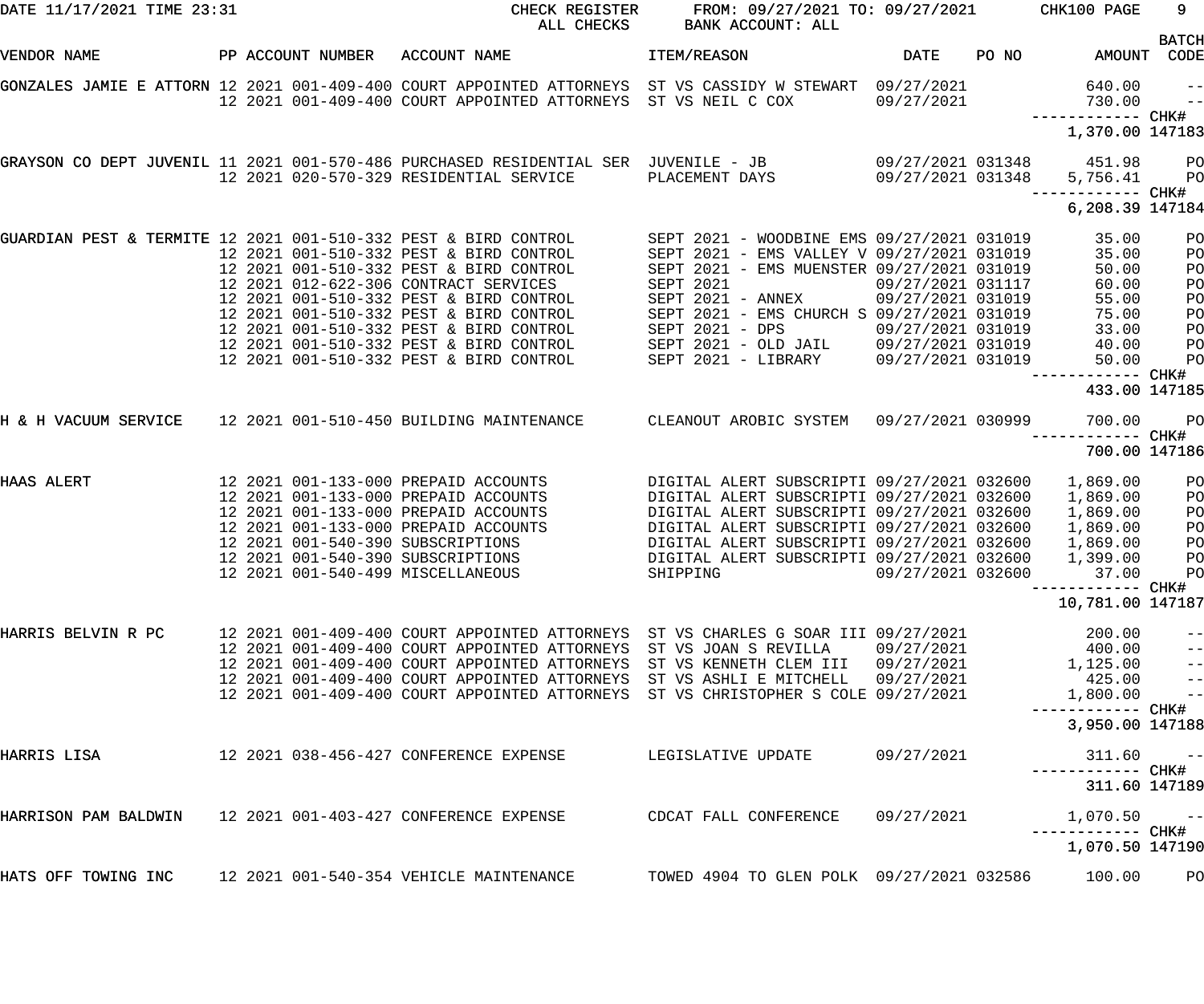| DATE 11/17/2021 TIME 23:31                                                                                       |  |                                                                                        | CHECK REGISTER<br>ALL CHECKS             | FROM: 09/27/2021 TO: 09/27/2021<br>BANK ACCOUNT: ALL                            |                                        |       | CHK100 PAGE                        | 10 <sub>1</sub>      |
|------------------------------------------------------------------------------------------------------------------|--|----------------------------------------------------------------------------------------|------------------------------------------|---------------------------------------------------------------------------------|----------------------------------------|-------|------------------------------------|----------------------|
| VENDOR NAME                                                                                                      |  |                                                                                        | PP ACCOUNT NUMBER ACCOUNT NAME           | <b>ITEM/REASON</b>                                                              | <b>DATE</b>                            | PO NO | AMOUNT CODE                        | <b>BATCH</b>         |
|                                                                                                                  |  |                                                                                        |                                          |                                                                                 |                                        |       | ------------ CHK#<br>100.00 147191 |                      |
| HEALTH TEXAS PROVIDER N 12 2021 001-561-391 PRISONER MEDICAL CARE      LUCIUS, DOMINIC 1052616 09/27/2021 032615 |  |                                                                                        |                                          |                                                                                 |                                        |       | 177.73<br>----------- CHK#         | P <sub>O</sub>       |
|                                                                                                                  |  |                                                                                        |                                          |                                                                                 |                                        |       | 177.73 147192                      |                      |
| HENNIGAN AUTO PARTS, IN 12 2021 013-623-354 MACHINERY REPAIRS                                                    |  | 12 2021 013-623-354 MACHINERY REPAIRS                                                  |                                          | PARTS<br>PARTS                                                                  | 09/27/2021 030839<br>09/27/2021 030839 |       | 66.82<br>224.85                    | PO<br>PO             |
|                                                                                                                  |  | 12 2021 013-623-354 MACHINERY REPAIRS                                                  |                                          | PARTS                                                                           | 09/27/2021 030839                      |       | 12.60                              | PO                   |
|                                                                                                                  |  | 12 2021 013-623-354 MACHINERY REPAIRS<br>12 2021 013-623-354 MACHINERY REPAIRS         |                                          | PARTS<br>DEF                                                                    | 09/27/2021 030839<br>09/27/2021 030839 |       | 41.18<br>144.90                    | PO<br>PO             |
|                                                                                                                  |  | 12 2021 013-623-354 MACHINERY REPAIRS                                                  |                                          | HEADLAMP                                                                        | 09/27/2021 030839                      |       | 31.92                              | PO                   |
|                                                                                                                  |  | 12 2021 013-623-354 MACHINERY REPAIRS                                                  |                                          | TEFLON                                                                          | 09/27/2021 030839                      |       | 83.88                              | PO                   |
|                                                                                                                  |  | 12 2021 013-623-354 MACHINERY REPAIRS                                                  |                                          | POWER STEERING                                                                  | 09/27/2021 030839                      |       | 29.96<br>------------              | PO<br>CHK#           |
|                                                                                                                  |  |                                                                                        |                                          |                                                                                 |                                        |       | 636.11 147193                      |                      |
| HESS TRANSPORT LLC                                                                                               |  |                                                                                        | 12 2021 013-623-303 TIRES & TIRE REPAIRS | HUB PILOT WHEEL                                                                 | 09/27/2021 031966                      |       | 600.00                             | PO                   |
|                                                                                                                  |  | 12 2021 013-623-354 MACHINERY REPAIRS                                                  |                                          | MUDFLAPS                                                                        | 09/27/2021 031966                      |       | 80.00<br>------------ CHK#         | PO                   |
|                                                                                                                  |  |                                                                                        |                                          |                                                                                 |                                        |       | 680.00 147194                      |                      |
| HOGAN'S JIF-E LUBE #2   12 2021 013-623-354 MACHINERY REPAIRS                                                    |  |                                                                                        |                                          | OIL CHANGE                                                                      | 09/27/2021 032052                      |       | 76.95                              | PO                   |
|                                                                                                                  |  | 12 2021 001-540-354 VEHICLE MAINTENANCE                                                |                                          | OIL CHANGE 4906                                                                 | 09/27/2021 031227                      |       | 351.80                             | PO                   |
|                                                                                                                  |  |                                                                                        |                                          |                                                                                 |                                        |       | 428.75 147195                      |                      |
| HOLIDAY CHEVROLET INC 12 2021 001-560-570 MACHINERY & EQUIPMENT                                                  |  |                                                                                        |                                          | PATROL UNITS                                                                    | 09/27/2021 031784                      |       | 53,561.84                          | PO                   |
|                                                                                                                  |  | 12 2021 001-560-570 MACHINERY & EQUIPMENT                                              |                                          | PATROL UNITS                                                                    | 09/27/2021 031784                      |       | 53,561.84                          | PO                   |
|                                                                                                                  |  | 12 2021 001-560-570 MACHINERY & EQUIPMENT<br>12 2021 001-560-570 MACHINERY & EQUIPMENT |                                          | PATROL UNITS<br>PATROL UNITS                                                    | 09/27/2021 031784<br>09/27/2021 031784 |       | 53,561.84<br>53,561.84             | PO<br>PO             |
|                                                                                                                  |  |                                                                                        |                                          |                                                                                 |                                        |       | ------------ CHK#                  |                      |
|                                                                                                                  |  |                                                                                        |                                          |                                                                                 |                                        |       | 214, 247.36 147196                 |                      |
| HOME DEPOT                                                                                                       |  |                                                                                        | 12 2021 001-561-300 SUPPLIES             | WATER HOSE                                                                      | 09/27/2021 032633                      |       |                                    | 39.98 PO             |
|                                                                                                                  |  |                                                                                        |                                          |                                                                                 |                                        |       |                                    | 39.98 147197         |
| HOWELL CHRIS                                                                                                     |  |                                                                                        |                                          | 01  2022  028-571-427  CONFERENCE EXPENSE  TRAINING LUFKIN   09/27/2021         |                                        |       | 232.48                             | $- -$                |
|                                                                                                                  |  |                                                                                        |                                          |                                                                                 |                                        |       | 232.48 147198                      |                      |
| HUNTERS OIL DEPOT                                                                                                |  |                                                                                        |                                          | OIL CHANGE                                                                      | 09/27/2021 031201                      |       | 43.33                              | PO                   |
|                                                                                                                  |  | 12 2021 001-560-354 VEHICLE MAINTENANCE<br>12 2021 001-560-354 VEHICLE MAINTENANCE     |                                          | UNIT 30 - INSPECTION 09/27/2021 031081 7.00<br>UNIT 25 - INSPECTION             |                                        |       | 09/27/2021 031081 7.00             | P <sub>O</sub><br>PO |
|                                                                                                                  |  | 12 2021 001-560-354 VEHICLE MAINTENANCE                                                |                                          | UNIT 31 - OIL CHANGE/ALI 09/27/2021 031081                                      |                                        |       | 102.05                             | PO                   |
|                                                                                                                  |  | 12 2021 001-560-354 VEHICLE MAINTENANCE                                                |                                          | UNIT 39 - WIPERS                                                                | 09/27/2021 031081                      |       | 25.98                              | PO                   |
|                                                                                                                  |  | 12 2021 001-407-354 VEHICLE EXPENSE                                                    |                                          | OIL CHANGE                                                                      | 09/27/2021 031207                      |       | 79.45                              | PO                   |
|                                                                                                                  |  | 12 2021 001-560-354 VEHICLE MAINTENANCE                                                |                                          | UNIT 23 - OIL CHANGE 09/27/2021 031081                                          |                                        |       | 84.02                              | P <sub>O</sub>       |
|                                                                                                                  |  | 12 2021 001-560-354 VEHICLE MAINTENANCE<br>12 2021 001-560-354 VEHICLE MAINTENANCE     |                                          | UNIT 8 - OIL CHANGE 09/27/2021 031081<br>UNIT 42 - INSPECTION 09/27/2021 031081 |                                        |       | 84.02<br>7.00                      | P <sub>O</sub><br>PO |
|                                                                                                                  |  | 12 2021 001-561-354 VEHICLE MAINTENANCE                                                |                                          | OIL CHANGE 2016 TAHOE                                                           | 09/27/2021 031090                      |       | 63.52                              | PO                   |
|                                                                                                                  |  |                                                                                        |                                          |                                                                                 |                                        |       |                                    |                      |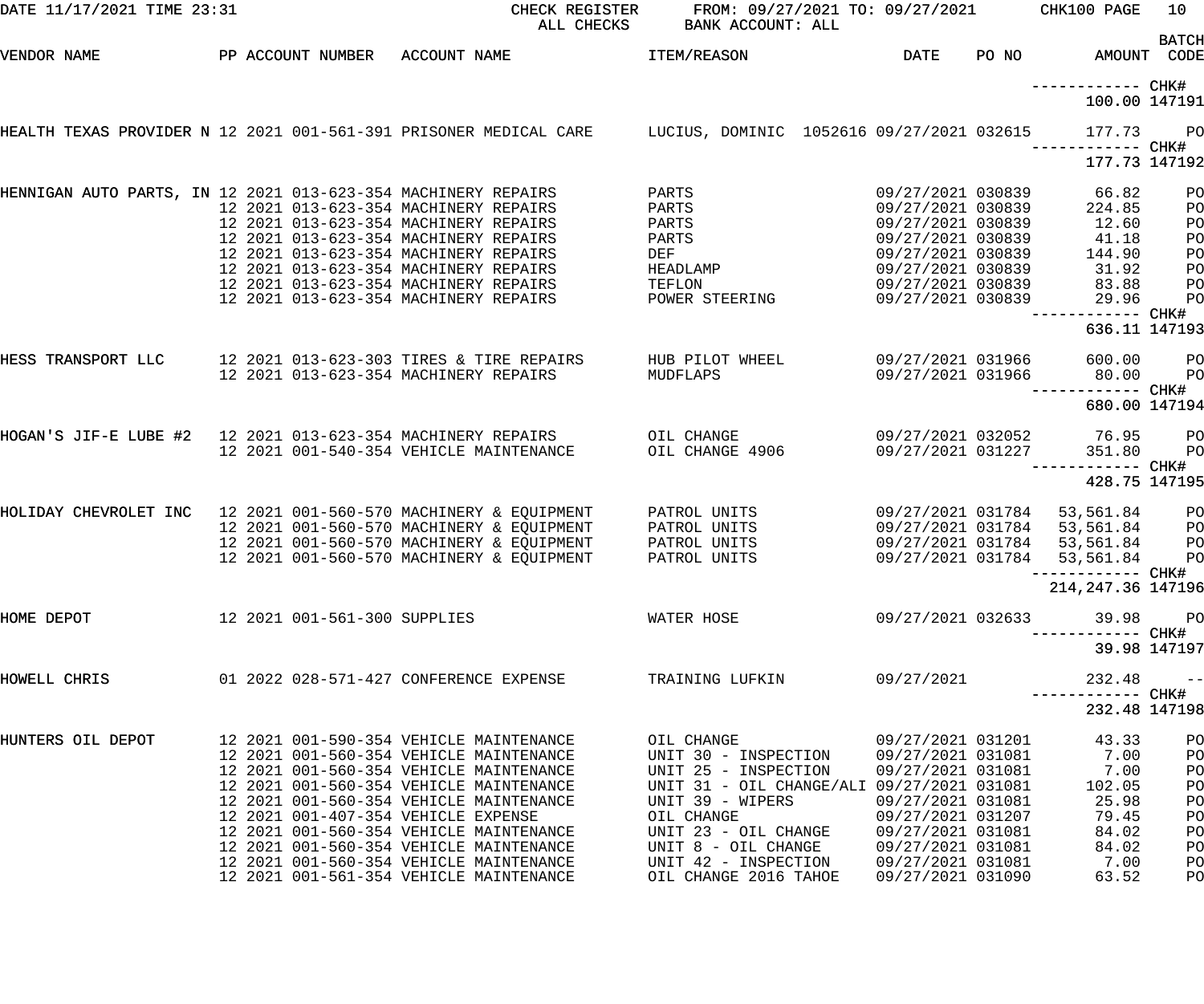| DATE 11/17/2021 TIME 23:31                                                     |                                           |              | CHECK REGISTER<br>ALL CHECKS | FROM: 09/27/2021 TO: 09/27/2021<br>BANK ACCOUNT: ALL |                     |       | CHK100 PAGE                 | 11                   |
|--------------------------------------------------------------------------------|-------------------------------------------|--------------|------------------------------|------------------------------------------------------|---------------------|-------|-----------------------------|----------------------|
| VENDOR NAME                                                                    | PP ACCOUNT NUMBER                         | ACCOUNT NAME |                              | ITEM/REASON                                          | DATE                | PO NO | AMOUNT                      | <b>BATCH</b><br>CODE |
|                                                                                |                                           |              |                              |                                                      |                     |       |                             |                      |
|                                                                                | 12 2021 001-560-354 VEHICLE MAINTENANCE   |              |                              | UNIT 33 - STARTER/TOWING 09/27/2021 031081           |                     |       | 396.78                      | PO                   |
|                                                                                | 12 2021 001-560-354 VEHICLE MAINTENANCE   |              |                              | UNIT 13 - OIL CHANGE                                 | 09/27/2021 031081   |       | 63.52                       | PO                   |
|                                                                                | 12 2021 001-560-354 VEHICLE MAINTENANCE   |              |                              | UNIT 31 - INSPECTION                                 | 09/27/2021 031081   |       | 7.00                        | PO                   |
|                                                                                | 12 2021 001-560-354 VEHICLE MAINTENANCE   |              |                              | UNIT 28 - INSPECTION                                 | 09/27/2021 031081   |       | 7.00                        | PO                   |
|                                                                                | 12 2021 001-560-354 VEHICLE MAINTENANCE   |              |                              | UNIT 12 - INSPECTION                                 | 09/27/2021 031081   |       | 7.00                        | P <sub>O</sub>       |
|                                                                                |                                           |              |                              |                                                      |                     |       | ------------ CHK#           |                      |
|                                                                                |                                           |              |                              |                                                      |                     |       | 984.67 147199               |                      |
| HUNTERS TOWING & RECOVE 12 2021 001-560-354 VEHICLE MAINTENANCE TOWING UNIT 15 |                                           |              |                              |                                                      | $09/27/2021$ 032634 |       | 164.00                      | $P$ O                |
|                                                                                |                                           |              |                              |                                                      |                     |       | 164.00 147200               |                      |
| HUNTERS TUNNEL EXPRESS 12 2021 001-540-354 VEHICLE MAINTENANCE                 |                                           |              |                              | CAR WASHES AUG 2021                                  |                     |       | 09/27/2021 031226 24.00     | P <sub>O</sub>       |
|                                                                                | 12 2021 001-407-354 VEHICLE EXPENSE       |              |                              | CAR WASH AUG 2021                                    | 09/27/2021 031206   |       | 8.00                        | P <sub>O</sub>       |
|                                                                                | 12 2021 001-560-354 VEHICLE MAINTENANCE   |              |                              | CAR WASHES AUG 2021                                  | 09/27/2021 031079   |       | 264.00                      | PO                   |
|                                                                                |                                           |              |                              |                                                      |                     |       |                             |                      |
|                                                                                |                                           |              |                              |                                                      |                     |       | 296.00 147201               |                      |
| I C S (INSTITUTIONAL SU 12 2021 001-561-300 SUPPLIES                           |                                           |              |                              | INDIGENT SUPPLIES/BODY W 09/27/2021 031335           |                     |       | 357.45                      | $P$ O                |
|                                                                                |                                           |              |                              |                                                      |                     |       | 357.45 147202               |                      |
| IML SECURITY SUPPLY 12 2021 001-510-450 BUILDING MAINTENANCE                   |                                           |              |                              | DEADLOCK                                             | 09/27/2021 032169   |       | 487.19                      | <b>PO</b>            |
|                                                                                |                                           |              |                              |                                                      |                     |       | 487.19 147203               |                      |
| ING SHANNON                                                                    | 12  2021  001-411-427  CONFERENCE EXPENSE |              |                              | GCAT CONFERENCE                                      | 09/27/2021          |       | 199.73                      | $ -$                 |
|                                                                                |                                           |              |                              |                                                      |                     |       | ----------<br>199.73 147204 | $--$ CHK#            |
| INGRAM LIBRARY SERVICE 12 2021 001-650-590 BOOKS                               |                                           |              |                              | CREDIT                                               | 09/27/2021          |       | 14.74-                      | $- -$                |
|                                                                                | 12 2021 001-650-590 BOOKS                 |              |                              | <b>BOOKS</b>                                         | 09/27/2021 031192   |       | 23.82                       | P <sub>O</sub>       |
|                                                                                | 12 2021 001-650-590 BOOKS                 |              |                              | <b>BOOK</b>                                          | 09/27/2021 031192   |       | 9.53 P                      |                      |
|                                                                                | 12 2021 001-650-590 BOOKS                 |              |                              | <b>BOOK</b>                                          | 09/27/2021 031192   |       | 9.53                        | PO                   |
|                                                                                | 12 2021 001-650-590 BOOKS                 |              |                              | BOOK                                                 | 09/27/2021 031192   |       | 13.24                       | PO                   |
|                                                                                | 12 2021 001-650-590 BOOKS                 |              |                              | <b>BOOKS</b>                                         | 09/27/2021 031192   |       | 19.56                       | PO                   |
|                                                                                | 12 2021 001-650-590 BOOKS                 |              |                              | <b>BOOK</b>                                          | 09/27/2021 031192   |       | 9.53                        | PO                   |
|                                                                                | 12 2021 001-650-590 BOOKS                 |              |                              | <b>BOOKS</b>                                         | 09/27/2021 031192   |       | 19.06                       | PO                   |
|                                                                                | 12 2021 001-650-590 BOOKS                 |              |                              |                                                      |                     |       | 14.30                       |                      |
|                                                                                |                                           |              |                              | BOOK                                                 | 09/27/2021 031192   |       |                             | PO                   |
|                                                                                | 12 2021 001-650-590 BOOKS                 |              |                              | <b>BOOK</b>                                          | 09/27/2021 031192   |       | 13.77                       | PO                   |
|                                                                                | 12 2021 001-650-590 BOOKS                 |              |                              | <b>BOOK</b>                                          | 09/27/2021 031192   |       | 15.34                       | PO                   |
|                                                                                | 12 2021 001-650-590 BOOKS                 |              |                              | <b>BOOK</b>                                          | 09/27/2021 031192   |       | 24.26                       | PO                   |
|                                                                                | 12 2021 001-650-590 BOOKS                 |              |                              | <b>BOOKS</b>                                         | 09/27/2021 031192   |       | 23.84                       | PO                   |
|                                                                                | 12 2021 001-650-590 BOOKS                 |              |                              | <b>BOOK</b>                                          | 09/27/2021 031192   |       | 14.31                       | PO                   |
|                                                                                | 12 2021 001-650-590 BOOKS                 |              |                              | <b>BOOKS</b>                                         | 09/27/2021 031192   |       | 24.89                       | PO                   |
|                                                                                | 12 2021 001-650-590 BOOKS                 |              |                              | BOOK                                                 | 09/27/2021 031192   |       | 10.06                       | PO                   |
|                                                                                | 12 2021 001-650-590 BOOKS                 |              |                              | BOOK                                                 | 09/27/2021 031192   |       | 22.49                       | PO                   |
|                                                                                | 12 2021 001-650-590 BOOKS                 |              |                              | BOOK                                                 | 09/27/2021 031192   |       | 26.06<br>------------       | PO<br>CHK#           |
|                                                                                |                                           |              |                              |                                                      |                     |       | 278.85 147205               |                      |
| INTERSTATE BATTERIES OF 12 2021 014-624-354 MACHINERY REPAIRS                  |                                           |              |                              | <b>BATTERIES</b>                                     | 09/27/2021 030942   |       | 362.85                      | PO<br>CHK#           |
|                                                                                |                                           |              |                              |                                                      |                     |       | 362.85 147206               |                      |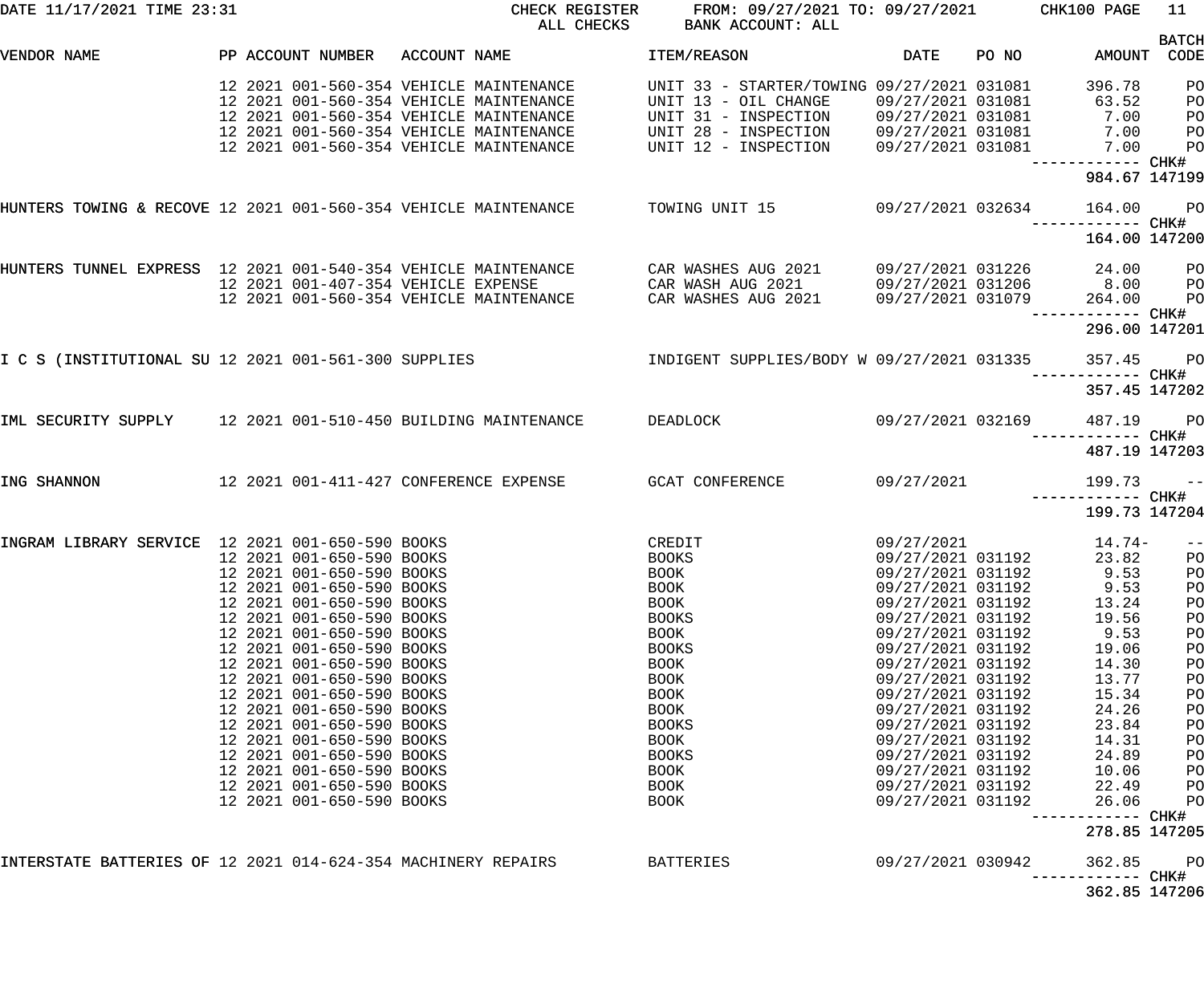| DATE 11/17/2021 TIME 23:31                                      |                                                          | CHECK REGISTER<br>ALL CHECKS                                                                                                                                                                                                                                                                                                                                                                                           | FROM: 09/27/2021 TO: 09/27/2021<br>BANK ACCOUNT: ALL                                                                                        |                                                                                                                                                                                                                              |       | CHK100 PAGE                                                                                                                           | 12                                                                                          |
|-----------------------------------------------------------------|----------------------------------------------------------|------------------------------------------------------------------------------------------------------------------------------------------------------------------------------------------------------------------------------------------------------------------------------------------------------------------------------------------------------------------------------------------------------------------------|---------------------------------------------------------------------------------------------------------------------------------------------|------------------------------------------------------------------------------------------------------------------------------------------------------------------------------------------------------------------------------|-------|---------------------------------------------------------------------------------------------------------------------------------------|---------------------------------------------------------------------------------------------|
| VENDOR NAME                                                     | PP ACCOUNT NUMBER                                        | ACCOUNT NAME                                                                                                                                                                                                                                                                                                                                                                                                           | ITEM/REASON                                                                                                                                 | <b>DATE</b>                                                                                                                                                                                                                  | PO NO | AMOUNT CODE                                                                                                                           | <b>BATCH</b>                                                                                |
| JOE WALTER LUMBER CO                                            |                                                          | 12 2021 001-510-450 BUILDING MAINTENANCE<br>12 2021 001-510-450 BUILDING MAINTENANCE                                                                                                                                                                                                                                                                                                                                   | KEYS<br>PAINT THINNER, PAINT BRU 09/27/2021 031044                                                                                          | 09/27/2021 031044                                                                                                                                                                                                            |       | 7.96<br>35.01                                                                                                                         | PO<br>PO                                                                                    |
|                                                                 |                                                          |                                                                                                                                                                                                                                                                                                                                                                                                                        |                                                                                                                                             |                                                                                                                                                                                                                              |       | 42.97 147207                                                                                                                          |                                                                                             |
| KEMP D KYLE                                                     |                                                          | 12 2021 001-409-400 COURT APPOINTED ATTORNEYS ST VS RONALD B SMITH<br>12 2021 001-409-400 COURT APPOINTED ATTORNEYS ST VS SHERRIE L HOLT                                                                                                                                                                                                                                                                               |                                                                                                                                             | 09/27/2021<br>09/27/2021                                                                                                                                                                                                     |       | 580.00<br>690.00<br>------------ CHK#                                                                                                 | $- -$<br>$ -$                                                                               |
|                                                                 |                                                          |                                                                                                                                                                                                                                                                                                                                                                                                                        |                                                                                                                                             |                                                                                                                                                                                                                              |       | 1,270.00 147208                                                                                                                       |                                                                                             |
| KIMBALL MIDWEST                                                 |                                                          | 12 2021 011-621-300 SUPPLIES & HARDWARE<br>12 2021 014-624-300 SUPPLIES & HARDWARE                                                                                                                                                                                                                                                                                                                                     | SUPPLIES<br>SUPER PRIM ULTRA                                                                                                                | 09/27/2021 032294<br>09/27/2021 032475                                                                                                                                                                                       |       | 425.75<br>244.00                                                                                                                      | PО<br>PO                                                                                    |
|                                                                 |                                                          |                                                                                                                                                                                                                                                                                                                                                                                                                        |                                                                                                                                             |                                                                                                                                                                                                                              |       | 669.75 147209                                                                                                                         |                                                                                             |
| KOMATSU ARCHITECTURE                                            |                                                          | 12 2021 001-409-531 CAPITAL OUTLAY - ANNEX BLD CONSTRUCTION DOCUMENTS<br>12 2021 001-409-531 CAPITAL OUTLAY - ANNEX BLD CONSTRUCTION DOCUMENTS                                                                                                                                                                                                                                                                         |                                                                                                                                             | 09/27/2021 030131<br>09/27/2021 030131                                                                                                                                                                                       |       | 8,341.20<br>4,900.00<br>----------- CHK#                                                                                              | P <sub>O</sub><br>P <sub>O</sub>                                                            |
|                                                                 |                                                          |                                                                                                                                                                                                                                                                                                                                                                                                                        |                                                                                                                                             |                                                                                                                                                                                                                              |       | 13, 241. 20 147210                                                                                                                    |                                                                                             |
| KYOCERA DOCUMENT SOLUTI 12 2021 001-409-463 COPY MACHINE RENTAL |                                                          | 12 2021 001-409-463 COPY MACHINE RENTAL                                                                                                                                                                                                                                                                                                                                                                                | COPIES SEPT 2021<br>SEPT 2021                                                                                                               | 09/27/2021 031351<br>09/27/2021 031351                                                                                                                                                                                       |       | 125.17<br>219.30                                                                                                                      | PО<br>P <sub>O</sub>                                                                        |
|                                                                 |                                                          |                                                                                                                                                                                                                                                                                                                                                                                                                        |                                                                                                                                             |                                                                                                                                                                                                                              |       | 344.47 147211                                                                                                                         |                                                                                             |
| LABATT FOOD SERVICE LLC 12 2021 001-561-333 FOOD FOR JAIL       |                                                          | 12 2021 001-561-333 FOOD FOR JAIL<br>12 2021 001-561-338 KITCHEN SUPPLIES<br>12 2021 001-561-333 FOOD FOR JAIL<br>12 2021 001-561-333 FOOD FOR JAIL<br>12 2021 001-561-333 FOOD FOR JAIL<br>12 2021 001-561-333 FOOD FOR JAIL<br>12 2021 001-561-333 FOOD FOR JAIL<br>12 2021 001-561-333 FOOD FOR JAIL<br>12 2021 001-561-333 FOOD FOR JAIL<br>12 2021 001-561-333 FOOD FOR JAIL<br>12 2021 001-561-333 FOOD FOR JAIL | JAIL FOOD<br>JAIL FOOD<br>TRAYS<br>JAIL FOOD<br>JAIL FOOD<br>JAIL FOOD<br>CREDIT<br>CREDIT<br>CREDIT<br>JAIL FOOD<br>JAIL FOOD<br>JAIL FOOD | 09/27/2021 031094<br>09/27/2021 031094<br>09/27/2021 031093<br>09/27/2021 031094<br>09/27/2021 031094<br>09/27/2021<br>09/27/2021<br>09/27/2021<br>09/27/2021<br>09/27/2021 031094<br>09/27/2021 031094<br>09/27/2021 031094 |       | 4,444.10<br>3,567.53<br>24.93<br>2,692.96<br>482.80<br>$38.71-$<br>$24.35-$<br>$62.38-$<br>$38.31-$<br>2,755.17<br>134.68<br>3,800.88 | PO<br>PO<br>PO<br>PO<br>PO<br>$\frac{-}{-}$<br>$- -$<br>$- -$<br>PO<br>PО<br>P <sub>O</sub> |
|                                                                 |                                                          |                                                                                                                                                                                                                                                                                                                                                                                                                        |                                                                                                                                             |                                                                                                                                                                                                                              |       | 17,739.30 147212                                                                                                                      |                                                                                             |
|                                                                 |                                                          | LINDSAY VOLUNTEER FIRE 12 2021 001-543-472 COOKE CO. FIREFIGHTERS<br>12 2021 001-543-472 COOKE CO. FIREFIGHTERS                                                                                                                                                                                                                                                                                                        | ANNUAL PAYMENT<br>FINAL GRANT MATCH                                                                                                         | 09/27/2021<br>09/27/2021                                                                                                                                                                                                     |       | 11,750.00<br>500.00<br>12,250.00 147213                                                                                               | $- -$<br>$\qquad \qquad -$                                                                  |
| MANNING NANCY                                                   |                                                          | 12 2021 001-409-400 COURT APPOINTED ATTORNEYS ST VS CHRISTOPHER WOFFAO 09/27/2021<br>12 2021 001-409-495 TRIAL EXPENSE                                                                                                                                                                                                                                                                                                 | ST VS CHRISTOPHER WOFFOR 09/27/2021                                                                                                         |                                                                                                                                                                                                                              |       | 150.00<br>4.15<br>154.15 147214                                                                                                       | $- -$<br>$\frac{1}{2}$                                                                      |
| MARTIN MARIETTA MATERIA 12 2021 012-622-302 GRAVEL              | 12 2021 012-622-302 GRAVEL<br>12 2021 012-622-302 GRAVEL |                                                                                                                                                                                                                                                                                                                                                                                                                        | 5/8 CHIP<br>5/8 CHIP<br>$5/8$ CHIP                                                                                                          | 09/27/2021 031969<br>09/27/2021 031969<br>09/27/2021 031969                                                                                                                                                                  |       | 2,883.60<br>972.41<br>1,924.67                                                                                                        | PO<br>P <sub>O</sub><br>PO                                                                  |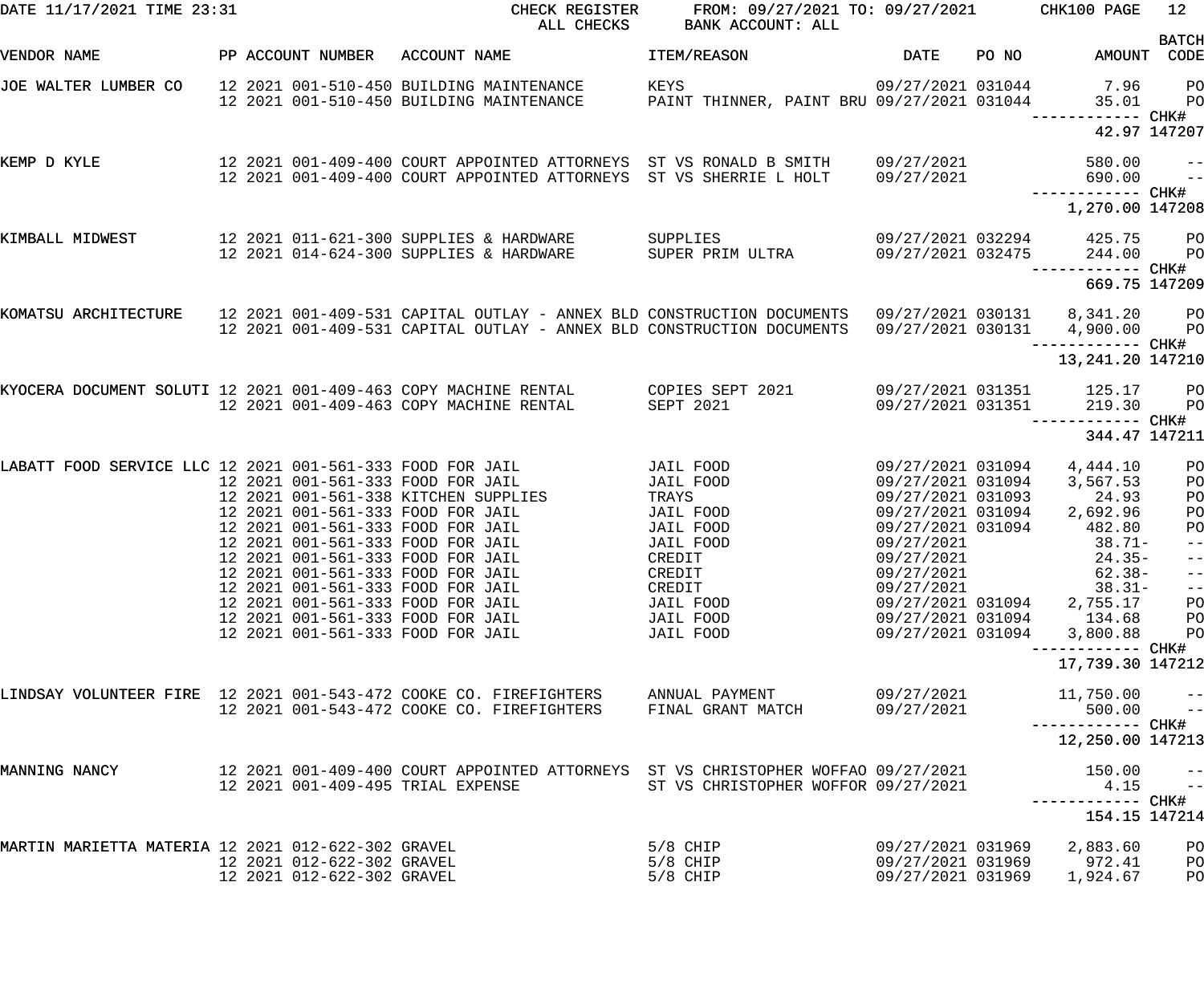| DATE 11/17/2021 TIME 23:31                                     |                                                                                        | CHECK REGISTER<br>ALL CHECKS                                                                                                                                                                                                  | FROM: 09/27/2021 TO: 09/27/2021<br>BANK ACCOUNT: ALL                                                                |                                                                                                       |       | CHK100 PAGE                                         | 13                                     |
|----------------------------------------------------------------|----------------------------------------------------------------------------------------|-------------------------------------------------------------------------------------------------------------------------------------------------------------------------------------------------------------------------------|---------------------------------------------------------------------------------------------------------------------|-------------------------------------------------------------------------------------------------------|-------|-----------------------------------------------------|----------------------------------------|
| VENDOR NAME                                                    | PP ACCOUNT NUMBER                                                                      | ACCOUNT NAME                                                                                                                                                                                                                  | ITEM/REASON                                                                                                         | <b>DATE</b>                                                                                           | PO NO | AMOUNT CODE                                         | <b>BATCH</b>                           |
|                                                                | 12 2021 012-622-302 GRAVEL<br>12 2021 011-621-302 GRAVEL<br>12 2021 011-621-302 GRAVEL |                                                                                                                                                                                                                               | $5/8$ CHIP<br>5/8 CHIP<br>5/8 CHIP                                                                                  | 09/27/2021 031969<br>09/27/2021 030782<br>09/27/2021 030782                                           |       | 2,905.35<br>617.04<br>2,485.24<br>------------ CHK# | P <sub>O</sub><br>P <sub>O</sub><br>PO |
|                                                                |                                                                                        |                                                                                                                                                                                                                               |                                                                                                                     |                                                                                                       |       | 11,788.31 147215                                    |                                        |
| MCBRIDE MD DAN G                                               |                                                                                        | 12  2021  001-561-391  PRISONER MEDICAL CARE                                                                                                                                                                                  | GOMEZ, M 1524090                                                                                                    | 09/27/2021 032622                                                                                     |       | 163.39<br>----------- CHK#                          | <b>PO</b>                              |
|                                                                |                                                                                        |                                                                                                                                                                                                                               |                                                                                                                     |                                                                                                       |       | 163.39 147216                                       |                                        |
| MCCORMICK PAIGE LLC                                            |                                                                                        | 12 2021 001-409-400 COURT APPOINTED ATTORNEYS ST VS AMANDA BEASLEY<br>12 2021 001-409-400 COURT APPOINTED ATTORNEYS ST VS PENNY HARRIS                                                                                        |                                                                                                                     | 09/27/2021<br>09/27/2021                                                                              |       | 600.00<br>390.00                                    | $ -$<br>$ -$                           |
|                                                                |                                                                                        |                                                                                                                                                                                                                               |                                                                                                                     |                                                                                                       |       | 990.00 147217                                       |                                        |
| MCCOYS BUILDING SUPPLY 12 2021 011-621-300 SUPPLIES & HARDWARE |                                                                                        | 12 2021 012-622-300 SUPPLIES & HARDWARE                                                                                                                                                                                       | MOP, WATER<br>SUPPLIES                                                                                              | 09/27/2021 030781<br>09/27/2021 031793                                                                |       | 24.53<br>61.53                                      | P <sub>O</sub><br>P <sub>O</sub>       |
|                                                                |                                                                                        |                                                                                                                                                                                                                               |                                                                                                                     |                                                                                                       |       | ------ CHK#                                         | 86.06 147218                           |
| MCMASTER NEW HOLLAND CO 12 2021 014-624-354 MACHINERY REPAIRS  |                                                                                        | 12 2021 014-624-354 MACHINERY REPAIRS                                                                                                                                                                                         | GASKET<br>SENSOR                                                                                                    | 09/27/2021 030932<br>09/27/2021 030932                                                                |       | 343.02<br>160.13                                    | P <sub>O</sub><br>P <sub>O</sub>       |
|                                                                |                                                                                        |                                                                                                                                                                                                                               |                                                                                                                     |                                                                                                       |       | ------ CHK#<br>503.15 147219                        |                                        |
| MEADOR FUNERAL HOME                                            |                                                                                        | 12 2021 001-409-418 AUTOPSY EXPENSE<br>12 2021 001-409-418 AUTOPSY EXPENSE                                                                                                                                                    | CATHI ANDERSON<br>JOHN CREEL                                                                                        | 09/27/2021 031152<br>09/27/2021 031152                                                                |       | 400.00<br>400.00<br>------------ CHK#               | P <sub>O</sub><br>PO                   |
|                                                                |                                                                                        |                                                                                                                                                                                                                               |                                                                                                                     |                                                                                                       |       | 800.00 147220                                       |                                        |
| METAL SALES INC                                                | 12 2021 013-623-304 CULVERTS                                                           | 12 2021 012-622-300 SUPPLIES & HARDWARE                                                                                                                                                                                       | CULVERT PIPE<br>SUPPLIES                                                                                            | 09/27/2021 030856<br>09/27/2021 031218                                                                |       | 1,960.80<br>43.26<br>------------ CHK#              | $P$ O<br>PO                            |
|                                                                |                                                                                        |                                                                                                                                                                                                                               |                                                                                                                     |                                                                                                       |       | 2,004.06 147221                                     |                                        |
| METRO CENTRE LP                                                |                                                                                        | 12 2021 001-409-463 COPY MACHINE RENTAL<br>12 2021 001-409-463 COPY MACHINE RENTAL<br>12 2021 001-409-463 COPY MACHINE RENTAL<br>12 2021 001-409-463 COPY MACHINE RENTAL<br>12 2021 001-409-463 COPY MACHINE RENTAL           | COPIES<br>SEPT 2021<br>SEPT 2021<br>COPIES<br>SEPT 2021                                                             | 09/27/2021 031155<br>09/27/2021 031155<br>09/27/2021 031156<br>09/27/2021 031154<br>09/27/2021 031154 |       | 20.49<br>13.12<br>129.00<br>12.11<br>11.45          | PO<br>PO<br>PO<br>PO<br>PO             |
|                                                                |                                                                                        |                                                                                                                                                                                                                               |                                                                                                                     |                                                                                                       |       | 186.17 147222                                       |                                        |
| MHC KENWORTH                                                   |                                                                                        | 12 2021 012-622-354 MACHINERY REPAIRS                                                                                                                                                                                         | PARTS                                                                                                               | 09/27/2021 032528                                                                                     |       | 89.28                                               | $P$ O<br>89.28 147223                  |
| MIDWEST TAPE LLC                                               |                                                                                        | 12 2021 001-650-592 AUDIO VISUAL MATERIAL<br>12 2021 001-650-592 AUDIO VISUAL MATERIAL<br>12 2021 001-650-592 AUDIO VISUAL MATERIAL<br>12 2021 001-650-592 AUDIO VISUAL MATERIAL<br>12 2021 001-650-592 AUDIO VISUAL MATERIAL | FORGOTTEN IN DEATH<br>CHRISTMAS WEDDING GUEST 09/27/2021 031188<br>BLACK WIDOW<br>F9 THE FAST SAGA<br>THE BOSS BABY | 09/27/2021 031188<br>09/27/2021 031188<br>09/27/2021 031188<br>09/27/2021 031188                      |       | 114.97<br>39.99<br>47.28<br>27.39<br>23.64          | PO<br>PO<br>PO<br>PO<br>PO             |
|                                                                |                                                                                        |                                                                                                                                                                                                                               |                                                                                                                     |                                                                                                       |       | 253.27 147224                                       |                                        |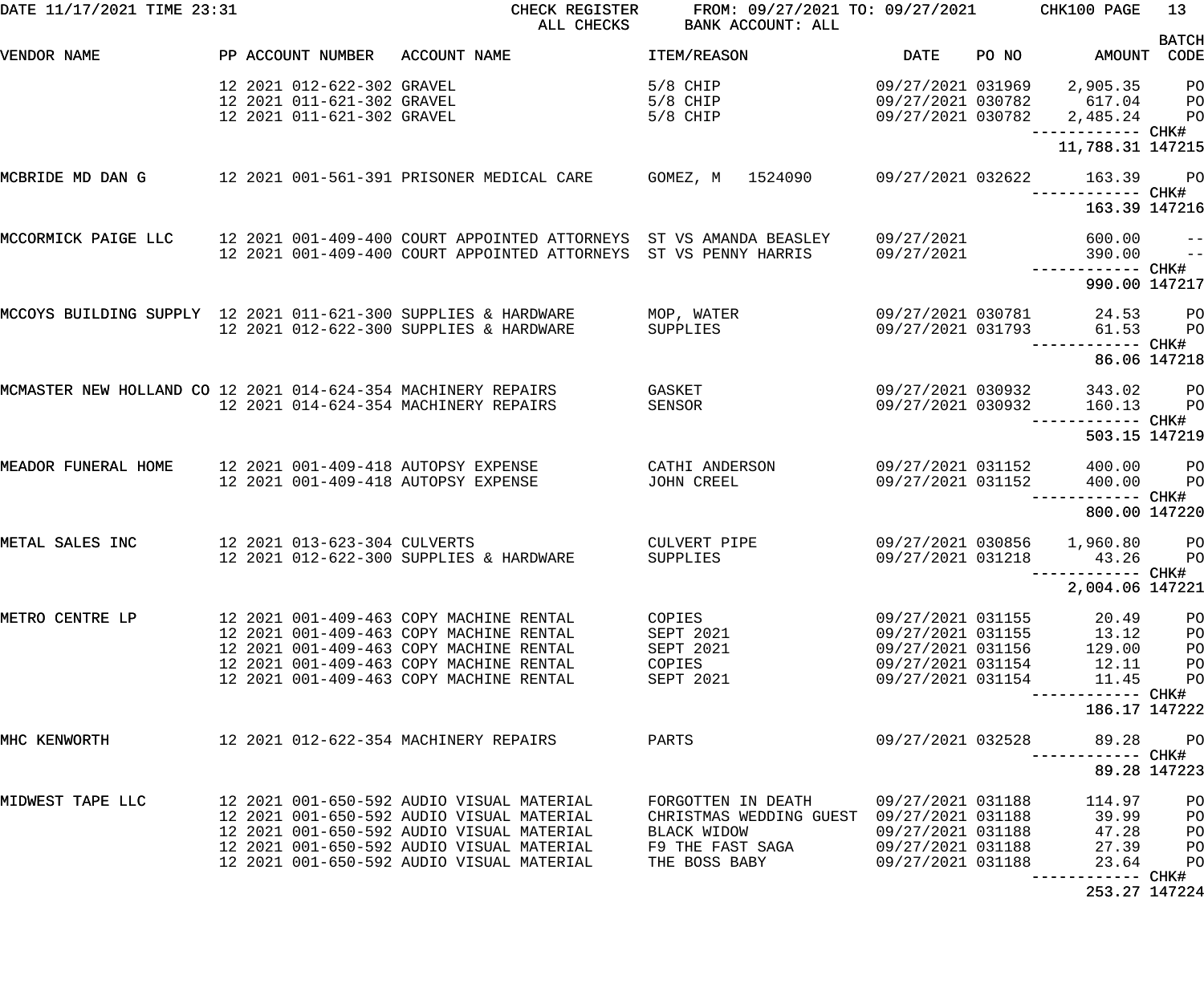| DATE 11/17/2021 TIME 23:31                         |  |                                                                                        | CHECK REGISTER<br>ALL CHECKS                                                                                                                                                                                                                                                                                                                                                                                                                                                                                                                                                                                                                       | FROM: 09/27/2021 TO: 09/27/2021<br>BANK ACCOUNT: ALL                                                                                                                                                                                                                                                                                                                                            |                                                                                                                                                                                                                                     |       | CHK100 PAGE                                                                                                                         | 14                                                                               |
|----------------------------------------------------|--|----------------------------------------------------------------------------------------|----------------------------------------------------------------------------------------------------------------------------------------------------------------------------------------------------------------------------------------------------------------------------------------------------------------------------------------------------------------------------------------------------------------------------------------------------------------------------------------------------------------------------------------------------------------------------------------------------------------------------------------------------|-------------------------------------------------------------------------------------------------------------------------------------------------------------------------------------------------------------------------------------------------------------------------------------------------------------------------------------------------------------------------------------------------|-------------------------------------------------------------------------------------------------------------------------------------------------------------------------------------------------------------------------------------|-------|-------------------------------------------------------------------------------------------------------------------------------------|----------------------------------------------------------------------------------|
| VENDOR NAME                                        |  | PP ACCOUNT NUMBER                                                                      | ACCOUNT NAME                                                                                                                                                                                                                                                                                                                                                                                                                                                                                                                                                                                                                                       | ITEM/REASON                                                                                                                                                                                                                                                                                                                                                                                     | <b>DATE</b>                                                                                                                                                                                                                         | PO NO | AMOUNT                                                                                                                              | <b>BATCH</b><br>CODE                                                             |
| MITCHAM GEORGE                                     |  |                                                                                        | 12 2021 001-409-400 COURT APPOINTED ATTORNEYS<br>12 2021 001-409-400 COURT APPOINTED ATTORNEYS<br>12 2021 001-409-400 COURT APPOINTED ATTORNEYS<br>12 2021 001-409-400 COURT APPOINTED ATTORNEYS                                                                                                                                                                                                                                                                                                                                                                                                                                                   | ST VS JOSHUA D PEARMAN<br>ITIO SHARON HOWARD<br>ST VS RAIMEY A MARTIN<br>ST VS TIMOTHY HIGH JR                                                                                                                                                                                                                                                                                                  | 09/27/2021<br>09/27/2021<br>09/27/2021<br>09/27/2021                                                                                                                                                                                |       | 520.00<br>460.00<br>730.00<br>920.00<br>—————————— CHK#                                                                             | $ -$<br>$\frac{1}{2}$<br>$\qquad \qquad -$<br>$\frac{1}{2}$                      |
|                                                    |  |                                                                                        |                                                                                                                                                                                                                                                                                                                                                                                                                                                                                                                                                                                                                                                    |                                                                                                                                                                                                                                                                                                                                                                                                 |                                                                                                                                                                                                                                     |       | 2,630.00 147225                                                                                                                     |                                                                                  |
|                                                    |  |                                                                                        | MOSS JAMES ATTORNEY 12 2021 001-409-400 COURT APPOINTED ATTORNEYS ST VS BREANA M LLAMAS                                                                                                                                                                                                                                                                                                                                                                                                                                                                                                                                                            |                                                                                                                                                                                                                                                                                                                                                                                                 | 09/27/2021                                                                                                                                                                                                                          |       | 300.00<br>------------ CHK#                                                                                                         | $\sim$ $ -$                                                                      |
|                                                    |  |                                                                                        |                                                                                                                                                                                                                                                                                                                                                                                                                                                                                                                                                                                                                                                    |                                                                                                                                                                                                                                                                                                                                                                                                 |                                                                                                                                                                                                                                     |       | 300.00 147226                                                                                                                       |                                                                                  |
|                                                    |  |                                                                                        | MUENSTER MEMORIAL HOSPI 12 2021 001-561-391 PRISONER MEDICAL CARE AUG 2021 - COVID TESTING 09/27/2021 031400 2,007.00 PO                                                                                                                                                                                                                                                                                                                                                                                                                                                                                                                           |                                                                                                                                                                                                                                                                                                                                                                                                 |                                                                                                                                                                                                                                     |       | —————————— CHK#                                                                                                                     |                                                                                  |
|                                                    |  |                                                                                        |                                                                                                                                                                                                                                                                                                                                                                                                                                                                                                                                                                                                                                                    |                                                                                                                                                                                                                                                                                                                                                                                                 |                                                                                                                                                                                                                                     |       | 2,007.00 147227                                                                                                                     |                                                                                  |
|                                                    |  |                                                                                        | MYRA VOLUNTEER FIRE DEP 12 2021 001-543-472 COOKE CO. FIREFIGHTERS ANNUAL PAYMENT                                                                                                                                                                                                                                                                                                                                                                                                                                                                                                                                                                  |                                                                                                                                                                                                                                                                                                                                                                                                 | 09/27/2021                                                                                                                                                                                                                          |       | $11,500.00$ --                                                                                                                      |                                                                                  |
|                                                    |  |                                                                                        |                                                                                                                                                                                                                                                                                                                                                                                                                                                                                                                                                                                                                                                    |                                                                                                                                                                                                                                                                                                                                                                                                 |                                                                                                                                                                                                                                     |       | 11,500.00 147228                                                                                                                    |                                                                                  |
| NAJERA JUAN                                        |  |                                                                                        | 12 2021 001-409-495 TRIAL EXPENSE                                                                                                                                                                                                                                                                                                                                                                                                                                                                                                                                                                                                                  | COURT TRANSLATOR                                                                                                                                                                                                                                                                                                                                                                                | 09/27/2021 032587                                                                                                                                                                                                                   |       | ----------- CHK#                                                                                                                    | 50.00 PO                                                                         |
|                                                    |  |                                                                                        |                                                                                                                                                                                                                                                                                                                                                                                                                                                                                                                                                                                                                                                    |                                                                                                                                                                                                                                                                                                                                                                                                 |                                                                                                                                                                                                                                     |       |                                                                                                                                     | 50.00 147229                                                                     |
| NEU DENISE A                                       |  |                                                                                        | 12 2021 034-435-406 VISITING COURT REPORTERS COURT REPORTER 9-3-21 09/27/2021 032611                                                                                                                                                                                                                                                                                                                                                                                                                                                                                                                                                               |                                                                                                                                                                                                                                                                                                                                                                                                 |                                                                                                                                                                                                                                     |       | 325.00                                                                                                                              | <b>PO</b>                                                                        |
|                                                    |  |                                                                                        |                                                                                                                                                                                                                                                                                                                                                                                                                                                                                                                                                                                                                                                    |                                                                                                                                                                                                                                                                                                                                                                                                 |                                                                                                                                                                                                                                     |       | 325.00 147230                                                                                                                       |                                                                                  |
| NORTH TEXAS CRUSHED STO 12 2021 011-621-302 GRAVEL |  | 12 2021 014-624-302 GRAVEL<br>12 2021 014-624-302 GRAVEL<br>12 2021 012-622-302 GRAVEL |                                                                                                                                                                                                                                                                                                                                                                                                                                                                                                                                                                                                                                                    | GRADE 2 BASE<br>GRADE 2 BASE<br>GRADE 2 BASE<br>GRADE 2 BASE                                                                                                                                                                                                                                                                                                                                    | 09/27/2021 030778<br>09/27/2021 030924<br>09/27/2021 030924<br>09/27/2021 031067                                                                                                                                                    |       | 170.96<br>4,371.22<br>13,744.05<br>4,022.18<br>—————————— CHK#                                                                      | PО<br>P <sub>O</sub><br>P <sub>O</sub><br>PO                                     |
|                                                    |  |                                                                                        |                                                                                                                                                                                                                                                                                                                                                                                                                                                                                                                                                                                                                                                    |                                                                                                                                                                                                                                                                                                                                                                                                 |                                                                                                                                                                                                                                     |       | 22,308.41 147231                                                                                                                    |                                                                                  |
|                                                    |  |                                                                                        | 12 2021 001-561-391 PRISONER MEDICAL CARE<br>12 2021 001-561-391 PRISONER MEDICAL CARE<br>12 2021 001-561-391 PRISONER MEDICAL CARE<br>12 2021 001-561-391 PRISONER MEDICAL CARE<br>12 2021 001-561-391 PRISONER MEDICAL CARE<br>12 2021 001-561-391 PRISONER MEDICAL CARE<br>12 2021 001-561-391 PRISONER MEDICAL CARE<br>12 2021 001-561-391 PRISONER MEDICAL CARE<br>12 2021 001-561-391 PRISONER MEDICAL CARE<br>12 2021 001-561-391 PRISONER MEDICAL CARE<br>12 2021 001-561-391 PRISONER MEDICAL CARE<br>12 2021 001-561-391 PRISONER MEDICAL CARE<br>12 2021 001-561-391 PRISONER MEDICAL CARE<br>12 2021 001-561-391 PRISONER MEDICAL CARE | FRANCO, A NT252196<br>HENLEY, M NT248639<br>KIRK, V NT248058<br>PEREZ, S NT249487<br>RODRIGUEZ, E NT253608<br>RUSSELL, M NT248640<br>WILKINS, J NT250144<br>CARLTON, K 683206<br>HOMAN, L 2211730075CL<br>HOMAN, L 2212440000CL<br>PEREZ, S 2212120051CL<br>RUSSELL, M 2211930107CL 09/27/2021 032628<br>RUSSELL, M 2211670002CL 09/27/2021 032628<br>RUSSELL, M 2211680017CL 09/27/2021 032628 | 09/27/2021 032628<br>09/27/2021 032628<br>09/27/2021 032628<br>09/27/2021 032628<br>09/27/2021 032628<br>09/27/2021 032628<br>09/27/2021 032628<br>09/27/2021 032628<br>09/27/2021 032628<br>09/27/2021 032628<br>09/27/2021 032628 |       | 60.00<br>60.60<br>224.10<br>224.10<br>373.12<br>697.50<br>1,749.96<br>77.10<br>199.20<br>54.60<br>99.60<br>353.40<br>71.40<br>24.30 | PO<br>PO<br>PO<br>PO<br>PO<br>PO<br>PO<br>PO<br>PO<br>PO<br>PO<br>PO<br>PO<br>PO |
|                                                    |  |                                                                                        | 12 2021 001-561-391 PRISONER MEDICAL CARE<br>12 2021 001-561-391 PRISONER MEDICAL CARE                                                                                                                                                                                                                                                                                                                                                                                                                                                                                                                                                             | SKAGGS, J 2210920033CL 09/27/2021 032628<br>SKAGGS, J 2212010038CL 09/27/2021 032628                                                                                                                                                                                                                                                                                                            |                                                                                                                                                                                                                                     |       | 79.80<br>136.20                                                                                                                     | PO<br>PO                                                                         |

4,707.58 147232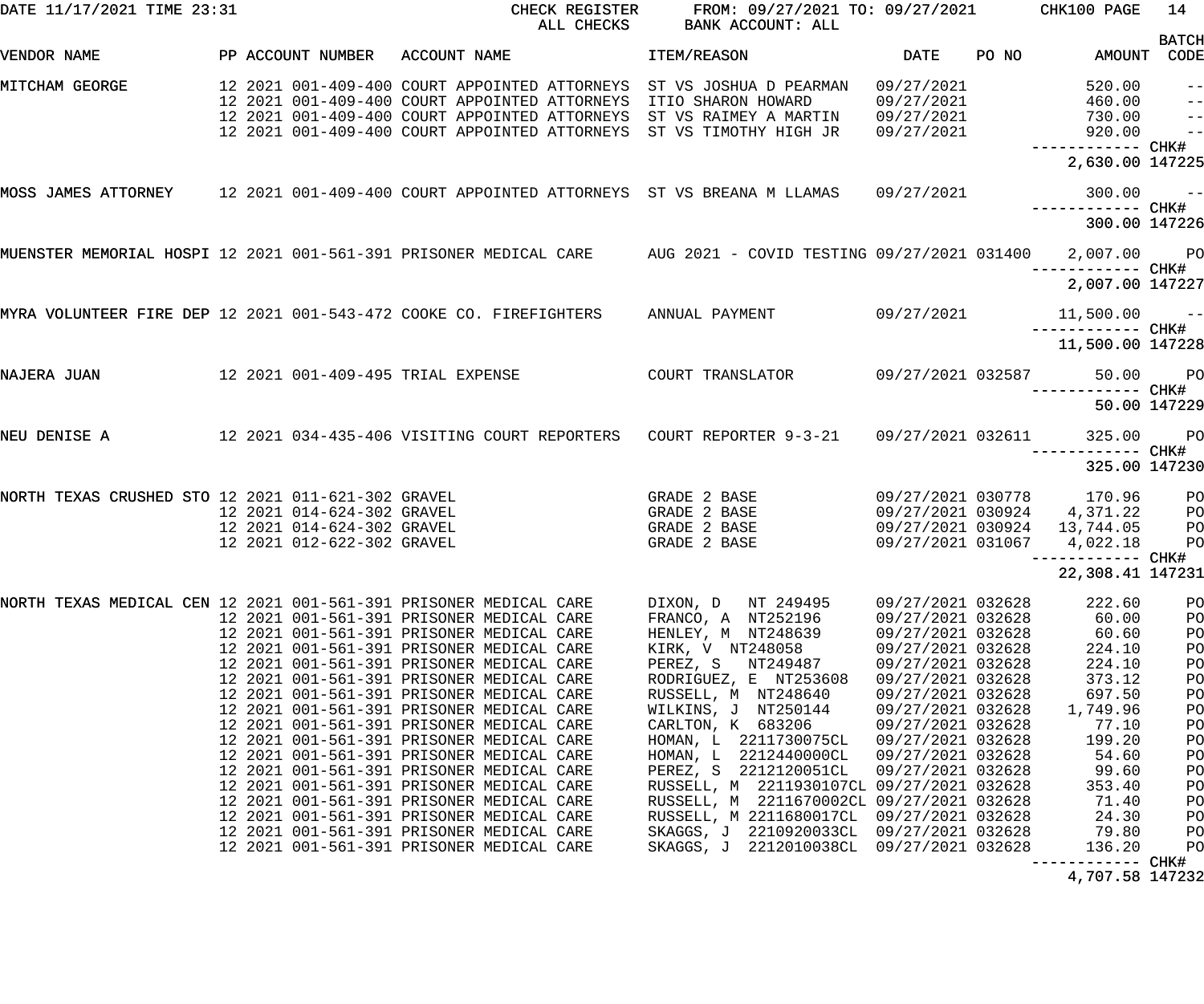| DATE 11/17/2021 TIME 23:31 | CHECK REGISTER<br>ALL CHECKS                                                                                                                                   | FROM: 09/27/2021 TO: 09/27/2021 CHK100 PAGE<br>BANK ACCOUNT: ALL                                                                                                                 |                                                                                  |       |                                     | 15<br><b>BATCH</b>   |
|----------------------------|----------------------------------------------------------------------------------------------------------------------------------------------------------------|----------------------------------------------------------------------------------------------------------------------------------------------------------------------------------|----------------------------------------------------------------------------------|-------|-------------------------------------|----------------------|
| VENDOR NAME                | PP ACCOUNT NUMBER ACCOUNT NAME                                                                                                                                 | ITEM/REASON                                                                                                                                                                      | DATE                                                                             | PO NO | AMOUNT CODE                         |                      |
|                            |                                                                                                                                                                | NORTH TEXAS PACKER SERV 12 2021 011-621-354 MACHINERY REPAIRS HYD HOSE NORTH TEXAS PACKER 8777                                                                                   |                                                                                  |       | 41.55                               | <b>PO</b>            |
|                            |                                                                                                                                                                |                                                                                                                                                                                  |                                                                                  |       |                                     | 41.55 147233         |
|                            |                                                                                                                                                                | NORTH TEXAS VALVE AND M 12 2021 012-622-354 MACHINERY REPAIRS REMAKE OF GEAR 69/27/2021 032631                                                                                   |                                                                                  |       | 800.00                              | <b>PO</b>            |
|                            |                                                                                                                                                                |                                                                                                                                                                                  |                                                                                  |       | 800.00 147234                       |                      |
|                            |                                                                                                                                                                | NOTIFICATION SYSTEMS OF 12 2021 001-503-306 CONTRACT SERVICES SERVICE CALL 09/27/2021 031315<br>12 2021 001-503-306 CONTRACT SERVICES CAMERA REPAIR JUVENILE P 09/27/2021 031315 |                                                                                  |       | 319.40<br>405.00<br>—————————— CHK# | PО<br>P <sub>O</sub> |
|                            |                                                                                                                                                                |                                                                                                                                                                                  |                                                                                  |       | 724.40 147235                       |                      |
| OFFICE DEPOT               | 12  2021  001-650-310  OFFICE SUPPLIES<br>12  2021  001-650-310  OFFICE SUPPLIES<br>12 2021 001-409-310 OFFICE SUPPLIES<br>12 2021 001-455-310 OFFICE SUPPLIES | OFFICE SUPPLIES<br>POST IT NOTES<br>COPY PAPER<br>OFFICE DEPOT CANNED AIR 09/27/2021 032531                                                                                      | 09/27/2021 031184<br>09/27/2021 031184<br>09/27/2021 031434                      |       | 37.92<br>17.76<br>1,270.00<br>8.66  | PO<br>PO<br>PO<br>PO |
|                            | 12 2021 001-455-310 OFFICE SUPPLIES<br>12 2021 001-455-310 OFFICE SUPPLIES<br>12 2021 001-455-310 OFFICE SUPPLIES                                              | PHONE CORD DETANGLER<br>BROTHER TN-630 BLACK TON 09/27/2021 032531<br>10X13 MANILA ENVELOPES                                                                                     | 09/27/2021 032531<br>09/27/2021 032531                                           |       | 7.69<br>73.08<br>8.53               | PO<br>PO<br>PO       |
|                            | 12 2021 001-455-310 OFFICE SUPPLIES<br>12 2021 001-455-310 OFFICE SUPPLIES<br>12 2021 001-455-310 OFFICE SUPPLIES<br>12 2021 001-455-310 OFFICE SUPPLIES       | BROTHER DR 630 BLACK DRU 09/27/2021 032531<br>SHARPIE MARKERS<br>STENO NOTEBOOKS<br>CUSTOM 2000 PLUS SELF IN 09/27/2021 032531                                                   | 09/27/2021 032531<br>09/27/2021 032531                                           |       | 89.24<br>7.84<br>5.98<br>47.98      | PO<br>PO<br>PO<br>PO |
|                            | 12 2021 001-455-310 OFFICE SUPPLIES<br>12 2021 001-475-310 OFFICE SUPPLIES<br>12 2021 001-475-310 OFFICE SUPPLIES                                              | NOTARY STAMP<br>OFFICE SUPPLIES<br>OFFICE SUPPLIES<br>OFFICE SUPPLIES<br>OFFICE SUPPLIES                                                                                         | 09/27/2021 032531<br>09/27/2021 032543<br>09/27/2021 032543                      |       | 28.99<br>15.04<br>31.96             | PO<br>PO<br>PO       |
|                            | 12 2021 001-475-310 OFFICE SUPPLIES<br>12 2021 001-475-310 OFFICE SUPPLIES<br>12 2021 001-475-310 OFFICE SUPPLIES<br>12 2021 001-475-310 OFFICE SUPPLIES       | OFFICE SUPPLIES<br>OFFICE SUPPLIES<br>OFFICE SUPPLIES<br>PFICE SUPPLIES                                                                                                          | 09/27/2021 032543<br>09/27/2021 032543<br>09/27/2021 032543<br>09/27/2021 032543 |       | 28.99<br>209.99<br>74.99<br>65.28   | PO<br>PO<br>PO<br>PO |
|                            | 12 2021 001-475-310 OFFICE SUPPLIES<br>12 2021 001-499-310 OFFICE SUPPLIES<br>12 2021 001-499-310 OFFICE SUPPLIES                                              | SORTKWIK<br>BLACK TONER CARTRIDGE                                                                                                                                                | 09/27/2021 032543<br>09/27/2021 032533<br>09/27/2021 032533                      |       | 5.56<br>42.63<br>249.03             | PO<br>PO<br>PO       |
|                            | 12 2021 001-499-310 OFFICE SUPPLIES<br>12 2021 001-499-310 OFFICE SUPPLIES<br>12 2021 001-499-310 OFFICE SUPPLIES                                              | 1 7/8 X 1 7/8 STICKEY NO 09/27/2021 032533<br>1 1/2X2 STICKY NOTES<br>10X15 ENVELOPES                                                                                            | 09/27/2021 032533<br>09/27/2021 032533                                           |       | 10.49<br>10.64<br>11.16             | PO<br>PO<br>PO       |
|                            | 12 2021 001-499-310 OFFICE SUPPLIES<br>12 2021 001-499-310 OFFICE SUPPLIES<br>12 2021 001-499-310 OFFICE SUPPLIES<br>12 2021 001-499-310 OFFICE SUPPLIES       | CALCULATOR RIBBON<br>WINDOW ENVELOPES<br>LIQUID HIGHLIGHTERS<br>HANGING FOLDERS                                                                                                  | 09/27/2021 032533<br>09/27/2021 032533<br>09/27/2021 032533<br>09/27/2021 032533 |       | 27.18<br>51.75<br>34.72<br>13.72    | PO<br>PO<br>PO<br>PO |
|                            | 12 2021 001-499-310 OFFICE SUPPLIES<br>12 2021 001-499-310 OFFICE SUPPLIES<br>12 2021 001-499-310 OFFICE SUPPLIES                                              | <b>ENVELOPES</b><br><b>GLOW HANGING FOLDERS</b><br>PURPLE 3 RING BINDER                                                                                                          | 09/27/2021 032533<br>09/27/2021 032533<br>09/27/2021 032533                      |       | 35.00<br>24.90<br>6.28              | PO<br>PO<br>PO       |
|                            | 12 2021 001-499-310 OFFICE SUPPLIES<br>12 2021 001-499-310 OFFICE SUPPLIES<br>12 2021 001-499-310 OFFICE SUPPLIES                                              | BLUE 3 RING BINDER<br>RETRACTABLE HIGHLIGHTERS 09/27/2021 032533<br>FOLDING DOLLY                                                                                                | 09/27/2021 032533<br>09/27/2021 032533                                           |       | 6.28<br>13.88<br>85.59              | PO<br>PO<br>PO       |
|                            | 12 2021 001-499-310 OFFICE SUPPLIES<br>12 2021 001-499-310 OFFICE SUPPLIES<br>12 2021 001-499-310 OFFICE SUPPLIES<br>12 2021 001-561-310 OFFICE SUPPLIES       | STAMP REFILL INK<br>ENVELOPES 6X9<br>RED 3 RING BINDER<br><b>STYLUS</b>                                                                                                          | 09/27/2021 032533<br>09/27/2021 032533<br>09/27/2021 032533<br>09/27/2021 031860 |       | 12.38<br>21.19<br>6.28<br>74.95     | PO<br>PO<br>PO<br>PO |
|                            | 12 2021 001-561-310 OFFICE SUPPLIES<br>12 2021 001-503-310 OFFICE SUPPLIES                                                                                     | DESK<br>TONER                                                                                                                                                                    | 09/27/2021 031860<br>09/27/2021 031311                                           |       | 227.12<br>908.37                    | PO<br>PO             |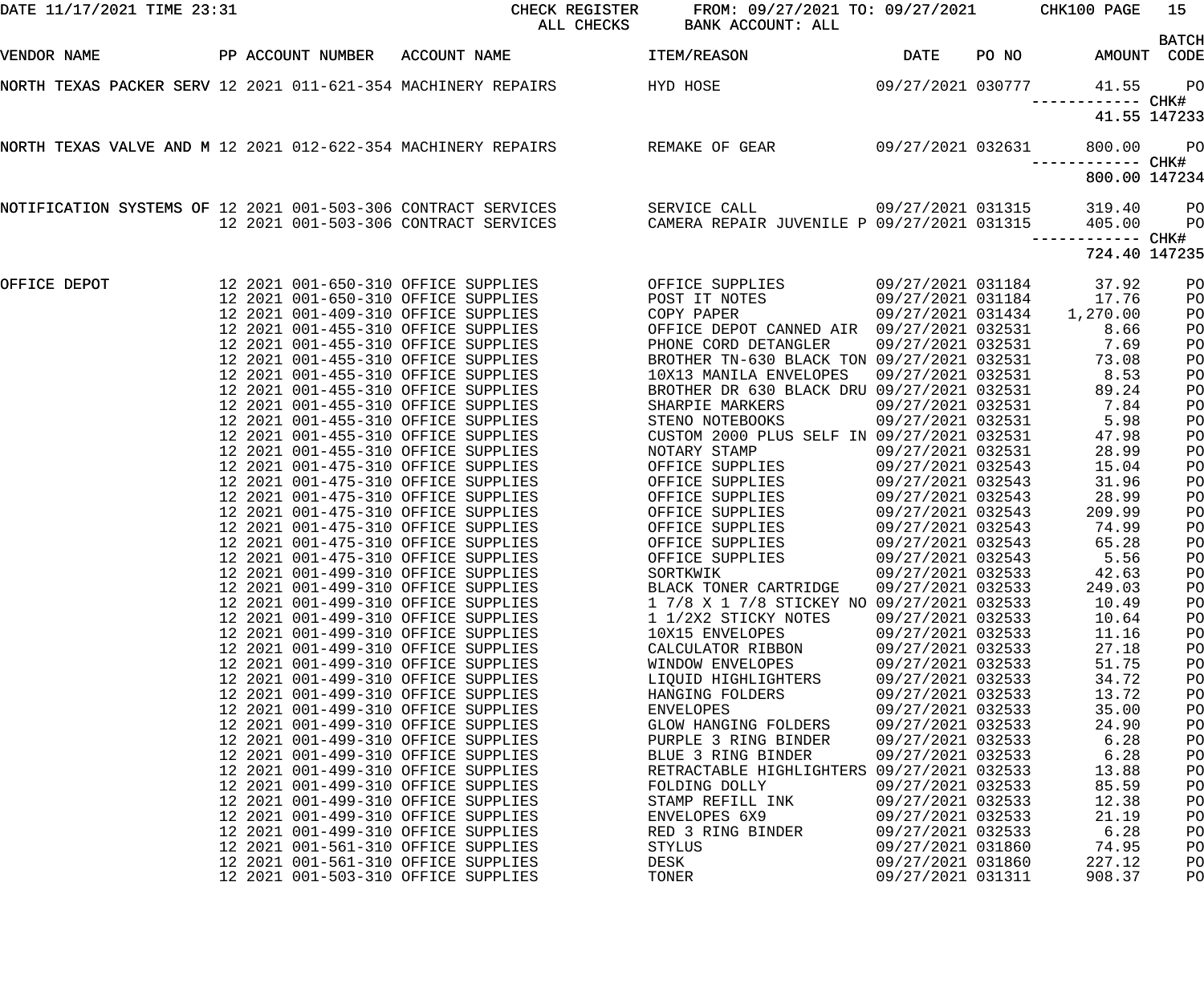DATE 11/17/2021 TIME 23:31 CHECK REGISTER FROM: 09/27/2021 TO: 09/27/2021 CHK100 PAGE 16 BANK ACCOUNT: ALL

|                                                    |  |                              |                                                                                                                                                                                                                                                                                                 |            |                   |       |                                     | <b>BATCH</b> |
|----------------------------------------------------|--|------------------------------|-------------------------------------------------------------------------------------------------------------------------------------------------------------------------------------------------------------------------------------------------------------------------------------------------|------------|-------------------|-------|-------------------------------------|--------------|
| VENDOR NAME                                        |  |                              | PP ACCOUNT NUMBER ACCOUNT NAME TEM/REASON DATE                                                                                                                                                                                                                                                  |            |                   | PO NO | AMOUNT CODE                         |              |
|                                                    |  |                              |                                                                                                                                                                                                                                                                                                 |            |                   |       |                                     | PO           |
|                                                    |  |                              |                                                                                                                                                                                                                                                                                                 |            |                   |       |                                     | PO           |
|                                                    |  |                              |                                                                                                                                                                                                                                                                                                 |            |                   |       |                                     | PO           |
|                                                    |  |                              |                                                                                                                                                                                                                                                                                                 |            |                   |       |                                     | PO           |
|                                                    |  |                              |                                                                                                                                                                                                                                                                                                 |            |                   |       |                                     | PO           |
|                                                    |  |                              |                                                                                                                                                                                                                                                                                                 |            |                   |       |                                     | PO           |
|                                                    |  |                              |                                                                                                                                                                                                                                                                                                 |            |                   |       |                                     | PO           |
|                                                    |  |                              |                                                                                                                                                                                                                                                                                                 |            |                   |       |                                     | PO           |
|                                                    |  |                              |                                                                                                                                                                                                                                                                                                 |            |                   |       |                                     | PO           |
|                                                    |  |                              |                                                                                                                                                                                                                                                                                                 |            |                   |       |                                     | PO           |
|                                                    |  |                              |                                                                                                                                                                                                                                                                                                 |            |                   |       |                                     | PO           |
|                                                    |  |                              |                                                                                                                                                                                                                                                                                                 |            |                   |       |                                     | PO           |
|                                                    |  |                              |                                                                                                                                                                                                                                                                                                 |            |                   |       |                                     | PO           |
|                                                    |  |                              |                                                                                                                                                                                                                                                                                                 |            |                   |       |                                     | PO           |
|                                                    |  |                              |                                                                                                                                                                                                                                                                                                 |            |                   |       |                                     | PO           |
|                                                    |  |                              |                                                                                                                                                                                                                                                                                                 |            |                   |       |                                     | PO           |
|                                                    |  |                              |                                                                                                                                                                                                                                                                                                 |            |                   |       |                                     | PO           |
|                                                    |  |                              |                                                                                                                                                                                                                                                                                                 |            |                   |       |                                     | PO           |
|                                                    |  |                              |                                                                                                                                                                                                                                                                                                 |            |                   |       |                                     | PO           |
|                                                    |  |                              |                                                                                                                                                                                                                                                                                                 |            |                   |       |                                     | PO           |
|                                                    |  |                              |                                                                                                                                                                                                                                                                                                 |            |                   |       |                                     | $-$          |
|                                                    |  |                              |                                                                                                                                                                                                                                                                                                 |            |                   |       | ------------ CHK#                   |              |
|                                                    |  |                              | $\begin{tabular}{l c c c c c} $r$ & $12021$ & $010-510-300$ & $500-710$ & $1000$ & $1000$ & $1000$ & $1000$ & $1000$ & $1000$ & $1000$ & $1000$ & $1000$ & $1000$ & $1000$ & $1000$ & $1000$ & $1000$ & $1000$ & $1000$ & $1000$ & $1000$ & $1000$ & $1000$ & $1000$ & $1000$ & $1000$ & $1000$ |            |                   |       | 5,675.95 147236                     |              |
|                                                    |  |                              | OREILLY AUTOMOTIVE ENTE 12 2021 012-622-300 SUPPLIES & HARDWARE GEAR PULLER (199/27/2021 031418 (23.99 PO                                                                                                                                                                                       |            |                   |       |                                     |              |
|                                                    |  |                              |                                                                                                                                                                                                                                                                                                 |            |                   |       |                                     | PO           |
|                                                    |  |                              | 12 2021 012-622-300 SUPPLIES & HARDWARE TORQUE WRENCH (19/27/2021 031418 (29.99)<br>12 2021 012-622-354 MACHINERY REPAIRS (19/27/2021 031418 (29.99)<br>12 2021 012-622-300 SUPPLIES & HARDWARE (19/21/2021 031418 (29.97)                                                                      |            |                   |       |                                     | PO           |
|                                                    |  |                              |                                                                                                                                                                                                                                                                                                 |            |                   |       |                                     | PO           |
|                                                    |  |                              | 12 2021 012-622-354 MACHINERY REPAIRS TOGGLE COVER 09/27/2021 031418 175.96                                                                                                                                                                                                                     |            |                   |       |                                     | PO           |
|                                                    |  |                              |                                                                                                                                                                                                                                                                                                 |            |                   |       | ------------ CHK#                   |              |
|                                                    |  |                              |                                                                                                                                                                                                                                                                                                 |            |                   |       | 386.34 147237                       |              |
| OSS ACADEMY                                        |  |                              | 12 2021 001-560-429 TRAINING & SCHOOLS GOBLE TRAINING 69/27/2021 032596 15.00                                                                                                                                                                                                                   |            |                   |       |                                     | <b>PO</b>    |
|                                                    |  |                              |                                                                                                                                                                                                                                                                                                 |            |                   |       |                                     |              |
|                                                    |  |                              |                                                                                                                                                                                                                                                                                                 |            |                   |       | 15.00 147238                        |              |
|                                                    |  |                              |                                                                                                                                                                                                                                                                                                 |            |                   |       |                                     |              |
| OVERDRIVE INC                                      |  |                              |                                                                                                                                                                                                                                                                                                 | AUDIOBOOKS | 09/27/2021 031320 |       | 561.24                              | PO           |
|                                                    |  |                              | 12 2021 001-650-592 AUDIO VISUAL MATERIAL                                                                                                                                                                                                                                                       | AUDIOBOOKS | 09/27/2021 031320 |       | 749.91                              | PO           |
|                                                    |  | 12 2021 001-650-590 BOOKS    |                                                                                                                                                                                                                                                                                                 | EBOOK      | 09/27/2021 031321 |       | 59.99                               | PO           |
|                                                    |  | 12 2021 001-650-590 BOOKS    |                                                                                                                                                                                                                                                                                                 | EBOOKS     | 09/27/2021 031321 |       | 367.19                              | PO           |
|                                                    |  | 12 2021 001-650-590 BOOKS    |                                                                                                                                                                                                                                                                                                 | EBOOKS     | 09/27/2021 031321 |       | 736.44                              | PO           |
|                                                    |  | 12 2021 001-650-590 BOOKS    |                                                                                                                                                                                                                                                                                                 | EBOOKS     | 09/27/2021 031321 |       | 100.00                              | PO           |
|                                                    |  |                              | 12 2021 001-650-592 AUDIO VISUAL MATERIAL                                                                                                                                                                                                                                                       | EAUDIO     | 09/27/2021 031320 |       | 65.00                               | PO           |
|                                                    |  |                              |                                                                                                                                                                                                                                                                                                 |            |                   |       | ----------- CHK#<br>2,639.77 147239 |              |
|                                                    |  |                              |                                                                                                                                                                                                                                                                                                 |            |                   |       |                                     |              |
| OVERLAND MAT & MFG INC 12 2021 011-621-309 ASPHALT |  |                              |                                                                                                                                                                                                                                                                                                 | S4 64-22   | 09/27/2021 030775 |       | 1,428.65 PO                         |              |
|                                                    |  |                              |                                                                                                                                                                                                                                                                                                 |            |                   |       | ----------- CHK#                    |              |
|                                                    |  |                              |                                                                                                                                                                                                                                                                                                 |            |                   |       | 1,428.65 147240                     |              |
| PACK N MAIL                                        |  | 12 2021 001-407-310 SUPPLIES |                                                                                                                                                                                                                                                                                                 | SHIPPING   | 09/27/2021 031209 |       | 14.38 PO                            |              |
|                                                    |  | 12 2021 001-407-310 SUPPLIES |                                                                                                                                                                                                                                                                                                 | SHIPPING   | 09/27/2021 031209 |       | 14.38                               | PO           |
|                                                    |  |                              |                                                                                                                                                                                                                                                                                                 |            |                   |       |                                     |              |
|                                                    |  |                              |                                                                                                                                                                                                                                                                                                 |            |                   |       |                                     | 28.76 147241 |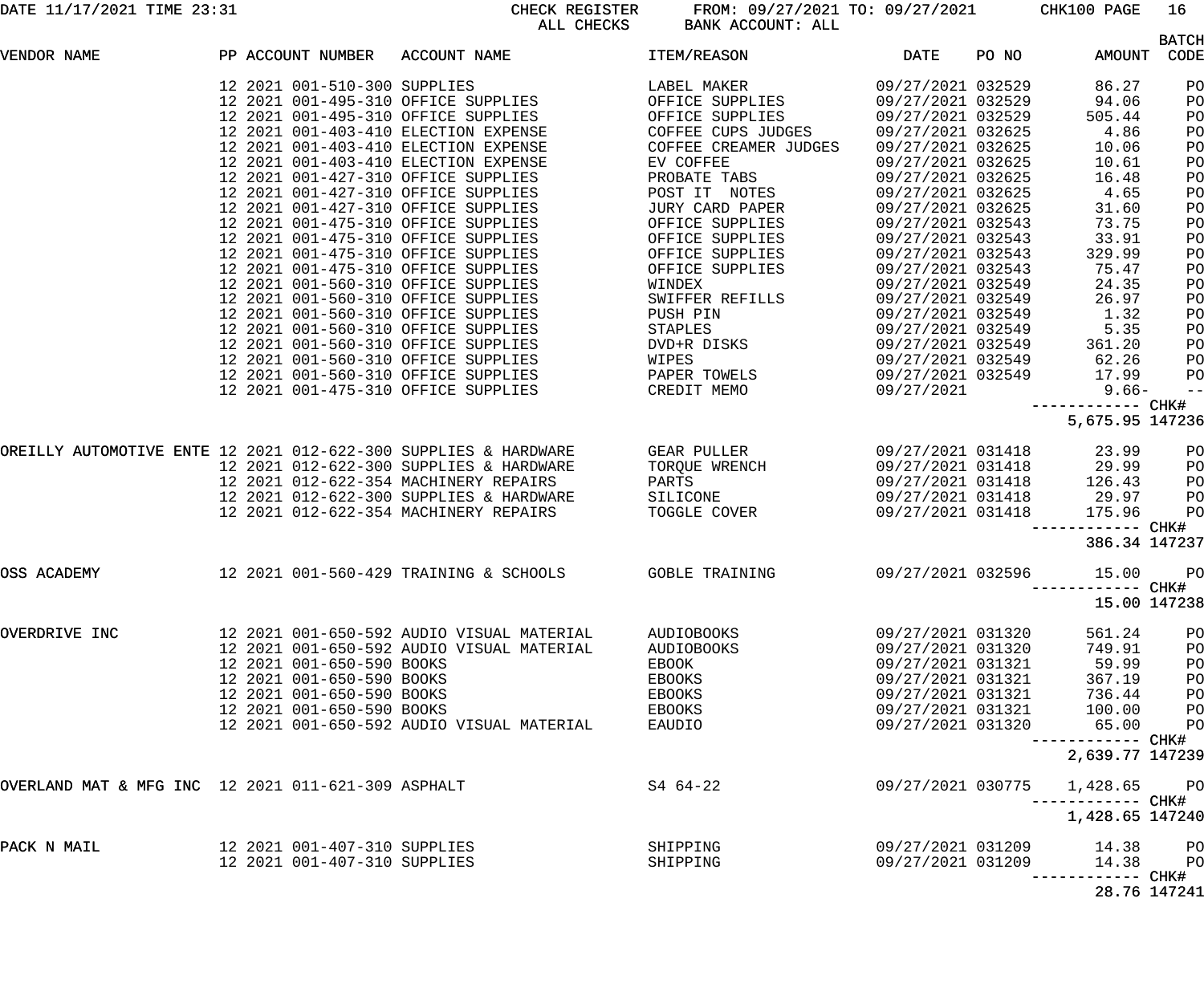| DATE 11/17/2021 TIME 23:31                                       |  |                                                              | CHECK REGISTER<br>ALL CHECKS                                                                                      | FROM: 09/27/2021 TO: 09/27/2021 CHK100 PAGE<br>BANK ACCOUNT: ALL |                                        |       |                                             | 17           |
|------------------------------------------------------------------|--|--------------------------------------------------------------|-------------------------------------------------------------------------------------------------------------------|------------------------------------------------------------------|----------------------------------------|-------|---------------------------------------------|--------------|
| VENDOR NAME                                                      |  |                                                              | PP ACCOUNT NUMBER ACCOUNT NAME                                                                                    | <b>ITEM/REASON</b>                                               | DATE                                   | PO NO | AMOUNT CODE                                 | <b>BATCH</b> |
| PENWORTHY THE COMPANY 12 2021 001-650-590 BOOKS                  |  |                                                              |                                                                                                                   | <b>BOOKS</b>                                                     |                                        |       | 09/27/2021 031189 272.78 PO<br>CHK#         |              |
|                                                                  |  |                                                              |                                                                                                                   |                                                                  |                                        |       | 272.78 147242                               |              |
|                                                                  |  |                                                              | RAMON EMMA GUZMAN       12 2021 001-409-400 COURT APPOINTED ATTORNEYS ST VS DAVID TIMMS      09/27/2021           |                                                                  |                                        |       | $695.00 - -$                                |              |
|                                                                  |  |                                                              |                                                                                                                   |                                                                  |                                        |       | 695.00 147243                               |              |
|                                                                  |  |                                                              |                                                                                                                   |                                                                  |                                        |       |                                             |              |
|                                                                  |  |                                                              |                                                                                                                   |                                                                  |                                        |       | 123, 183. 88 147244                         |              |
|                                                                  |  |                                                              | RECOVERY HEALTHCARE COR 11 2021 001-570-499 MISCELLANEOUS AUG 2021<br>11 2021 001-570-499 MISCELLANEOUS JUNE 2021 | <b>JUNE 2021</b>                                                 | 09/27/2021 031345<br>09/27/2021 031345 |       | 65.00 PO<br>58.50 PO                        |              |
|                                                                  |  |                                                              |                                                                                                                   |                                                                  |                                        |       | ------------ CHK#<br>123.50 147245          |              |
|                                                                  |  |                                                              | RED RIVER FARM CO-OP IN 12 2021 012-622-330 FUEL & OIL                                                            |                                                                  |                                        |       |                                             |              |
|                                                                  |  |                                                              |                                                                                                                   |                                                                  |                                        |       |                                             | 68.47 147246 |
|                                                                  |  |                                                              | REINERT PAPER & CHEMICA 12 2021 001-561-337 CLEANING SUPPLIES TOILET PAPER 69/27/2021 031092                      |                                                                  |                                        |       | 409.56 PO                                   |              |
|                                                                  |  |                                                              |                                                                                                                   |                                                                  |                                        |       | 409.56 147247                               |              |
| REITER KIMBERLY 12 2021 001-650-425 MILEAGE                      |  |                                                              |                                                                                                                   | MILEAGE AUG 2021 09/27/2021                                      |                                        |       | $11.76 -$                                   |              |
|                                                                  |  |                                                              |                                                                                                                   |                                                                  |                                        |       | 11.76 147248                                |              |
| REYNOLDS TRACI A 12 2021 001-475-495 TRIAL EXPENSE               |  |                                                              |                                                                                                                   | TRANSCRIPT OF HEARING - 09/27/2021 032597                        |                                        |       | 75.00 PO<br>------------ CHK#               |              |
|                                                                  |  |                                                              |                                                                                                                   |                                                                  |                                        |       |                                             | 75.00 147249 |
| RITE OF PASSAGE INC                                              |  |                                                              | 11 2021 001-570-486 PURCHASED RESIDENTIAL SER JUVENILE - SJ, JL         09/27/2021 032199                         |                                                                  |                                        |       | 6,137.25 PO<br>------------ CHK#            |              |
|                                                                  |  |                                                              |                                                                                                                   |                                                                  |                                        |       | 6,137.25 147250                             |              |
| ROMCO EQUIPMENT CO                                               |  |                                                              | 12 2021 012-622-354 MACHINERY REPAIRS<br>12 2021 011-621-570 MACHINERY & EQUIPMENT 2019 LEEBOY CB95               | PARTS                                                            | 09/27/2021 030766                      |       | 09/27/2021 031056 1,405.81 PO<br>43,000.00  | <b>PO</b>    |
|                                                                  |  |                                                              |                                                                                                                   |                                                                  |                                        |       | 44, 405.81 147251                           |              |
| ROOKER ASPHALT CORP                                              |  | 12 2021 011-621-312 ROAD OIL                                 |                                                                                                                   | $MC-800$                                                         |                                        |       | 09/27/2021 030769 16,208.25 PO              |              |
|                                                                  |  | 12 2021 014-624-312 ROAD OIL<br>12 2021 012-622-312 ROAD OIL |                                                                                                                   | $MC-800$<br>MC-800                                               | 09/27/2021 031057                      |       | 09/27/2021 030961 16,098.50 PO<br>15,999.20 | <b>PO</b>    |
|                                                                  |  |                                                              |                                                                                                                   |                                                                  |                                        |       | 48,305.95 147252                            |              |
| SAFEWAY                                                          |  |                                                              | 12 2021 001-561-391 PRISONER MEDICAL CARE MEDICAL SUPPLIES                                                        |                                                                  | 09/27/2021 031326                      |       | 30.00                                       | $P$ O        |
|                                                                  |  |                                                              |                                                                                                                   |                                                                  |                                        |       |                                             | 30.00 147253 |
| SCHAD & PULTE WELDING S 12 2021 001-510-450 BUILDING MAINTENANCE |  |                                                              |                                                                                                                   | AUG 2021 - CYLINDERS                                             | 09/27/2021 031020                      |       | 18.00                                       | PO           |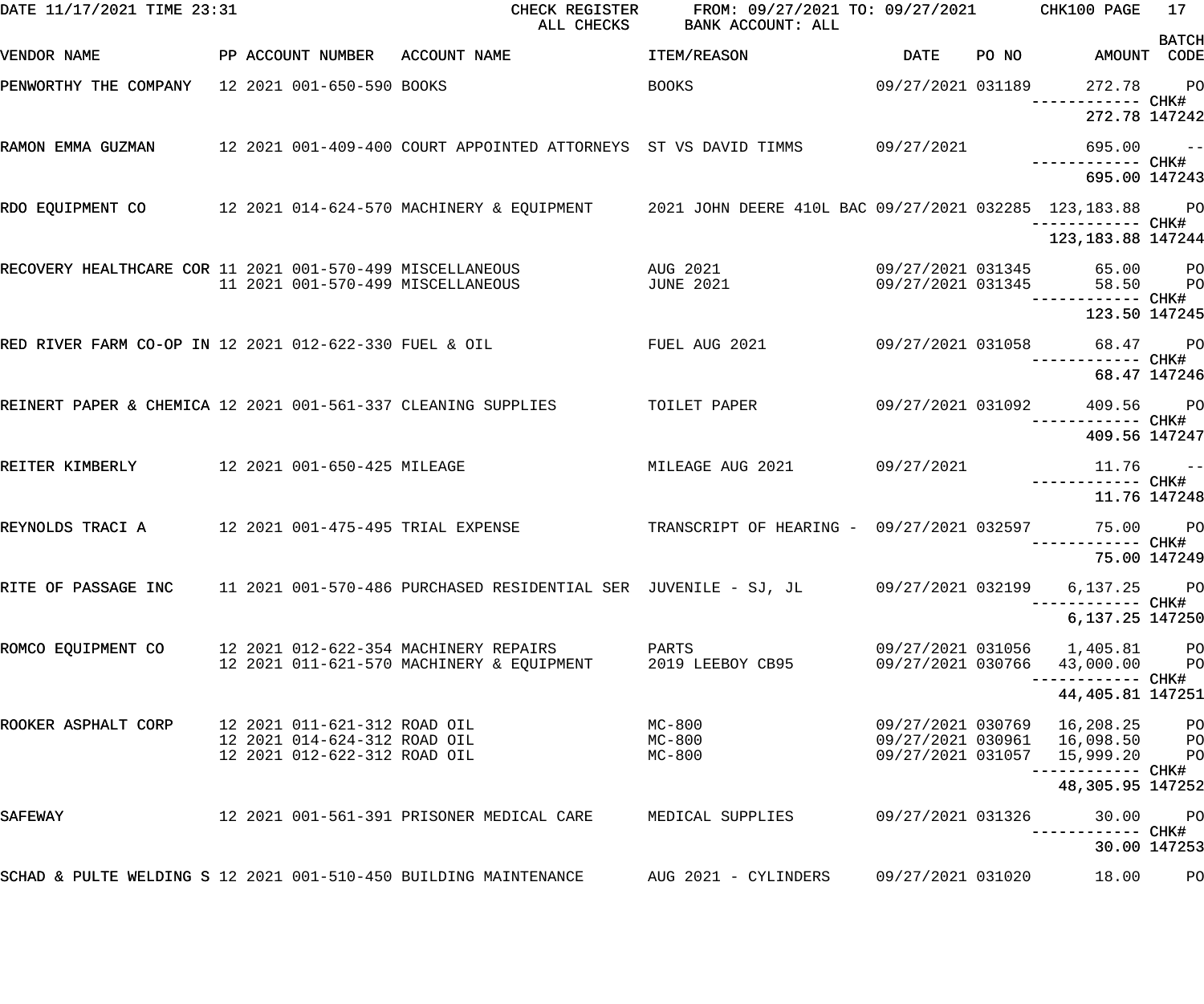| DATE 11/17/2021 TIME 23:31                                                                                           |                                                          |                                                                                                                                                          | CHECK REGISTER FROM: 09/27/2021 TO: 09/27/2021 CHK100 PAGE<br>ALL CHECKS BANK ACCOUNT: ALL                                                             |                                                                                  |                                                             | 18                                                 |
|----------------------------------------------------------------------------------------------------------------------|----------------------------------------------------------|----------------------------------------------------------------------------------------------------------------------------------------------------------|--------------------------------------------------------------------------------------------------------------------------------------------------------|----------------------------------------------------------------------------------|-------------------------------------------------------------|----------------------------------------------------|
| PP ACCOUNT NUMBER ACCOUNT NAME<br>VENDOR NAME                                                                        |                                                          |                                                                                                                                                          | DATE PO NO<br>ITEM/REASON                                                                                                                              |                                                                                  | AMOUNT CODE                                                 | <b>BATCH</b>                                       |
|                                                                                                                      | 12 2021 001-540-347 OXYGEN<br>12 2021 001-540-347 OXYGEN | 12 2021 014-624-300 SUPPLIES & HARDWARE<br>12 2021 014-624-300 SUPPLIES & HARDWARE                                                                       | 09/27/2021 030960<br>SUPPLIES<br>SUPPLIES 09/27/2021 030960 203.79<br>$OXYGEN$ $09/27/2021$ $031230$ $26.00$                                           |                                                                                  | 79.80 PO<br>------------ CHK#                               | PO<br>PO<br>P <sub>O</sub>                         |
|                                                                                                                      |                                                          |                                                                                                                                                          |                                                                                                                                                        |                                                                                  | 407.59 147254                                               |                                                    |
| SCHILLING TIRE & LUBE L 12 2021 014-624-302 GRAVEL                                                                   |                                                          |                                                                                                                                                          |                                                                                                                                                        |                                                                                  | 09/27/2021 030982 20.00 PO<br>09/27/2021 030982 8,182.62 PO |                                                    |
|                                                                                                                      |                                                          |                                                                                                                                                          |                                                                                                                                                        |                                                                                  | 8,202.62 147255                                             |                                                    |
| SCIENTIFIC ANALYSIS INC 12 2021 001-476-495 TRIAL EXPENSE RESEARCH VIN ANALYSIS (V 09/27/2021 032623 37.50           |                                                          |                                                                                                                                                          |                                                                                                                                                        |                                                                                  |                                                             | <b>PO</b>                                          |
|                                                                                                                      |                                                          |                                                                                                                                                          |                                                                                                                                                        |                                                                                  | 37.50 147256                                                |                                                    |
| SHERIFFS ASSN OF TEXAS 12 2021 001-133-000 PREPAID ACCOUNTS TRAINING FOR PAYEUR AND 09/27/2021 032579 250.00 PO      |                                                          | 12 2021 001-133-000 PREPAID ACCOUNTS TRAINING FOR PAYEUR AND 09/27/2021 032579 250.00                                                                    |                                                                                                                                                        |                                                                                  |                                                             | <b>PO</b>                                          |
|                                                                                                                      |                                                          |                                                                                                                                                          |                                                                                                                                                        |                                                                                  | 500.00 147257                                               |                                                    |
| SHERMAN RADIOLOGY ASSOC 12 2021 001-561-391 PRISONER MEDICAL CARE THALL, BTSRA.NT00249243 09/27/2021 032619 10.55 PO |                                                          | 12 2021 001-561-391 PRISONER MEDICAL CARE<br>12 2021 001-561-391 PRISONER MEDICAL CARE<br>12 2021 001-561-391 PRISONER MEDICAL CARE                      | DOMINIC, L SRA.NT002510 09/27/2021 032619 8.47<br>RIOS, J SRA.NT00247421  09/27/2021  032619  49.62<br>WILKINS, J SRA.NT002501 09/27/2021 032619 51.70 |                                                                                  |                                                             | P <sub>O</sub><br>P <sub>O</sub><br>P <sub>O</sub> |
|                                                                                                                      |                                                          |                                                                                                                                                          |                                                                                                                                                        |                                                                                  | 120.34 147258                                               |                                                    |
| SHERWIN WILLIAMS CO 12 2021 001-510-450 BUILDING MAINTENANCE PAINT FOR SHERIFF'S OFFI 09/27/2021 031009 107.47       |                                                          |                                                                                                                                                          |                                                                                                                                                        |                                                                                  | ------------ CHK#                                           | <b>PO</b>                                          |
|                                                                                                                      |                                                          |                                                                                                                                                          |                                                                                                                                                        |                                                                                  | 107.47 147259                                               |                                                    |
| SIMPLE DISTRIBUTORS LLC 12 2021 001-503-310 OFFICE SUPPLIES                                                          |                                                          | 12 2021 001-503-310 OFFICE SUPPLIES<br>12 2021 001-503-310 OFFICE SUPPLIES<br>12 2021 001-503-310 OFFICE SUPPLIES<br>12 2021 001-503-310 OFFICE SUPPLIES | HEW-CE505D 2PAK 09/27/2021 032583<br>HEW-CF500XM 3PAK<br>HEW-CF500XD 2PAK<br>HEW-CF253XM 3PAK<br>HEW-CF400XD 2PAK                                      | 09/27/2021 032583<br>09/27/2021 032583<br>09/27/2021 032583<br>09/27/2021 032583 | 170.00 PO<br>544.00<br>170.00<br>590.00<br>169.00           | PO<br>PO<br>PO<br>PO                               |
|                                                                                                                      |                                                          |                                                                                                                                                          |                                                                                                                                                        |                                                                                  | ----------- CHK#<br>1,643.00 147260                         |                                                    |
| SOUTHERN COMPUTER WAREH 12 2021 001-503-455 COMPUTER MAINTENANCE                                                     |                                                          | 12 2021 001-499-452 COMPUTER EXPENSE                                                                                                                     | VEEAM MAINT RENEWAL<br>SCANNER                                                                                                                         | 09/27/2021 032576<br>09/27/2021 032526                                           | 1,648.48<br>896.76                                          | PО<br>P <sub>O</sub>                               |
|                                                                                                                      |                                                          |                                                                                                                                                          |                                                                                                                                                        |                                                                                  | 2,545.24 147261                                             |                                                    |
| SOUTHERN TIRE MART                                                                                                   |                                                          | 12 2021 013-623-303 TIRES & TIRE REPAIRS<br>12 2021 013-623-303 TIRES & TIRE REPAIRS                                                                     | TIRES<br>TIRES                                                                                                                                         | 09/27/2021 030880                                                                | 09/27/2021 030880 10,671.32<br>18,182.86<br>—————————— CHK# | PО<br>PO                                           |
|                                                                                                                      |                                                          |                                                                                                                                                          |                                                                                                                                                        |                                                                                  | 28,854.18 147262                                            |                                                    |
| SPARKLETTS AND SIERRA S 12 2021 041-650-310 SUPPLIES                                                                 |                                                          |                                                                                                                                                          | WATER                                                                                                                                                  | 09/27/2021 031183                                                                | 6.17                                                        | PО<br>6.17 147263                                  |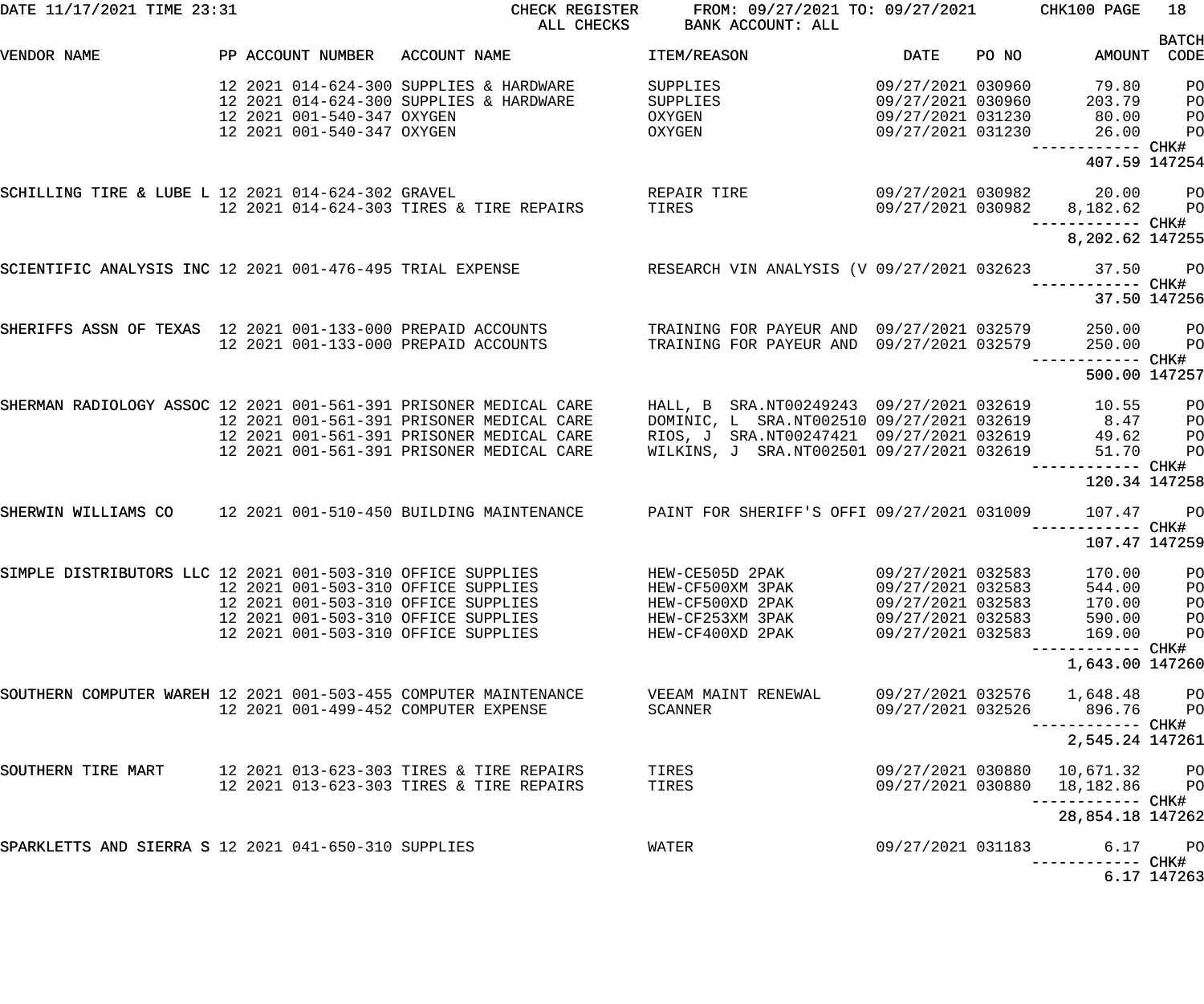| DATE 11/17/2021 TIME 23:31                                     |                   | CHECK REGISTER<br>ALL CHECKS                                                                                                                                                                                                                                                                                                               | FROM: 09/27/2021 TO: 09/27/2021 CHK100 PAGE<br>BANK ACCOUNT: ALL |                   |       |                                    | 19                |
|----------------------------------------------------------------|-------------------|--------------------------------------------------------------------------------------------------------------------------------------------------------------------------------------------------------------------------------------------------------------------------------------------------------------------------------------------|------------------------------------------------------------------|-------------------|-------|------------------------------------|-------------------|
| VENDOR NAME                                                    | PP ACCOUNT NUMBER | ACCOUNT NAME                                                                                                                                                                                                                                                                                                                               | ITEM/REASON                                                      | DATE              | PO NO | AMOUNT CODE                        | <b>BATCH</b>      |
|                                                                |                   |                                                                                                                                                                                                                                                                                                                                            |                                                                  |                   |       |                                    |                   |
| TATUM LEE                                                      |                   | 12 2021 001-409-400 COURT APPOINTED ATTORNEYS ST VS JENNIFER YORK                                                                                                                                                                                                                                                                          |                                                                  | 09/27/2021        |       | 535.00                             | $- -$             |
|                                                                |                   | 12 2021 001-409-400 COURT APPOINTED ATTORNEYS ST VS KOURTNEY HOLCOMB                                                                                                                                                                                                                                                                       |                                                                  | 09/27/2021        |       | 710.00                             | $\qquad \qquad -$ |
|                                                                |                   | 12 2021 001-409-400 COURT APPOINTED ATTORNEYS                                                                                                                                                                                                                                                                                              | ST VS SANTARA PEREZ                                              | 09/27/2021        |       | 285.00                             | $\qquad \qquad -$ |
|                                                                |                   | 12 2021 001-409-400 COURT APPOINTED ATTORNEYS                                                                                                                                                                                                                                                                                              | ST VS JENNNY D VO                                                | 09/27/2021        |       | 550.00                             | $ -$              |
|                                                                |                   | 12 2021 001-409-400 COURT APPOINTED ATTORNEYS ST VS DILLON GRAY                                                                                                                                                                                                                                                                            |                                                                  | 09/27/2021        |       | 810.00                             | $\qquad \qquad -$ |
|                                                                |                   | 12 2021 001-409-400 COURT APPOINTED ATTORNEYS                                                                                                                                                                                                                                                                                              | ST VS ALONZO J SANDERS                                           | 09/27/2021        |       | 690.00                             | $\qquad \qquad -$ |
|                                                                |                   | 12 2021 001-409-400 COURT APPOINTED ATTORNEYS ST VS CRYSTAL KELSO                                                                                                                                                                                                                                                                          |                                                                  | 09/27/2021        |       | 605.00                             | $\qquad \qquad -$ |
|                                                                |                   | 12 2021 001-409-400 COURT APPOINTED ATTORNEYS ST VS JENNIFER YORK 09/27/2021                                                                                                                                                                                                                                                               |                                                                  |                   |       | 1,185.00                           | $ -$              |
|                                                                |                   |                                                                                                                                                                                                                                                                                                                                            |                                                                  |                   |       | ----------- CHK#                   |                   |
|                                                                |                   |                                                                                                                                                                                                                                                                                                                                            |                                                                  |                   |       | 5,370.00 147264                    |                   |
| TDCAA NOW TRUST FUND                                           |                   | $\begin{tabular}{lllllllllllllllllllll} \hline 12&2021&001-476-590&BOOKS&\multicolumn{3}{c}{\textbf{EGLSLATIVE UPDATE}}&09/27/2021&032540\\ 12&2021&001-476-590&BOOKS&\multicolumn{3}{c}{\textbf{EGLSLATIVE UPDATE}}&09/27/2021&032540\\ 12&2021&001-476-590&BOOKS&\multicolumn{3}{c}{\textbf{EGLSLATIVE UPDATE}}&09/27/2021&032540\\ 12&$ |                                                                  | 09/27/2021 032540 |       | 20.00                              | PO                |
|                                                                |                   |                                                                                                                                                                                                                                                                                                                                            |                                                                  |                   |       | 24.00                              | PO                |
|                                                                |                   |                                                                                                                                                                                                                                                                                                                                            |                                                                  |                   |       | 72.00                              | PO                |
|                                                                |                   |                                                                                                                                                                                                                                                                                                                                            |                                                                  |                   |       | 228.00                             | PO                |
|                                                                |                   |                                                                                                                                                                                                                                                                                                                                            |                                                                  |                   |       |                                    | PO                |
|                                                                |                   |                                                                                                                                                                                                                                                                                                                                            |                                                                  |                   |       |                                    | PO                |
|                                                                |                   |                                                                                                                                                                                                                                                                                                                                            |                                                                  |                   |       | 33.00<br>350.00<br>350.00          | PO                |
|                                                                |                   |                                                                                                                                                                                                                                                                                                                                            |                                                                  |                   |       | —————————— CHK#                    |                   |
|                                                                |                   |                                                                                                                                                                                                                                                                                                                                            |                                                                  |                   |       | 1,077.00 147265                    |                   |
|                                                                |                   | TEXAS A&M AGRILIFE EXTE 12 2021 001-665-488 RESULT DEMONSTRATION EARLY CHILDHOOD LEARN 09/27/2021 032594                                                                                                                                                                                                                                   |                                                                  |                   |       | 60.21<br>------------ CHK#         | <b>PO</b>         |
|                                                                |                   |                                                                                                                                                                                                                                                                                                                                            |                                                                  |                   |       | 60.21 147266                       |                   |
| TEXAS ASSN OF COUNTIES 12 2021 001-409-206 WORKER'S COMP       |                   |                                                                                                                                                                                                                                                                                                                                            | FY21 4TH QTR WORKERS COM 09/27/2021 032577                       |                   |       | 24,999.48                          | P <sub>O</sub>    |
|                                                                |                   | 12  2021  011-621-206  WORKERS  COMP  INS                                                                                                                                                                                                                                                                                                  | FY21 4TH QTR R&B#1 WORKE 09/27/2021 032577                       |                   |       | 2,551.63                           | PO                |
|                                                                |                   | 12 2021 012-622-206 WORKERS COMP INS                                                                                                                                                                                                                                                                                                       | FY21 4TH QTR R&B#2 WORKE 09/27/2021 032577                       |                   |       | 2,551.63                           | PO                |
|                                                                |                   | 12 2021 013-623-206 WORKERS COMP INS                                                                                                                                                                                                                                                                                                       | FY21 4TH QTR R&B#3 WORKE 09/27/2021 032577                       |                   |       | 2,551.63                           | PO                |
|                                                                |                   | 12 2021 014-624-206 WORKERS COMP INS                                                                                                                                                                                                                                                                                                       | FY21 4TH QTR R&B#4 WORKE 09/27/2021 032577                       |                   |       | 2,551.63                           | P <sub>O</sub>    |
|                                                                |                   |                                                                                                                                                                                                                                                                                                                                            |                                                                  |                   |       |                                    |                   |
|                                                                |                   |                                                                                                                                                                                                                                                                                                                                            |                                                                  |                   |       | 35,206.00 147267                   |                   |
|                                                                |                   | TEXAS ASSOCIATION OF CO 12 2021 001-133-000 PREPAID ACCOUNTS                                                                                                                                                                                                                                                                               | MEMBER REGISTRATION 09/27/2021 032574                            |                   |       | 225.00 PO                          |                   |
|                                                                |                   | 12 2021 001-133-000 PREPAID ACCOUNTS                                                                                                                                                                                                                                                                                                       | (001-497-427) PUBLIC FUN 09/27/2021 032637                       |                   |       | 160.00                             | <b>PO</b>         |
|                                                                |                   |                                                                                                                                                                                                                                                                                                                                            |                                                                  |                   |       |                                    |                   |
|                                                                |                   |                                                                                                                                                                                                                                                                                                                                            |                                                                  |                   |       | 385.00 147268                      |                   |
| TEXAS COMMISSION ON                                            |                   | 12 2021 001-590-496 STATE INSPECTION FEES                                                                                                                                                                                                                                                                                                  | <b>JUNE 2021</b>                                                 | 09/27/2021 031620 |       | 270.00                             | P <sub>O</sub>    |
|                                                                |                   | 12 2021 001-590-496 STATE INSPECTION FEES                                                                                                                                                                                                                                                                                                  | AUG 2021                                                         | 09/27/2021 031620 |       | 360.00 PO                          |                   |
|                                                                |                   | 12 2021 001-590-496 STATE INSPECTION FEES                                                                                                                                                                                                                                                                                                  | JULY 2021                                                        | 09/27/2021 031620 |       | 400.00                             | <b>PO</b>         |
|                                                                |                   |                                                                                                                                                                                                                                                                                                                                            |                                                                  |                   |       | ------------ CHK#                  |                   |
|                                                                |                   |                                                                                                                                                                                                                                                                                                                                            |                                                                  |                   |       | 1,030.00 147269                    |                   |
| TEXAS COMPTROLLER OF PU 12 2021 001-409-499 MISCELLANEOUS      |                   |                                                                                                                                                                                                                                                                                                                                            | SALES TAX REFUND                                                 |                   |       | 09/27/2021  032629  238,970.17  PO |                   |
|                                                                |                   |                                                                                                                                                                                                                                                                                                                                            |                                                                  |                   |       | 238,970.17 147270                  |                   |
| TEXAS DEPARTMENT STATE 12 2021 001-540-432 TRAINING            |                   |                                                                                                                                                                                                                                                                                                                                            | JEFF ARENDT STATE LICENS 09/27/2021 032612                       |                   |       | 96.00 PO                           |                   |
|                                                                |                   |                                                                                                                                                                                                                                                                                                                                            |                                                                  |                   |       | 96.00 147271                       |                   |
| TEXAS DEPOSITION REPORT 12 2021 034-435-427 CONFERENCE EXPENSE |                   |                                                                                                                                                                                                                                                                                                                                            |                                                                  |                   |       | 220.00                             | P <sub>O</sub>    |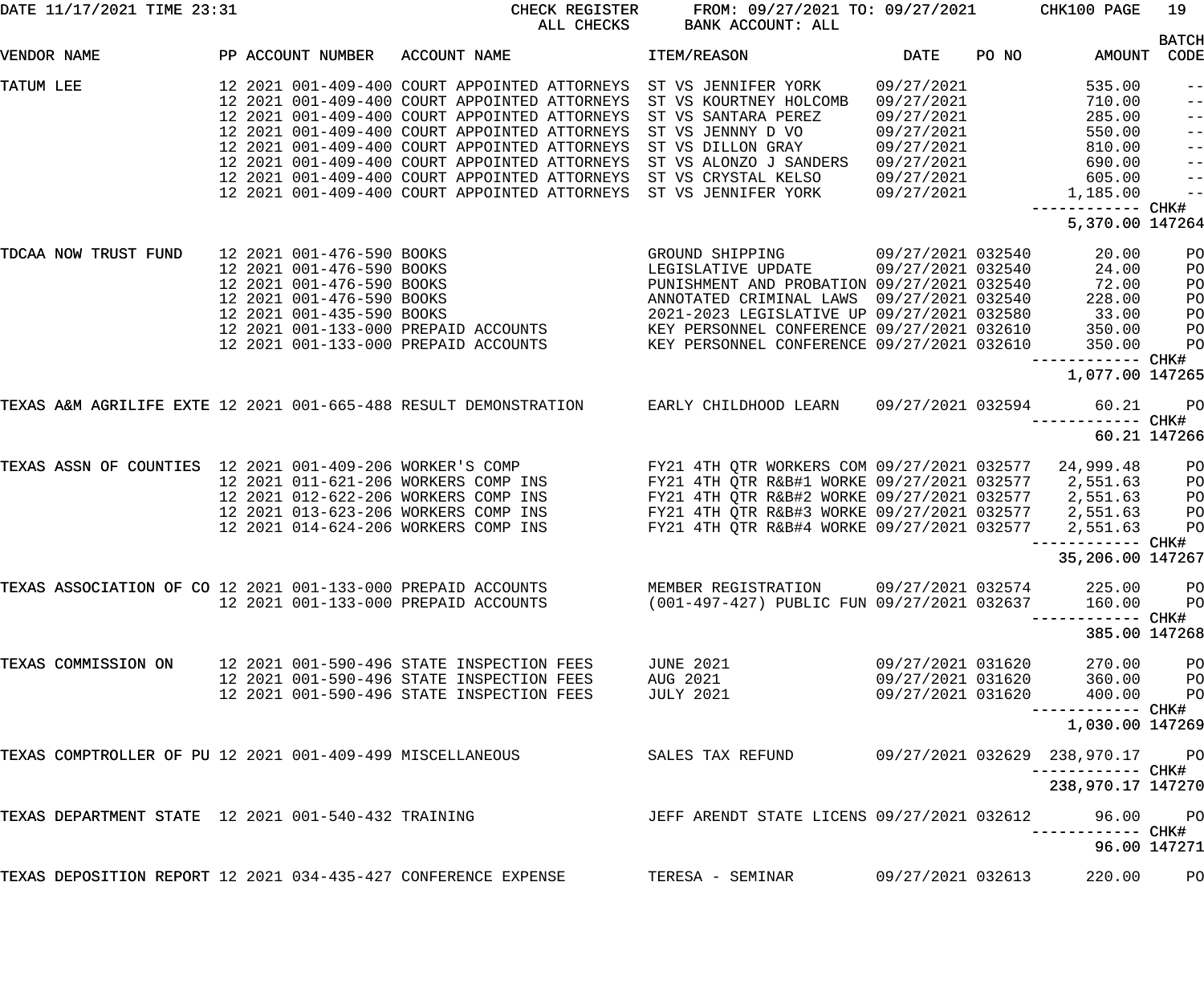| DATE 11/17/2021 TIME 23:31                                     |                                                                                                                                                                                                                                                                                                                                                                                                    | CHECK REGISTER<br>ALL CHECKS                                                                                                                                             | FROM: 09/27/2021 TO: 09/27/2021<br>BANK ACCOUNT: ALL                                                                                                                                                                                                                                            |                                                                                                                                                                                                                                                                               |       | CHK100 PAGE                                                                                                                                                                                  | 20                                                                                                 |
|----------------------------------------------------------------|----------------------------------------------------------------------------------------------------------------------------------------------------------------------------------------------------------------------------------------------------------------------------------------------------------------------------------------------------------------------------------------------------|--------------------------------------------------------------------------------------------------------------------------------------------------------------------------|-------------------------------------------------------------------------------------------------------------------------------------------------------------------------------------------------------------------------------------------------------------------------------------------------|-------------------------------------------------------------------------------------------------------------------------------------------------------------------------------------------------------------------------------------------------------------------------------|-------|----------------------------------------------------------------------------------------------------------------------------------------------------------------------------------------------|----------------------------------------------------------------------------------------------------|
| VENDOR NAME                                                    |                                                                                                                                                                                                                                                                                                                                                                                                    | PP ACCOUNT NUMBER ACCOUNT NAME                                                                                                                                           | ITEM/REASON                                                                                                                                                                                                                                                                                     | DATE                                                                                                                                                                                                                                                                          | PO NO | AMOUNT CODE                                                                                                                                                                                  | <b>BATCH</b>                                                                                       |
|                                                                |                                                                                                                                                                                                                                                                                                                                                                                                    |                                                                                                                                                                          |                                                                                                                                                                                                                                                                                                 |                                                                                                                                                                                                                                                                               |       | ------------ CHK#<br>220.00 147272                                                                                                                                                           |                                                                                                    |
|                                                                |                                                                                                                                                                                                                                                                                                                                                                                                    | TEXAS DEPT OF HEALTH-BV 12 2021 001-208-000 DUE TO OTHER GOVERNMENTS ITIO J S H                                                                                          |                                                                                                                                                                                                                                                                                                 | 09/27/2021                                                                                                                                                                                                                                                                    |       | 15.00                                                                                                                                                                                        | $ -$                                                                                               |
|                                                                |                                                                                                                                                                                                                                                                                                                                                                                                    |                                                                                                                                                                          |                                                                                                                                                                                                                                                                                                 |                                                                                                                                                                                                                                                                               |       | 15.00 147273                                                                                                                                                                                 |                                                                                                    |
|                                                                |                                                                                                                                                                                                                                                                                                                                                                                                    | TEXAS DEPT OF STATE HEA 12 2021 001-208-000 DUE TO OTHER GOVERNMENTS  REMOTE BIRTH ACESS AUG                                                                             |                                                                                                                                                                                                                                                                                                 | 09/27/2021                                                                                                                                                                                                                                                                    |       | 278.16                                                                                                                                                                                       | $- -$                                                                                              |
|                                                                |                                                                                                                                                                                                                                                                                                                                                                                                    |                                                                                                                                                                          |                                                                                                                                                                                                                                                                                                 |                                                                                                                                                                                                                                                                               |       | 278.16 147274                                                                                                                                                                                |                                                                                                    |
|                                                                | 12 2021 001-540-392 UNIFORMS<br>12 2021 001-540-392 UNIFORMS<br>12 2021 001-540-392 UNIFORMS                                                                                                                                                                                                                                                                                                       | TEXAS STAR EMBROIDERY 12 2021 001-560-392 UNIFORMS -EMPLOYEES & PRI REMOVING/REPLACING PATCH 09/27/2021 031077<br>12 2021 001-560-392 UNIFORMS -EMPLOYEES & PRI UNIFORMS | UNIFORMS<br>UNIFORMS<br>UNIFORMS                                                                                                                                                                                                                                                                | 09/27/2021 031224<br>09/27/2021 031224<br>09/27/2021 031077<br>09/27/2021 31224                                                                                                                                                                                               |       | 80.00<br>7.00<br>160.00<br>202.00<br>759.00                                                                                                                                                  | PO<br>PO<br>PO<br>P <sub>O</sub><br>$\qquad \qquad -$                                              |
|                                                                |                                                                                                                                                                                                                                                                                                                                                                                                    |                                                                                                                                                                          |                                                                                                                                                                                                                                                                                                 |                                                                                                                                                                                                                                                                               |       | 1,208.00 147275                                                                                                                                                                              |                                                                                                    |
|                                                                |                                                                                                                                                                                                                                                                                                                                                                                                    | TEXOMA COMMUNITY CENTER 12 2021 001-561-328 MENTAL HEALTH SERVICES                                                                                                       | AUG 2021                                                                                                                                                                                                                                                                                        | 09/27/2021 031508                                                                                                                                                                                                                                                             |       | 56.00                                                                                                                                                                                        | P <sub>O</sub>                                                                                     |
|                                                                |                                                                                                                                                                                                                                                                                                                                                                                                    |                                                                                                                                                                          |                                                                                                                                                                                                                                                                                                 |                                                                                                                                                                                                                                                                               |       |                                                                                                                                                                                              | 56.00 147276                                                                                       |
| TEXOMA COUNCIL OF GOVER 12 2021 001-409-306 CONTRACT SERVICES  |                                                                                                                                                                                                                                                                                                                                                                                                    | 12 2021 001-409-306 CONTRACT SERVICES                                                                                                                                    | AUG 2021<br><b>JULY 2021</b>                                                                                                                                                                                                                                                                    | 09/27/2021 031164                                                                                                                                                                                                                                                             |       | 09/27/2021 031164  2,333.33  PO<br>2,333.33<br>------------ CHK#                                                                                                                             | P <sub>O</sub>                                                                                     |
|                                                                |                                                                                                                                                                                                                                                                                                                                                                                                    |                                                                                                                                                                          |                                                                                                                                                                                                                                                                                                 |                                                                                                                                                                                                                                                                               |       | 4,666.66 147277                                                                                                                                                                              |                                                                                                    |
| THOMPSON J R INC                                               | 12 2021 012-622-302 GRAVEL<br>12 2021 012-622-302 GRAVEL<br>12 2021 012-622-302 GRAVEL<br>12 2021 011-621-302 GRAVEL<br>12 2021 011-621-302 GRAVEL<br>12 2021 011-621-302 GRAVEL<br>12 2021 011-621-302 GRAVEL<br>12 2021 011-621-302 GRAVEL<br>12 2021 014-624-302 GRAVEL<br>12 2021 013-623-302 GRAVEL<br>12 2021 013-623-302 GRAVEL<br>12 2021 013-623-302 GRAVEL<br>12 2021 013-623-302 GRAVEL |                                                                                                                                                                          | 1 1/2" CRUSHER<br>1 1/2" CRUSHER<br>$1\;1/2$ " CRUSHER<br>$1\ 1/2$ " CRUSHER<br>$1\frac{1}{2}$ CRUSHER<br>$1\frac{1}{2}$ CRUSHER<br>$1\ 1/2$ " CRUSHER<br>$1\frac{1}{2}$ CRUSHER<br>$1\frac{1}{2}$ CRUSHER<br>$1\ 1/2"$ CUSHER<br>$1\ 1/2"$ CUSHER<br>$1\ 1/2"$ CUSHER<br>$1\frac{1}{2}$ CUSHER | 09/27/2021 030735<br>09/27/2021 030735<br>09/27/2021 030735<br>09/27/2021 030743<br>09/27/2021 030743<br>09/27/2021 030743<br>09/27/2021 030743<br>09/27/2021 030743<br>09/27/2021 030939<br>09/27/2021 030848<br>09/27/2021 030848<br>09/27/2021 030848<br>09/27/2021 030848 |       | 2,689.09<br>4,194.35<br>4,380.73<br>179.10<br>2,892.34<br>1,464.84<br>1,966.98<br>526.96<br>343.13<br>2,180.14<br>3,963.58<br>2,011.15<br>2,545.48<br>------------ CHK#<br>29, 337.87 147278 | P <sub>O</sub><br>P <sub>O</sub><br>PO<br>PO<br>PO<br>PO<br>PO<br>PO<br>PO<br>PO<br>PO<br>PO<br>PO |
| THOMSON WEST                                                   |                                                                                                                                                                                                                                                                                                                                                                                                    |                                                                                                                                                                          | SEPT 2021                                                                                                                                                                                                                                                                                       | 09/27/2021 031162                                                                                                                                                                                                                                                             |       | 507.15<br>507.15 147279                                                                                                                                                                      | PO                                                                                                 |
| TIPTON JEREMY                                                  |                                                                                                                                                                                                                                                                                                                                                                                                    |                                                                                                                                                                          | SEPT 2021                                                                                                                                                                                                                                                                                       | 09/27/2021 032566                                                                                                                                                                                                                                                             |       | 200.00<br>----------- CHK#                                                                                                                                                                   | PO                                                                                                 |
|                                                                |                                                                                                                                                                                                                                                                                                                                                                                                    |                                                                                                                                                                          |                                                                                                                                                                                                                                                                                                 |                                                                                                                                                                                                                                                                               |       | 200.00 147280                                                                                                                                                                                |                                                                                                    |
| TONY'S SEED & FEED INC 12 2021 013-623-300 SUPPLIES & HARDWARE |                                                                                                                                                                                                                                                                                                                                                                                                    |                                                                                                                                                                          | CORNERSTONE PLUS                                                                                                                                                                                                                                                                                | 09/27/2021 030882                                                                                                                                                                                                                                                             |       | 749.00                                                                                                                                                                                       | PO                                                                                                 |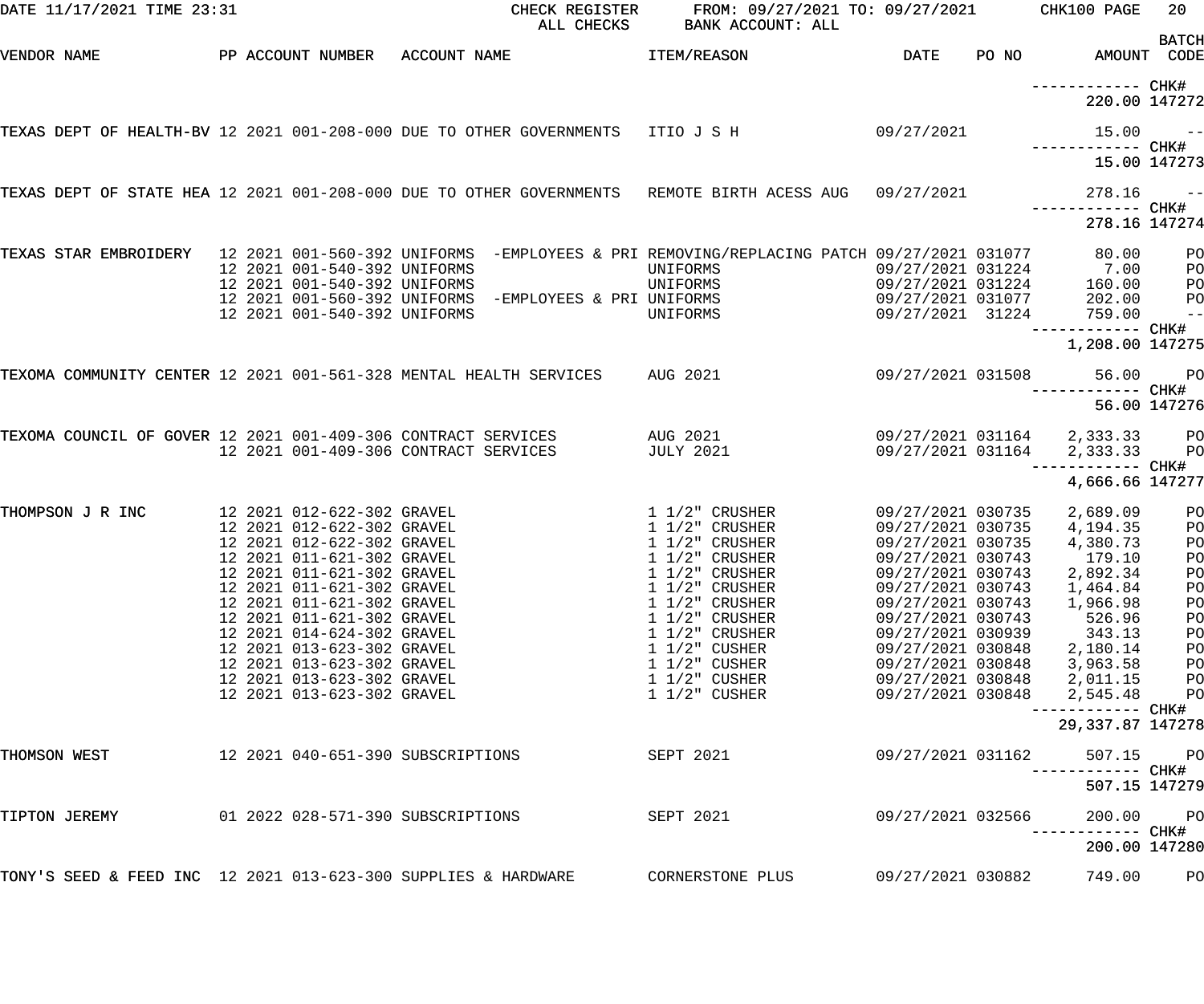| DATE 11/17/2021 TIME 23:31                                  |                                                                                                                                      | CHECK REGISTER<br>ALL CHECKS                                                                                                                           | FROM: 09/27/2021 TO: 09/27/2021 CHK100 PAGE<br>BANK ACCOUNT: ALL                                                   |                                                             |       |                                              | 21                                                              |
|-------------------------------------------------------------|--------------------------------------------------------------------------------------------------------------------------------------|--------------------------------------------------------------------------------------------------------------------------------------------------------|--------------------------------------------------------------------------------------------------------------------|-------------------------------------------------------------|-------|----------------------------------------------|-----------------------------------------------------------------|
| VENDOR NAME                                                 | PP ACCOUNT NUMBER ACCOUNT NAME                                                                                                       |                                                                                                                                                        | ITEM/REASON                                                                                                        | DATE                                                        | PO NO | AMOUNT CODE                                  | <b>BATCH</b>                                                    |
|                                                             |                                                                                                                                      |                                                                                                                                                        |                                                                                                                    |                                                             |       | ------------ CHK#<br>749.00 147281           |                                                                 |
|                                                             |                                                                                                                                      | TRACTOR SUPPLY PLAN 12 2021 011-621-300 SUPPLIES & HARDWARE                                                                                            | SUPPLIES                                                                                                           | 09/27/2021 030788                                           |       | —————————— CHK#                              | 5.98 PO                                                         |
|                                                             |                                                                                                                                      |                                                                                                                                                        |                                                                                                                    |                                                             |       |                                              | 5.98 147282                                                     |
| TRADE CREDIT SERVICES 12 2021 001-561-333 FOOD FOR JAIL     |                                                                                                                                      |                                                                                                                                                        | FOOD                                                                                                               | 09/27/2021 032147                                           |       | 57.24<br>—————————— CHK#                     | <b>PO</b><br>57.24 147283                                       |
| TXTAG                                                       | 12 2021 013-623-499 MISCELLANEOUS                                                                                                    |                                                                                                                                                        | TOLLS                                                                                                              | 09/27/2021 032229                                           |       | 9.90 PO<br>------------ CHK#                 |                                                                 |
|                                                             |                                                                                                                                      |                                                                                                                                                        |                                                                                                                    |                                                             |       |                                              | 9.90 147284                                                     |
| UNITED AG & TURF                                            | 12 2021 012-622-354 MACHINERY REPAIRS<br>12 2021 012-622-354 MACHINERY REPAIRS                                                       |                                                                                                                                                        | REPAIRS<br>REPAIRS                                                                                                 | 09/27/2021 031217<br>09/27/2021 031217                      |       | 292.60 PO<br>177.65<br>—————————— CHK#       | P <sub>O</sub>                                                  |
|                                                             |                                                                                                                                      |                                                                                                                                                        |                                                                                                                    |                                                             |       | 470.25 147285                                |                                                                 |
|                                                             |                                                                                                                                      | USA PATHOLOGY PLLC 12 2021 001-561-391 PRISONER MEDICAL CARE<br>12 2021 001-561-391 PRISONER MEDICAL CARE<br>12 2021 001-561-391 PRISONER MEDICAL CARE | GOMEZ, M 1038502<br>DOMINIC, L 1054841<br>CHANCE, G 1047401                                                        | 09/27/2021 032620<br>09/27/2021 032620<br>09/27/2021 032620 |       | 34.50<br>83.40<br>31.80<br>------------ CHK# | P <sub>O</sub><br>P <sub>O</sub><br>P <sub>O</sub>              |
|                                                             |                                                                                                                                      |                                                                                                                                                        |                                                                                                                    |                                                             |       | 149.70 147286                                |                                                                 |
|                                                             |                                                                                                                                      | VALLEY VIEW VOLUNTEER F 12 2021 001-543-472 COOKE CO. FIREFIGHTERS                                                                                     | FINAL GRANT MATCH                                                                                                  | 09/27/2021                                                  |       | $4,000.00$ --                                |                                                                 |
|                                                             |                                                                                                                                      |                                                                                                                                                        |                                                                                                                    |                                                             |       | 4,000.00 147287                              |                                                                 |
| VERIZON WIRELESS                                            | 12 2021 001-407-420 TELEPHONE<br>12 2021 038-455-499 MISCELLANEOUS<br>12 2021 001-540-420 TELEPHONE<br>12 2021 001-503-420 TELEPHONE |                                                                                                                                                        | EMERGENCY MANAGEMENT<br>JP 1<br>EMS DATA CARDS<br>IT DATA CARDS                                                    | 09/27/2021<br>09/27/2021<br>09/27/2021<br>09/27/2021        |       | 37.99<br>37.99<br>303.92<br>$37.99 - -$      | $\pm$ $\pm$<br>$\rightarrow$ $\rightarrow$<br>$\sim$ $\sim$ $-$ |
|                                                             |                                                                                                                                      |                                                                                                                                                        |                                                                                                                    |                                                             |       | 417.89 147288                                |                                                                 |
| WAGNER SUPPLY COMPANY I 12 2021 001-510-300 SUPPLIES        | 12 2021 001-510-300 SUPPLIES                                                                                                         | 12 2021 013-623-300 SUPPLIES & HARDWARE                                                                                                                | PAPER TOWLES, TISSUE, LI 09/27/2021 031024<br>TISSUE, TOWELS, KLEENEX, 09/27/2021 031024 1,000.06 PO<br>ROLL TOWEL | 09/27/2021 030885                                           |       | 306.90<br>118.40                             | P <sub>O</sub><br>P <sub>O</sub>                                |
|                                                             |                                                                                                                                      |                                                                                                                                                        |                                                                                                                    |                                                             |       | 1,425.36 147289                              |                                                                 |
| WALSH SERVICE STATION 12 2021 011-621-354 MACHINERY REPAIRS | 12 2021 011-621-354 MACHINERY REPAIRS                                                                                                |                                                                                                                                                        | INSPECTIONS<br>INSPECTIONS                                                                                         | 09/27/2021 031885<br>09/27/2021 031885                      |       | 42.00<br>14.00<br>—————————— CHK#            | P <sub>O</sub><br>$P$ O                                         |
|                                                             |                                                                                                                                      |                                                                                                                                                        |                                                                                                                    |                                                             |       |                                              | 56.00 147290                                                    |
| WARD TERESA                                                 | 12 2021 001-409-495 TRIAL EXPENSE                                                                                                    |                                                                                                                                                        | CR19-00278, 279 & 280                                                                                              | 09/27/2021 032593                                           |       | 2,327.00                                     | $P$ O                                                           |
|                                                             |                                                                                                                                      |                                                                                                                                                        |                                                                                                                    |                                                             |       | 2,327.00 147291                              |                                                                 |
| WEDGE SUPPLY LLC                                            |                                                                                                                                      | 12 2021 012-622-300 SUPPLIES & HARDWARE                                                                                                                | SUPPLIES                                                                                                           | 09/27/2021 031110                                           |       | 86.91                                        | P <sub>O</sub>                                                  |